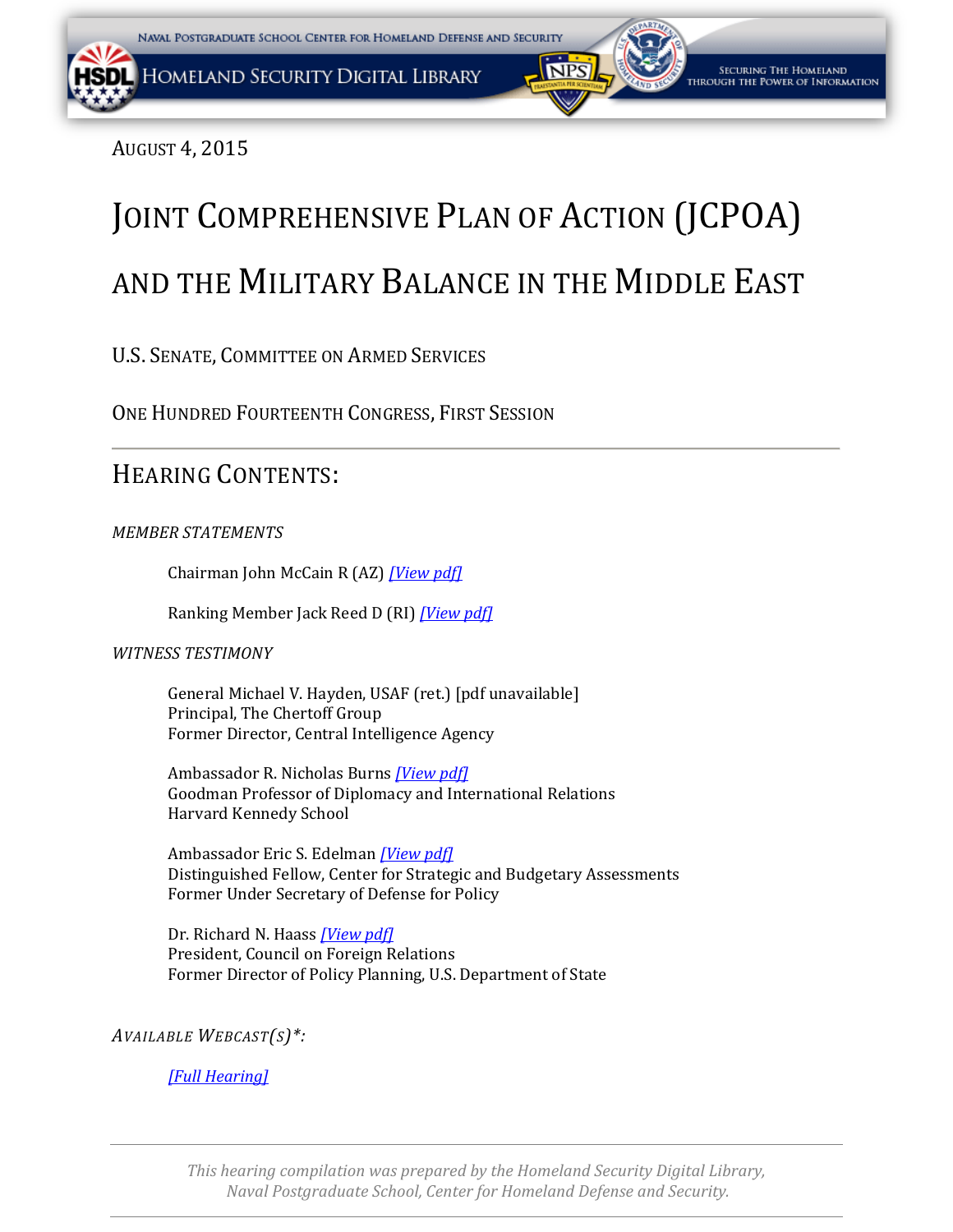#### *COMPILED FROM:*

• *[http://www.armed-services.senate.gov/hearings/15-08-04-the-joint-comprehensive-plan-of](http://www.armed-services.senate.gov/hearings/15-08-04-the-joint-comprehensive-plan-of-action-jcpoa-and-the-military-balance-in-the-middle-east)[action-jcpoa-and-the-military-balance-in-the-middle-east](http://www.armed-services.senate.gov/hearings/15-08-04-the-joint-comprehensive-plan-of-action-jcpoa-and-the-military-balance-in-the-middle-east)*

*\* Please note: Any external links included in this compilation were functional at its creation but are not maintained thereafter.*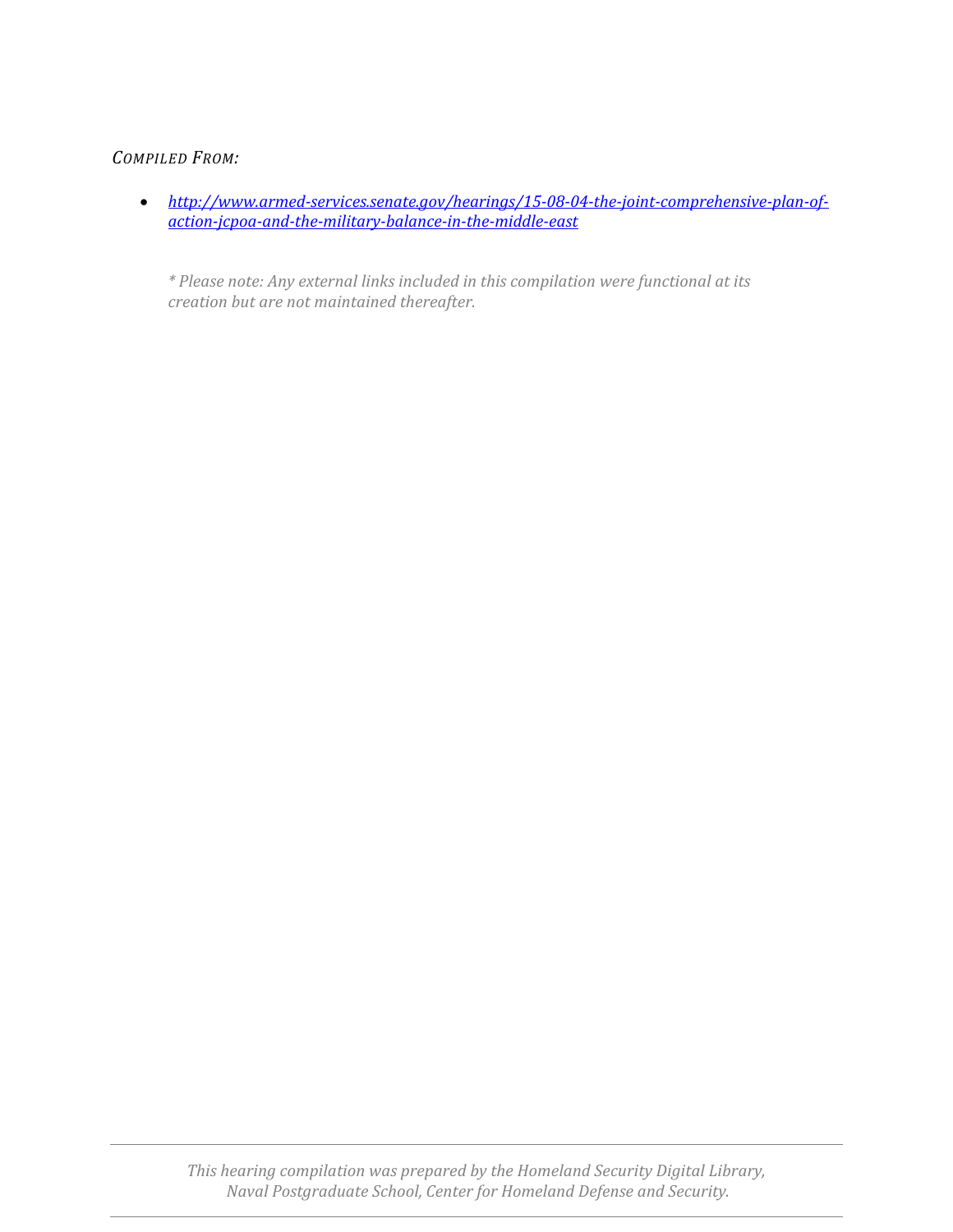## <span id="page-2-0"></span>**Chairman John McCain Opening Statement on JCPOA and the Military Balance in the Middle East**

The Committee meets today for our second oversight hearing on the Joint Comprehensive Plan of Action, which the United States and other major powers have signed with Iran. We welcome our distinguished witnesses and thank them for joining us today:

- General Michael Hayden, Principal at The Chertoff Group and former Director of the Central Intelligence Agency;
- Ambassador Nicholas Burns, Goodman Professor of Diplomacy and International Relations at the Harvard Kennedy School, and former Under Secretary of State for Political Affairs;
- Ambassador Eric Edelman, Distinguished Fellow at the Center for Strategic and Budgetary Assessments and former Under Secretary of Defense for Policy; and
- Dr. Richard Haass, President of the Council on Foreign Relations and former Director of Policy Planning at the State Department.

This Committee's oversight is primarily focused on the strategic and military implications of the agreement. Among other things, we want to know how this agreement will affect regional security, proliferation, and the balance of power in the Middle East; what impact it may have on Iran's malign activities and hegemonic ambitions in the region; what it means for perceptions of American credibility and resolve among our allies and partners; and what the consequences are for U.S. defense policy, military planning, and force posture.

From this broader strategic perspective, this bad deal only looks that much worse.

The Committee is eager to hear our witnesses' assessments of the vital details of this agreement, especially the verification and monitoring mechanisms, which include two side agreements between the IAEA and Iran – neither of which the Administration or the Congress have seen.

At the same time, what is even more troubling are the military implications of this agreement. Iran is not just an arms control challenge. It is a geopolitical challenge. For years, many of us have urged the Administration to adopt a regional strategy to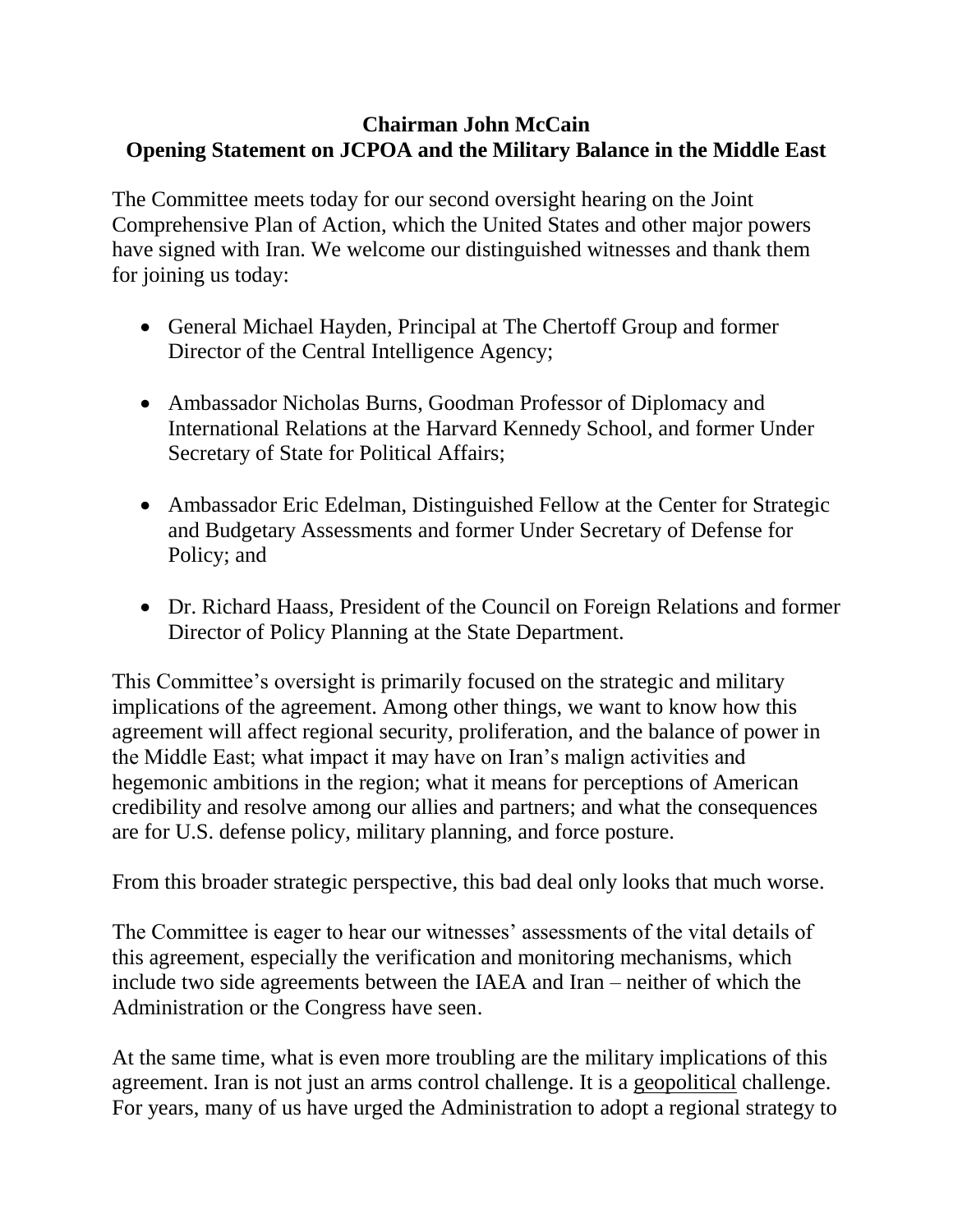counter Iran's malign activities in the Middle East. Unfortunately, if such a strategy exists, there is no evidence of it. Instead, we have watched with alarm as Iran's military and intelligence operatives have stepped up their destabilizing activities in Iraq, Syria, Lebanon, Yemen, Bahrain, Gaza, and elsewhere.

Iran did all of this under the full pressure of sanctions. Now, Iran will receive a windfall of sanctions relief, estimated at roughly \$60 billion or possibly much more. It is only fair to assume that billions of additional dollars will soon flow to Iran's Revolutionary Guards Corps and Qods Force—money that will likely be used to boost arms supplies to Iran's terrorist proxies, to sew chaos and instability across the region, and to double down on Bashar Assad right when he needs it most. This will present a host of new challenges for the Department of Defense.

This agreement will not only strengthen Iran's malign activities in the region. It will also further Iran's emergence as a dominant military power in the Middle East. Despite repeated assurances that negotiations were strictly limited to the nuclear program, the Administration made major concessions related to conventional weapons and ballistic missiles – concessions that the Chairman of the Joint Chiefs of Staff warned before the agreement should occur "under no circumstances."

In eight years, this agreement would lift restrictions on ballistic missiles, whose only conceivable military purpose would be to deliver nuclear weapons against the United States and its allies. In five years, this agreement would lift the international arms embargo against Iran, freeing up the regime to acquire advanced conventional military capabilities. With billions of dollars in sanctions relief, Iran is sure to find plenty of states that are eager to sell those weapons, especially Russia and China.

These concessions have direct and dangerous implications for the U.S. military. The Administration says that the military option will remain on the table if Iran violates the agreement, and that is true. Yet the agreement itself would enable Iran to construct the very kind of advanced military arsenal—the anti-access and areadenial capabilities—that could raise the cost of employing our military option. In short, if this agreement fails, and U.S. service members are called upon to take action against Iran, their lives could be at greater risk because of this agreement.

And that is perhaps most troubling of all about this agreement—what it means for America's credibility in the Middle East. For decades, the United States has sought to suppress security competition in the region between states with long histories of hostility toward one another and to prevent war. I fear this agreement could further undermine our ability and willingness to play that vital stabilizing role.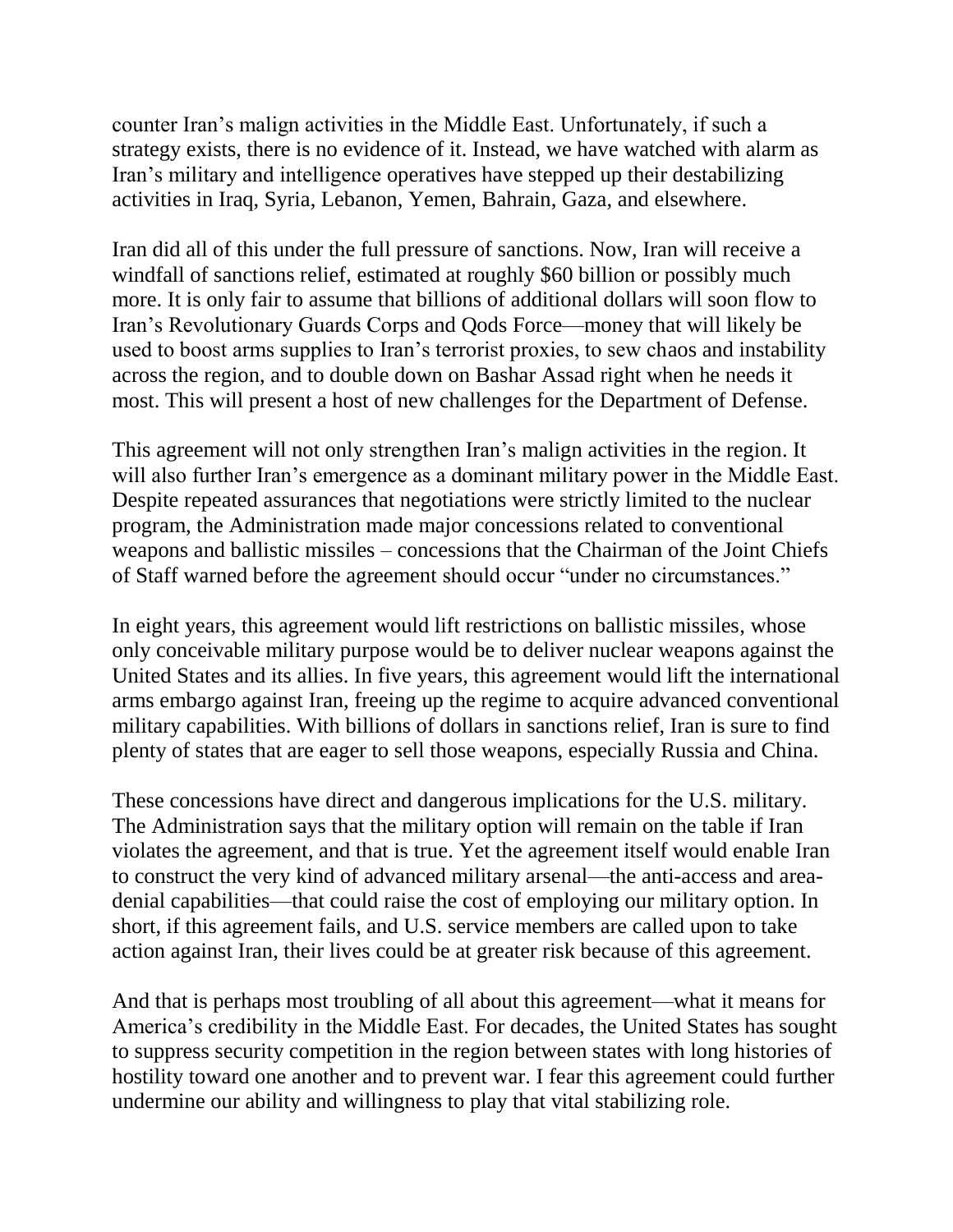Our allies and partners in the Middle East have increasingly come to believe that America is withdrawing from the region, and doing so at a time when Iran is aggressively seeking to advance its hegemonic ambitions. Now we have reached an agreement that will not only legitimize the Islamic Republic as a threshold nuclear state with an industrial enrichment capability, but will also unshackle this regime in its long-held pursuit of conventional military power, and may actually consolidate the current regime's control in Iran for years to come.

The President and his advisors are fond of saying that the only alternative to this deal is war. This kind of false choice is all too familiar from this Administration. And these cheap scare tactics have no place in a national security debate of this magnitude. And our military leaders know better. The Chairman of the Joint Chiefs, General Dempsey, told this Committee last week, "We have a range of options." Likewise, the President's nominee to be the next Chief of Naval Operations testified that "there are other options besides going to war."

In addition to your analysis of the agreement and its consequences, all of us are eager to hear from each of you today what realistic alternatives there to this agreement, and what role the Congress should now play.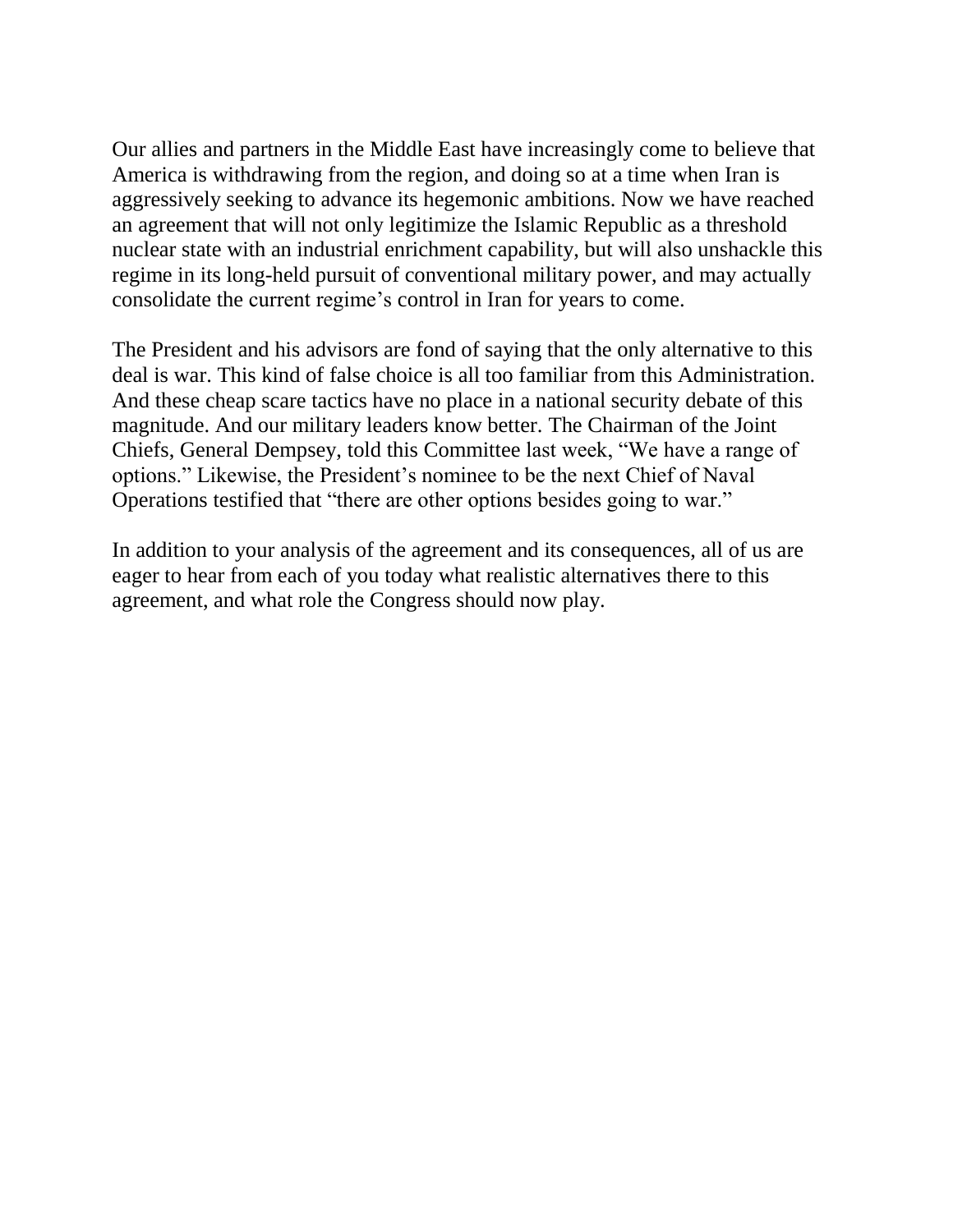#### <span id="page-5-0"></span>**Opening Statement of U.S. Senator Jack Reed Ranking Member, Senate Armed Services Committee** *(As prepared for delivery)*

#### **SD-G50 Dirksen Senate Office Building Tuesday, August 4, 2015**

#### **Hearing on the Joint Comprehensive Plan of Action (JCPOA) and the Military Balance in the Middle East**

Good Morning. We are fortunate to have before us today witnesses that have served time in the military, diplomatic, and intelligence entities of our government and that have a range of knowledge and experience in issues relating to the Middle East, non-proliferation, asymmetric warfare, and matters of war and peace. This is our second hearing relating to the Joint Comprehensive Plan of Action, or JCPOA, and I want to thank Chairman McCain for his efforts to make sure the committee is presented with a range of views and opinions on the JCPOA.

In the weeks ahead, Congress has an obligation to review carefully the details of this agreement and to validate that the agreement will meet our common goal of stopping Iran from acquiring a nuclear weapon. This week's hearings are part of that effort.

Last week, the committee held a hearing with the Secretaries of Treasury, State, Defense and Energy, and the Chairman of the Joint Chiefs of Staff. That hearing was important as it provided the committee with the Administration's views on the agreement, plans for regional engagement in the months and years ahead, and an opportunity to better understand the details of the agreement – from Iran's enrichment capabilities under the JCPOA to how snapback sanctions would be imposed if the terms of the agreement were violated.

I hope our witnesses today will provide their assessment of whether the deal is the best available option to prevent the Iranians from obtaining a nuclear weapon – both in the near and long term. I specifically hope they will address a number of areas:

- (1) The terms of the agreement itself, particularly with respect to cutting-off the paths to a nuclear device, past military dimensions of their program, duration, and the breakout time necessary for Iran to acquire a nuclear weapon;
- (2) The alternatives, if any, to the JCPOA;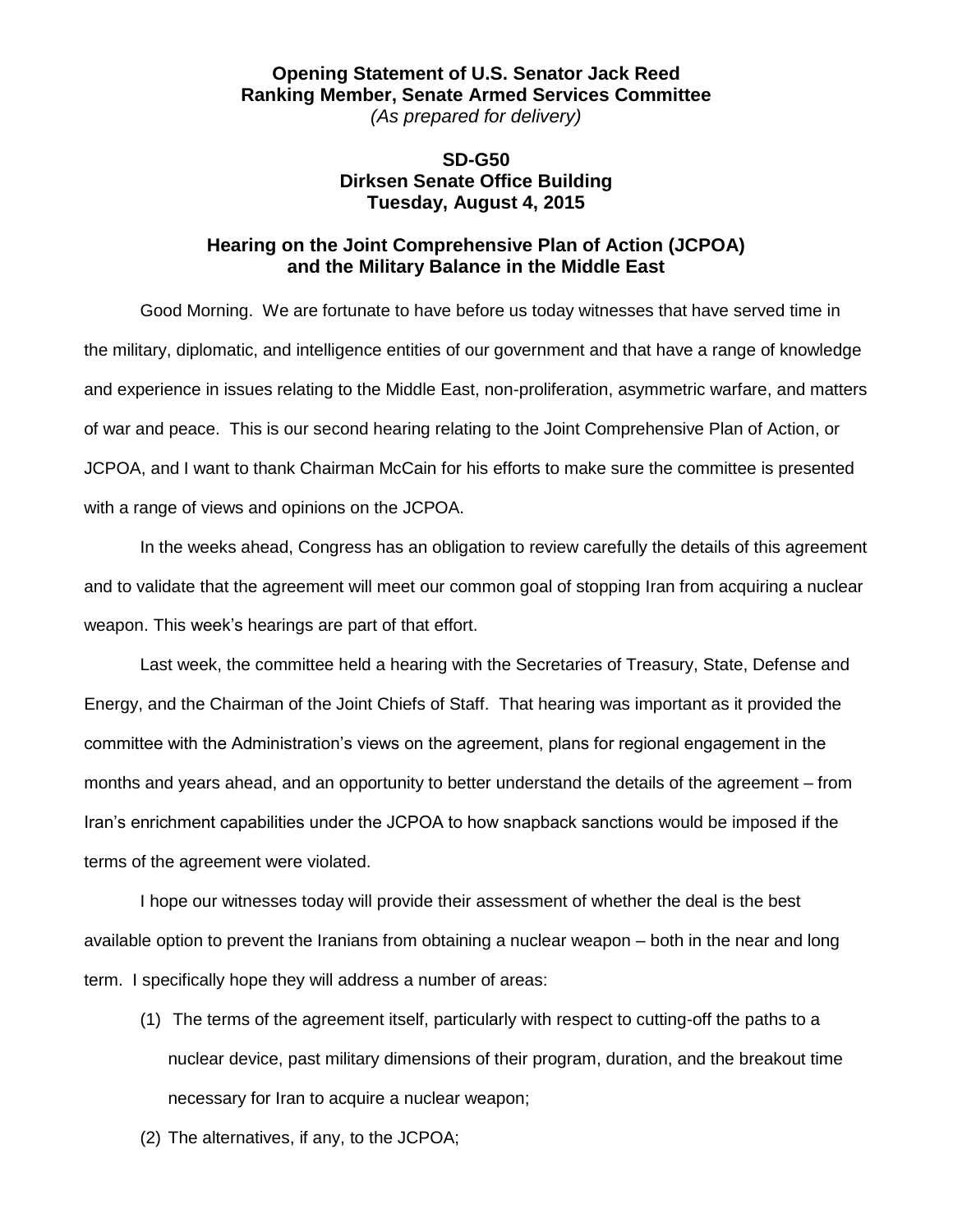- (3) The inspections regime under the deal, including lessons-learned from past international inspections that have been incorporated into this deal;
- (4) The role and capacity of the International Atomic Energy Agency to implement this deal; and

(5) The sanctions regime under the JCPOA and availability of those tools to be used against Iran in situations of terrorism, regional destabilizing activities and human rights abuses. While the implementation of this agreement will not be performed by the Department of Defense, the DOD will have a critical role in implementing the regional engagement policies and programs laid out at Camp David with our Gulf Cooperation Council partners. Secretary Kerry is in the region this week and is working with our GCC partners on the next steps of this policy to enhance the ballistic missile defense capability of the GCC and to improve their interoperability and collective defense against asymmetric threats. These are important efforts that I look forward to hearing about today.

Israel rightly views Iran as a significant and ongoing threat to their national security interests. And, while Prime Minister Netanyahu is unlikely to ever endorse this agreement, the United States should make every effort to deepen further our cooperation on military and intelligence matters with Israel. I would be interested in hearing the assessment of the witnesses on how the United States might successfully move forward with the Netanyahu government under this agreement.

I want to make one final point. These negotiations focused on denying Iran a pathway to a nuclear weapon. A nuclear Iran would be a more formidable force in the region. And, as it has repeatedly demonstrated, not a force for peace and stability, but one that supports terror and seeks to impose its will throughout the Middle East. Moreover, a nuclear Iran would likely prompt a regional nuclear arms race that through accident or design could lead to catastrophe. None of us would condone or ignore Iran's support of terror, or other destabilizing activities in the region, but these negotiations were properly focused on nuclear weapons.

I look forward to the panel's responses as we continue to deepen our understanding this agreement.

Thank you.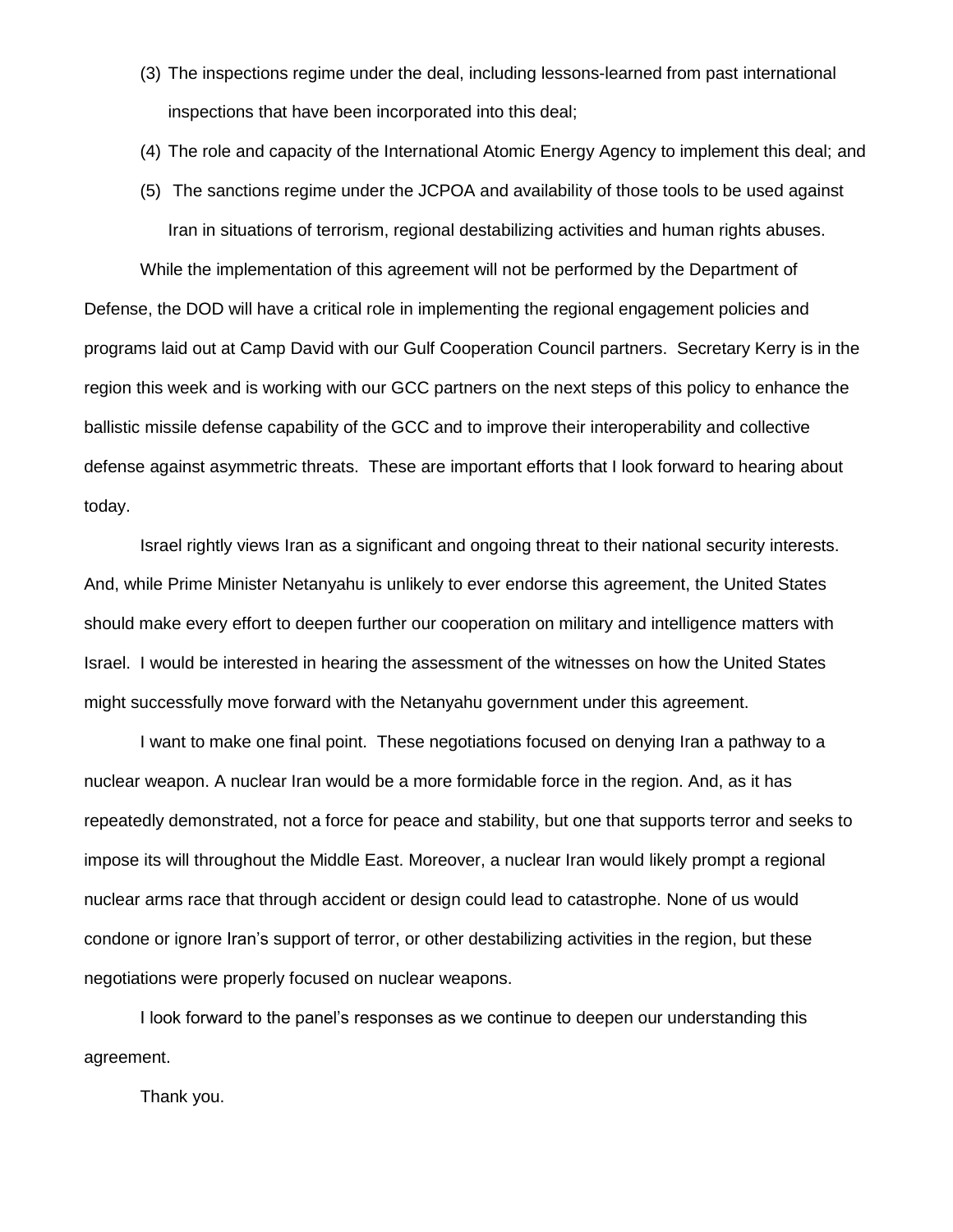<span id="page-7-0"></span>Testimony of Ambassador (ret.) Nicholas Burns Goodman Professor of Diplomacy and International Relations Harvard Kennedy School Senate Committee on Armed Services August 4, 2015

Mr. Chairman, Ranking Member Reed and members of the committee, thank you for this opportunity to testify on the international agreement to prevent Iran from becoming a nuclear weapons power.

This is one of the most urgent and important challenges for our country, for our European allies as well as for Israel and our Arab partners in the Middle East. The United States must thwart Iran's nuclear weapons ambitions and its determination to become the dominant military power in the region.

This will be a long-term struggle requiring the focus and determination of the next two American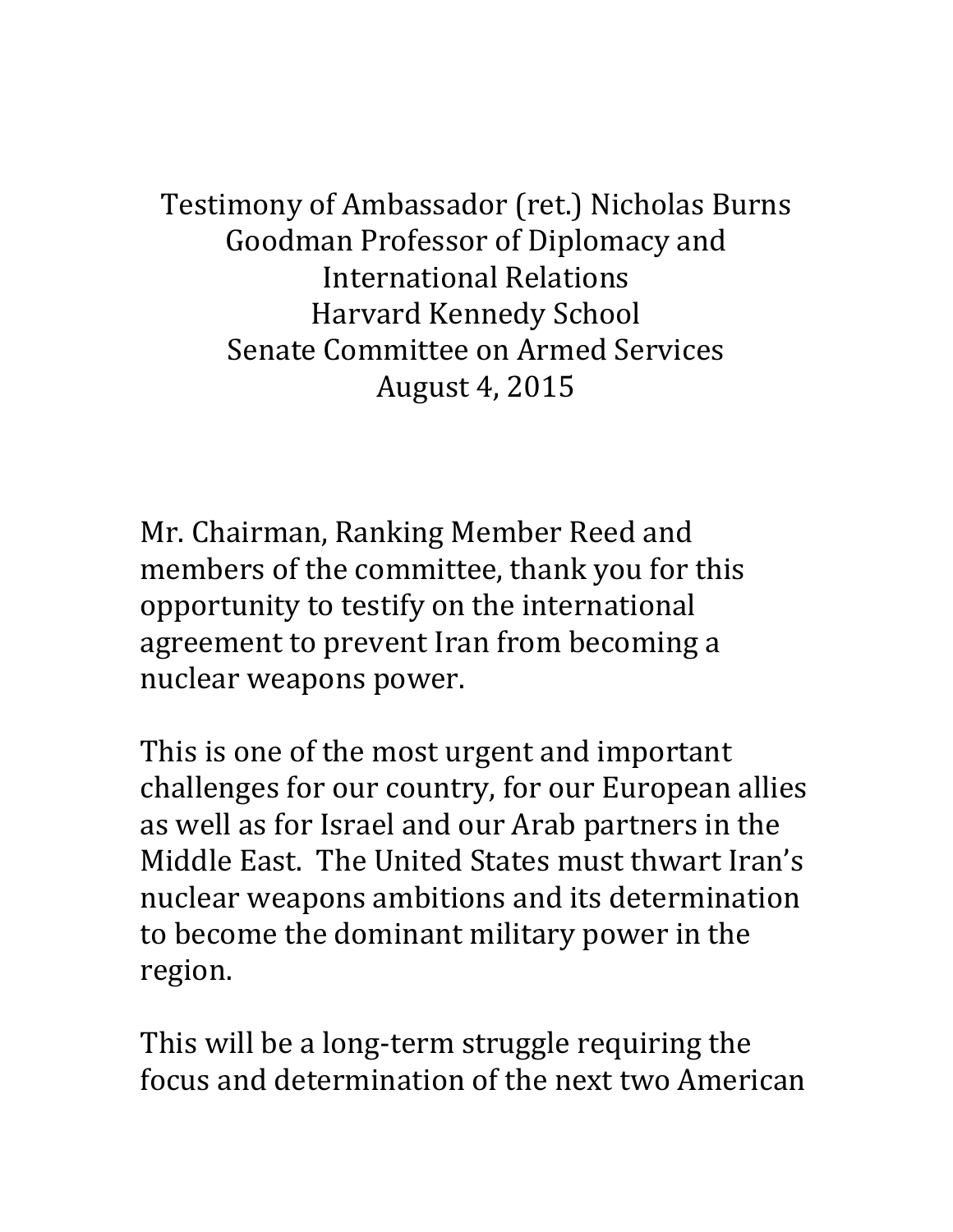Presidents after President Obama to ensure Iran complies with the agreement. We should thus marshal our diplomatic, economic and military strength to block Iran now and to contain its power in the region in the years ahead.

With this in mind, I support the Iran nuclear agreement and urge the Congress to vote in favor of it in September.

This is, understandably, a difficult decision for many members of Congress. It is an agreement that includes clear benefits for our national security but risks, as well. It is also a painful agreement, involving trade-offs and compromises with a bitter adversary of our country-- the government of Iran.

I believe, however, that if it is implemented effectively, the agreement will restrict and weaken Iran's nuclear program for more than a decade and help to deny it a nuclear weapons capacity over the long term. That crucial advantage has convinced me that the Obama Administration is right to seek Congressional approval for this agreement.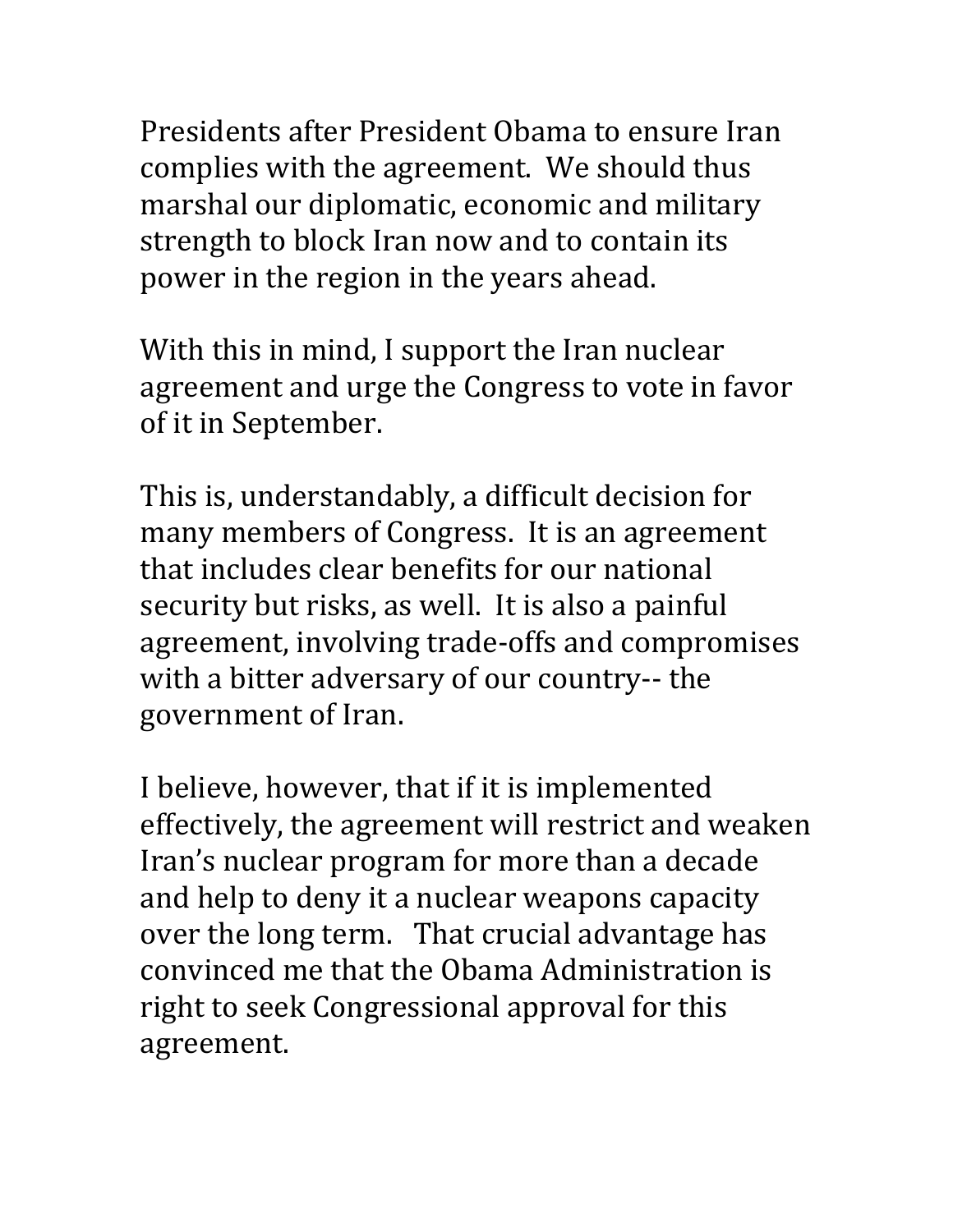I have followed the Iran nuclear issue closely for the last decade. From 2005 until 2008, I had lead responsibility in the State Department on Iran policy. During the second term of the George W. Bush Administration, we worked hard to blunt Iran's nuclear efforts. We created in 2005 the group that has since led the global effort against Iran—the U.S., the United Kingdom, France, Russia, China and Germany (the P-5 plus One). This group offered to negotiate with Iran in 2006 and again in 2007. We were rebuffed on both occasions by the Iranian regime.

When Iran accelerated its nuclear research program, we turned to sanctions. I helped to negotiate for the U.S. the first three United Nations Security Council Chapter VII sanctions resolutions to punish Iran for its actions. Led by the Treasury Department, we initiated U.S. financial sanctions and encouraged the European Union to do the same. We built a global coalition against Iran. While Iran became increasingly isolated, however, it chose to accelerate its nuclear research efforts in defiance of international law.

When President Obama came into office in 2009, Iran had made considerable progress in advancing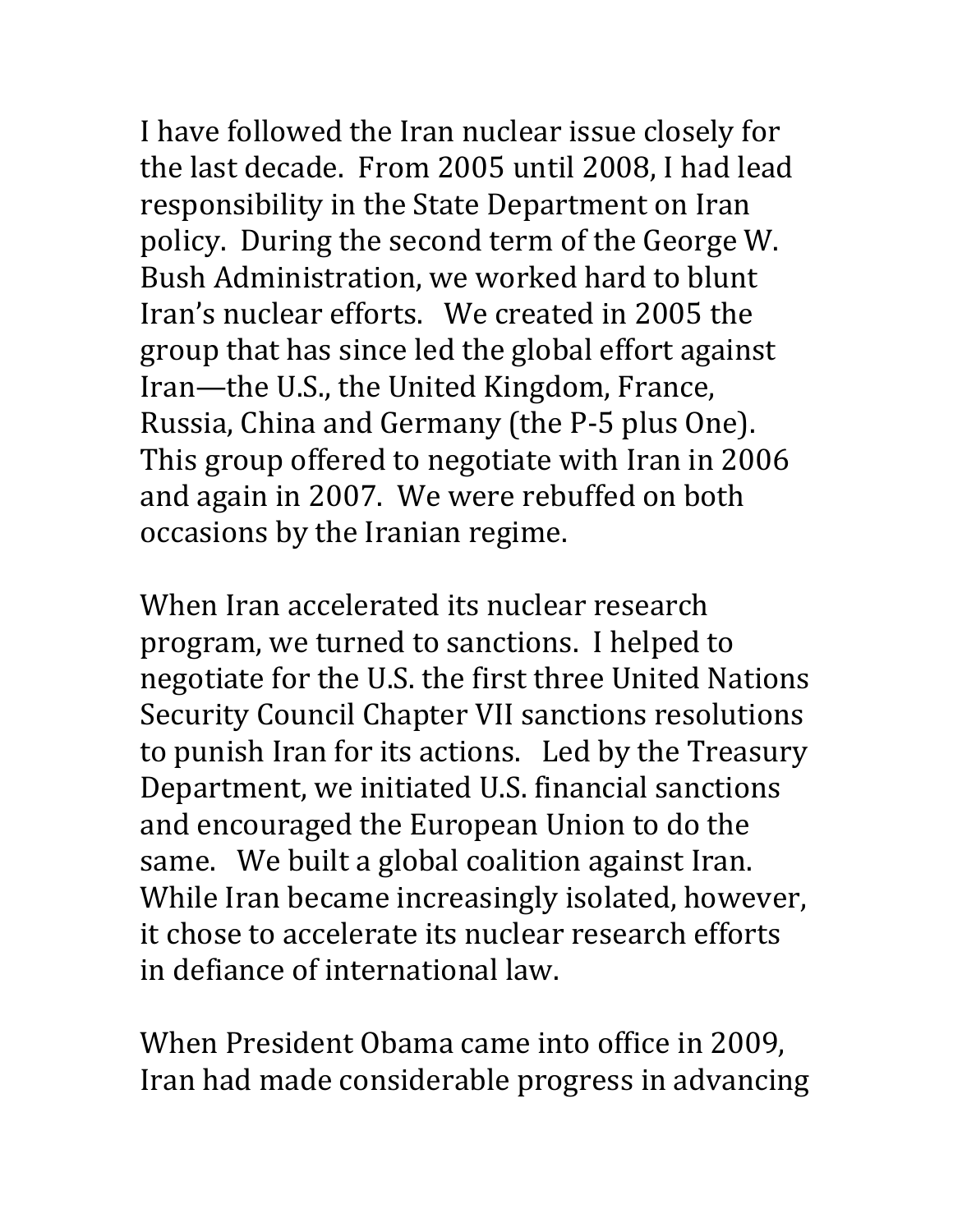its uranium and plutonium programs. It made further progress in his first years in office and was on its way to become, in effect, a nuclear threshold state. In response, President Obama expanded the sanctions and coordinated an aggressive international campaign to punish and isolate the Iranian regime.

Congress made a vital contribution by strengthening American sanctions even further. This increasingly global and comprehensive sanctions campaign weakened the Iranian economy and ultimately convinced the Iranian government to agree to negotiate during the past eighteen months.

The Obama and Bush Administrations and the Congress acted over ten years to expand American leverage against Iran and to coerce it to accept negotiations. Despite these efforts, Iran was far along the nuclear continuum when negotiations began in earnest in 2013.

It made sense for the U.S. to commit to negotiations with Iran in 2013. We retained then, as we do now, the capacity and right to use military force to prevent Iran from achieving a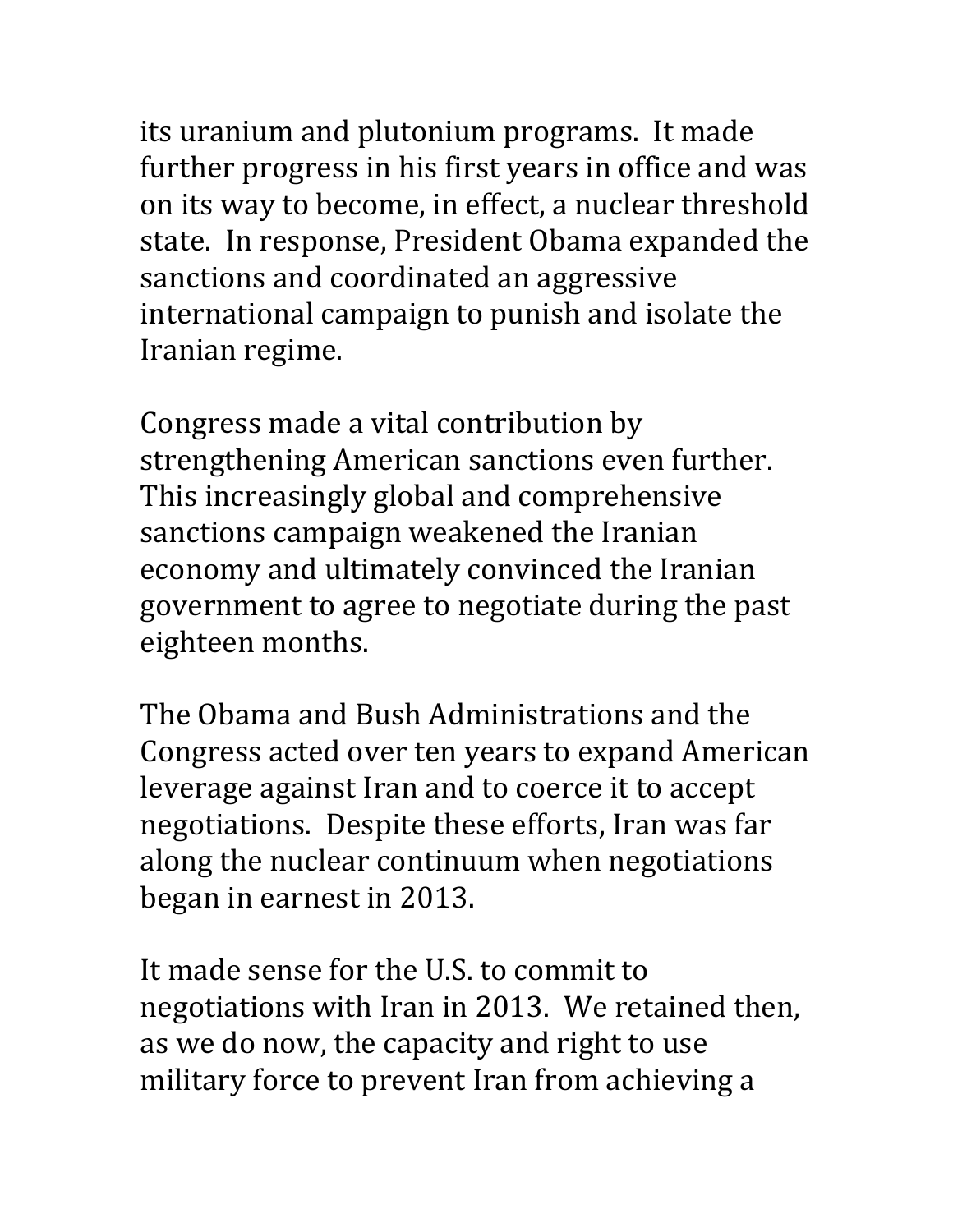nuclear weapon should that be necessary. It is important to note that there were alternative negotiating frameworks available to the Obama Administration in 2013 that might have served our interest in containing Iran's nuclear program more effectively. But, the issue before the Congress now is the specific agreement that has been negotiated by the Obama team. That is thus the focus of my own testimony today.

In my judgment, the Joint Comprehensive Plan of Action (JCPOA) negotiated by Secretaries Kerry and Moniz is a solid and sensible agreement. It has many concrete advantages for the United States.

First, the agreement will arrest Iran's rapid forward movement on its nuclear research programs over the past decade since the inauguration of former President Mahmoud Ahmadinejad. It will essentially freeze that program. The restrictions the U.S. negotiated will effectively prevent Iran from producing fissile material for a nuclear weapon (either through uranium enrichment or the plutonium process) at its nuclear facilities for at least ten to fifteen years.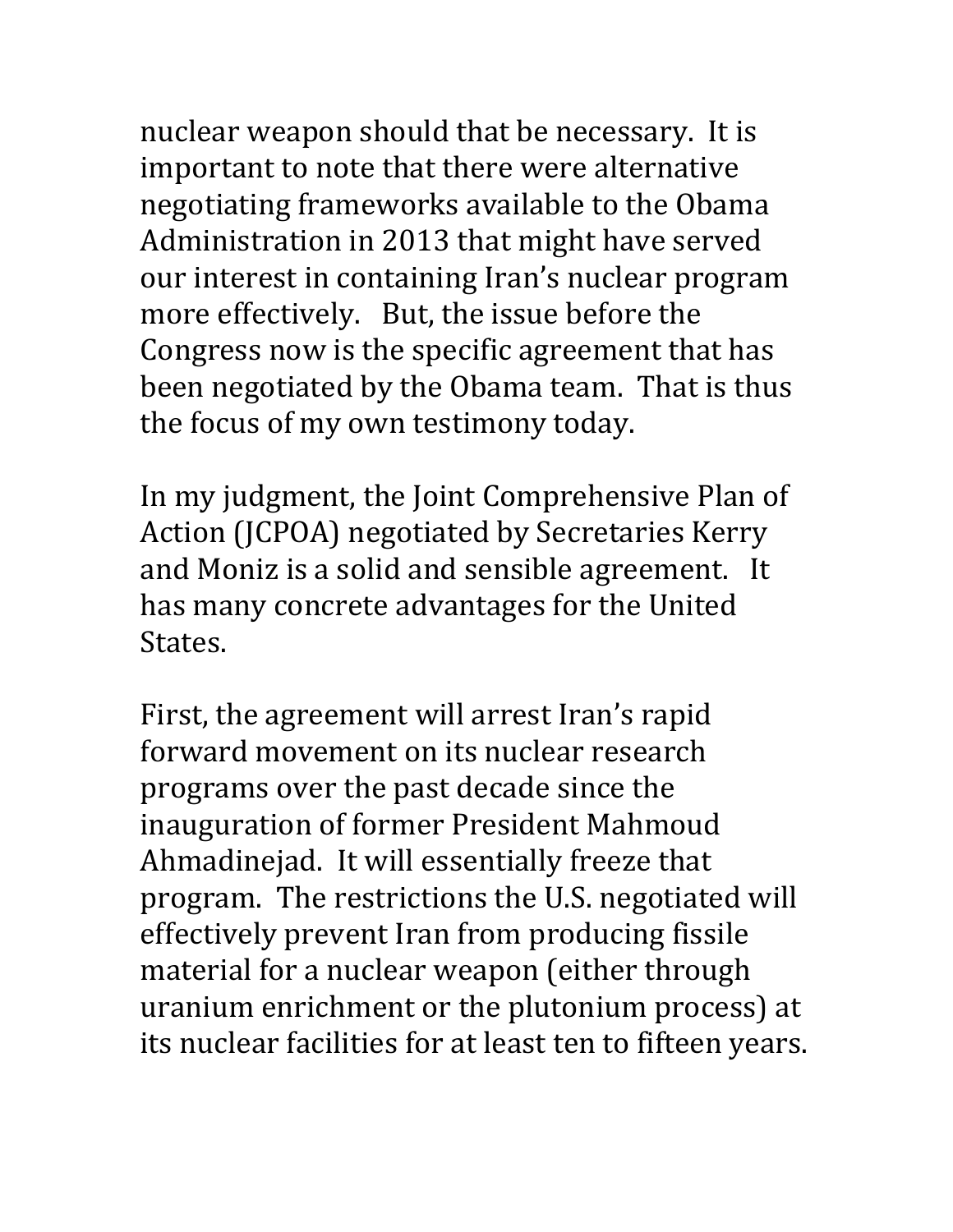The number of centrifuges at the Natanz plant will be reduced by two thirds. Use of advanced centrifuges will not be permitted for a decade. Iran's store of enriched uranium will be restricted to levels below those needed for a nuclear device. In addition, there will be no enrichment at all at the Fordow plant for fifteen years.

The Administration also succeeded in blocking Iran's plutonium program. The core of the Arak Heavy Water Reactor will be dismantled. The reactor will be transformed to make it impossible to produce sufficient quantities of plutonium for a nuclear device. Spent fuel will be transported out of Iran. There will be no reprocessing of fuel for at least fifteen years.

The most important advantage for the U.S is that Iran's current breakout time to a nuclear weapon will be lengthened from two to three months now to roughly one year once the agreement is implemented. This is a substantial benefit for our security and those of our friends in the Middle East. It sets back the Iranian nuclear program by a significant margin and was a major concession by the Iranian government in this negotiation.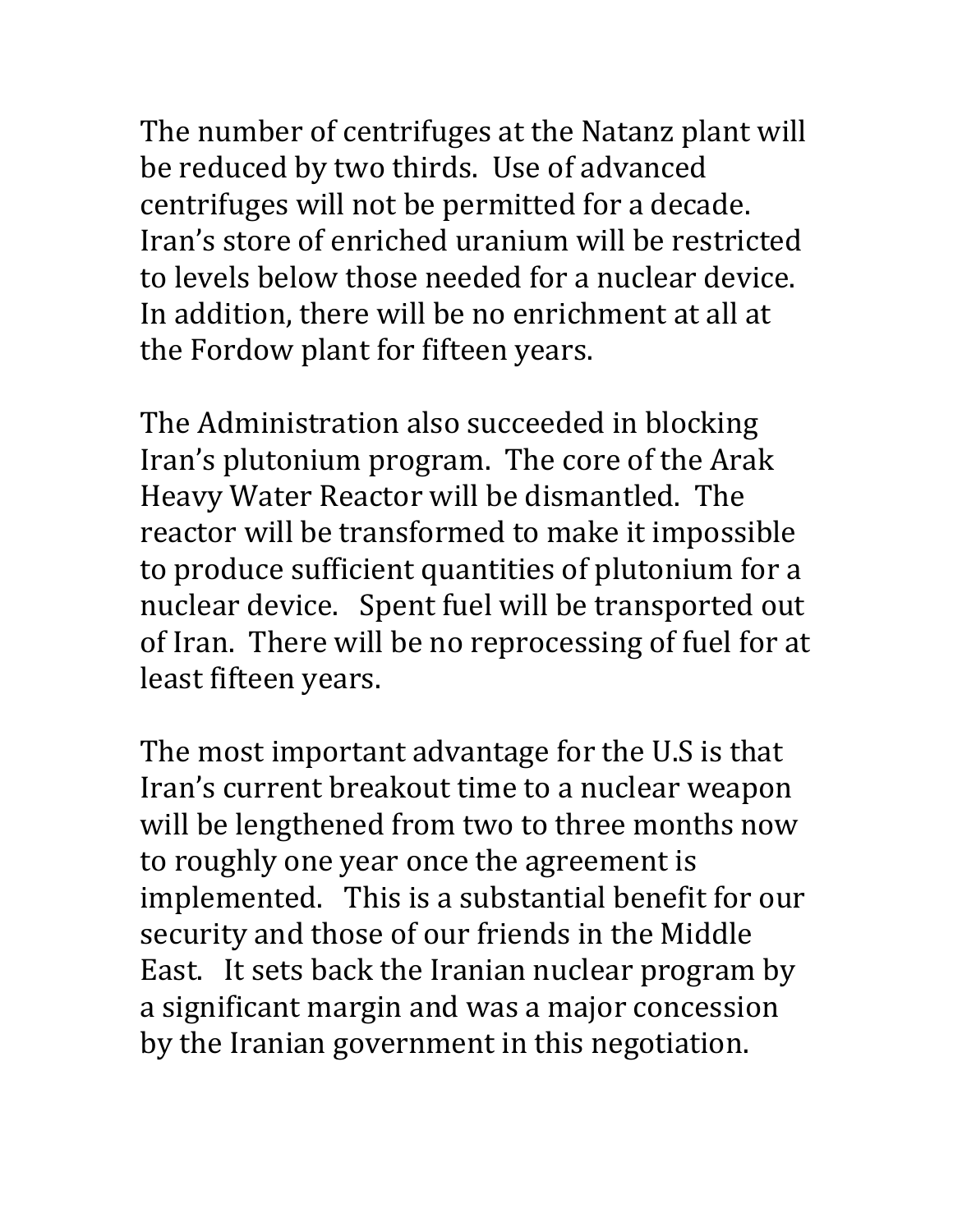Significantly strengthened inspections of Iran's nuclear supply chain for the next twenty-five years is a second advantage of the nuclear agreement. Iran has also agreed to be subjected to permanent and enhanced IAEA verification and monitoring under the Additional Protocol. This will give the IAEA much greater insights into Iran's nuclear program and will increase substantially the probability of the U.S. detecting any Iranian deviations from the agreement.

Third, sanctions will not be lifted until Iran implements the agreement in every respect. This could take up to three to six months. The U.S. and other countries should demand full and unambiguous Iranian implementation to deconstruct and modify its nuclear program according to the letter of the agreement. And, after sanctions are lifted, we must be ready and willing to re-impose them should Iran seek to cut corners, cheat or test the integrity of the agreement in any way.

A final advantage, Mr. Chairman, is that this agreement gives us a chance to prevent an Iranian nuclear weapon through diplomacy and negotiations, rather than through war. While the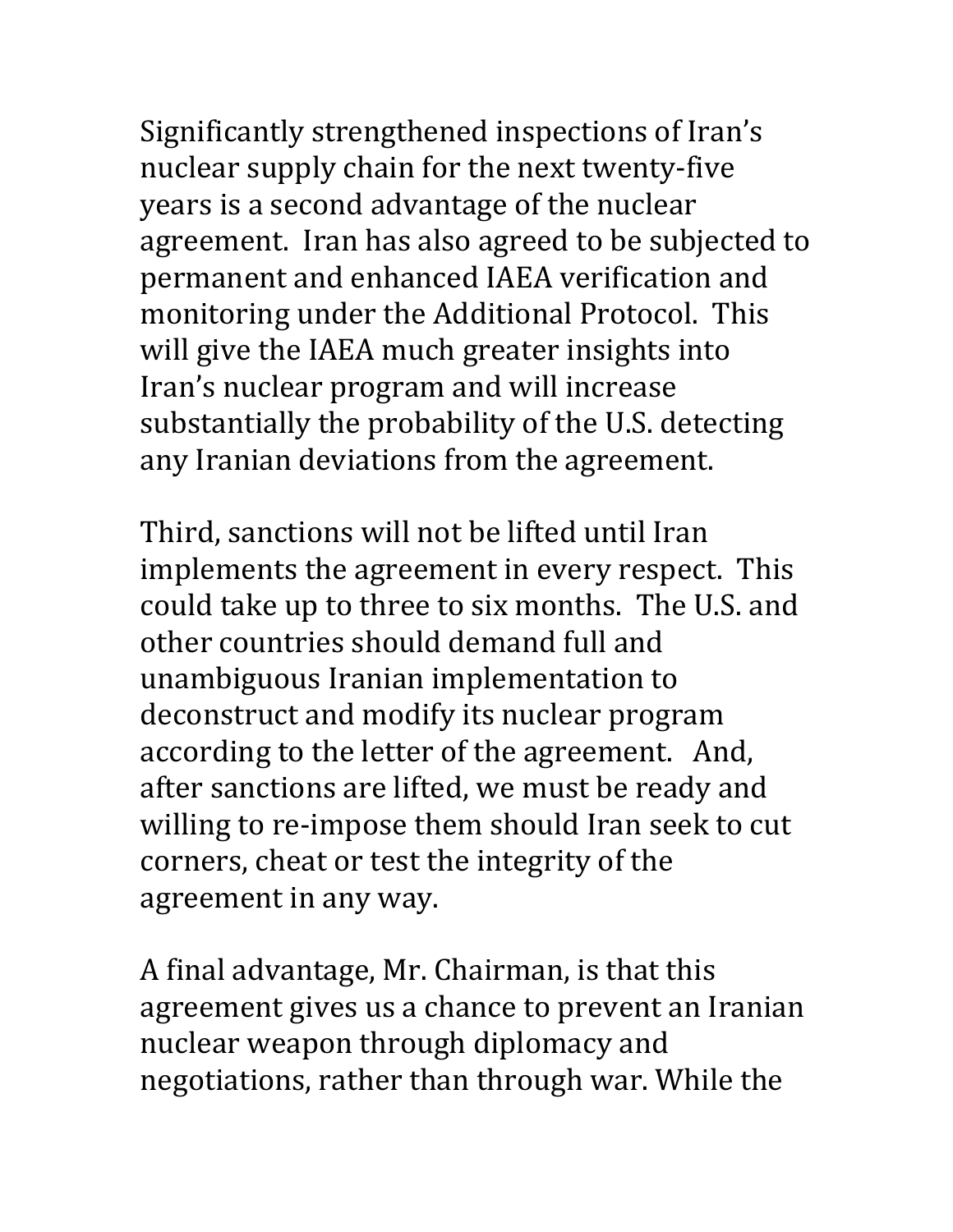U.S. should be ready to use force against Iran if it approaches our red line of acquisition of a nuclear weapon, the more effective strategy at this point is to coerce them through negotiations. And, it will be more advantageous for the U.S. to contain a non-nuclear Iran in the Middle East for the next decade than to contend with a country on the threshold of a nuclear weapon. In this respect, I admire the commitment, energy and the achievements of Secretary Kerry, Secretary Moniz and their team.

While the benefits of this agreement for the U.S. are substantial, there are also risks in moving ahead. The most significant, in my judgment, is that while Iran's program will be frozen for a decade, the superstructure of its nuclear apparatus will remain intact, much of it in mothballs. Iran could choose to rebuild a civil nuclear program after the restrictions begin to end ten to fifteen years from now. This could give Tehran a base from which to attempt to build a covert nuclear weapons program at some point in the future.

Here is where considerable challenges may arise for the U.S. and its allies. While we can be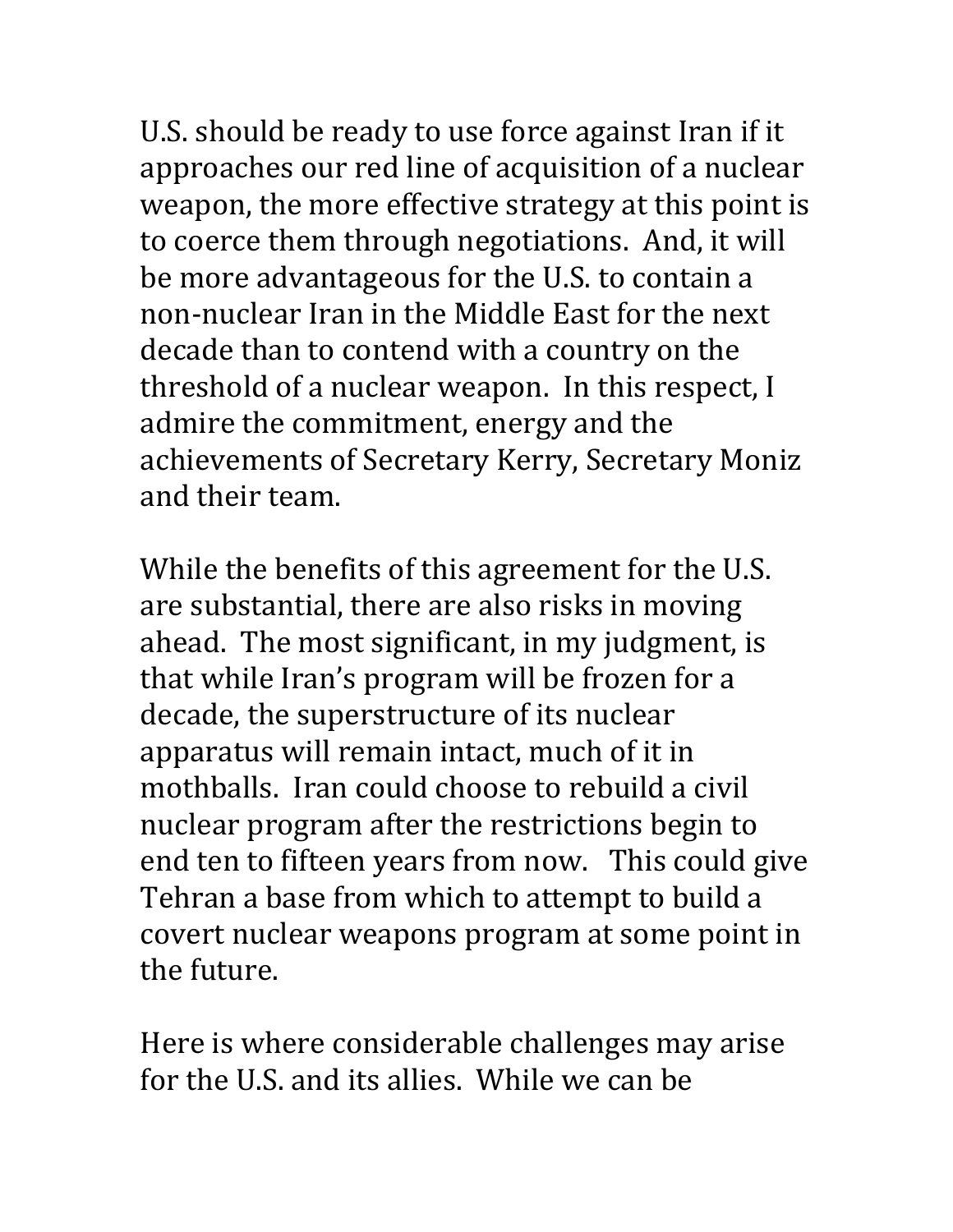confident Iran's program will be effectively stymied for the first ten to fifteen years of the agreement, many of those restrictions will loosen and disappear altogether in the decade after. We will need to put in place a series of mitigating measures to deter Iran from diverting any part of its revived civil nuclear program to military activities.

President Obama and his team will need to reassure Congress about the effectiveness and credibility of these initiatives to keep Iran away from a nuclear weapon after the first decade of this agreement. This should include a direct, public and unambiguous American commitment to use military force to deter Iran should it ever get close to construction of a nuclear weapon. In addition, the U.S. should assemble a coalition of strong partners willing to re-impose sanctions should Iran deviate from the agreement. The U.S. and its partners should also bolster the capacity of the IAEA and our own governments to be fully capable of detecting Iranian cheating. In sum, we will have to construct a long-term strategic deterrent to convince the Iranian government that it is not in its interest to pursue a nuclear weapons program a decade from now.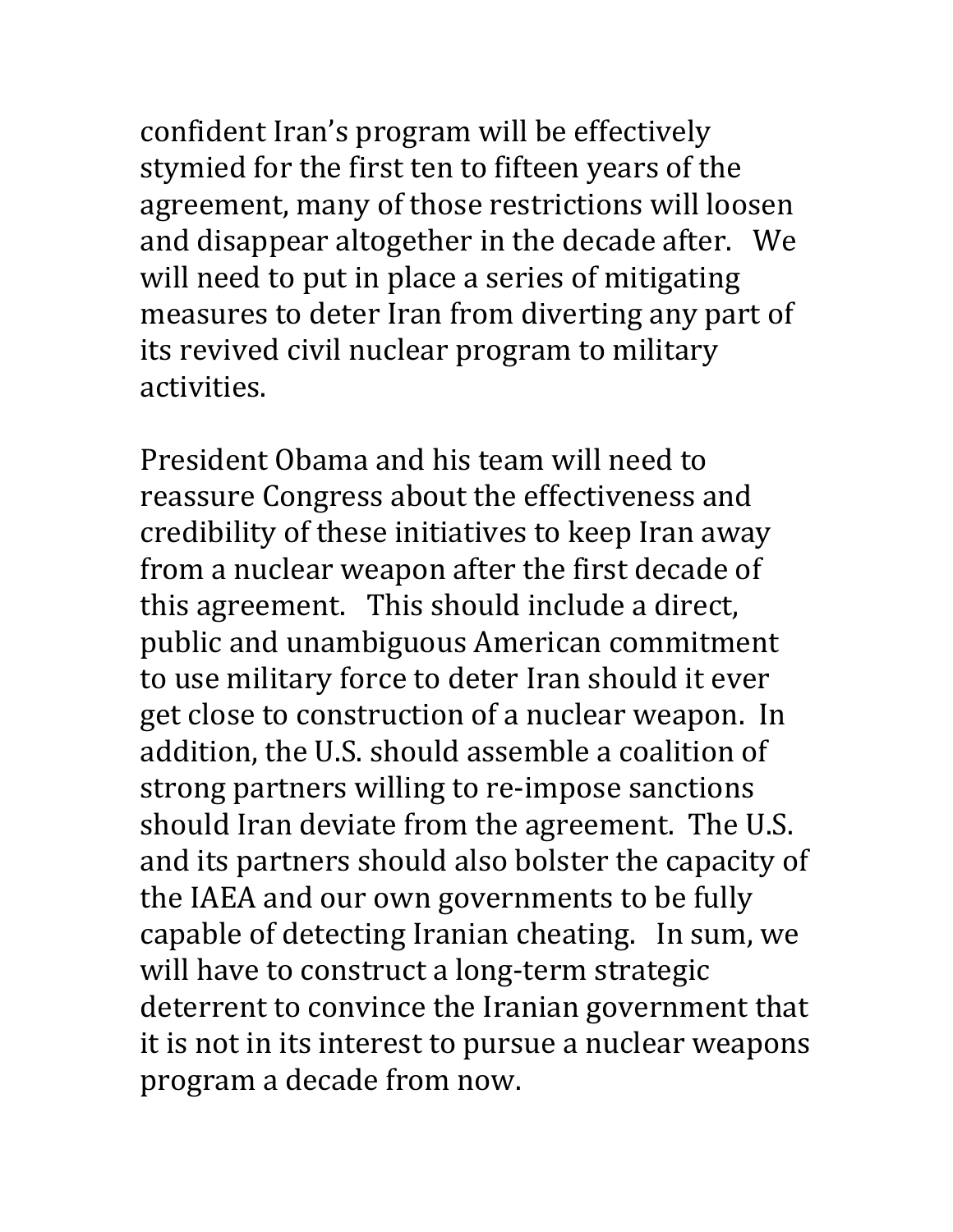Containing Iran will be a difficult challenge for American diplomacy. I differ with those critics, however, who believe that the expiration of the agreement will make Iranian acquisition of a nuclear weapon all but certain a decade or two from now. Much will depend on the Iranian leadership at that time. Will they want to risk another generation of international isolation and sanctions if they drive toward a nuclear weapon? Will they risk the possibility of an American or Israeli use of military force in response? A decision by Iran to turn back to a nuclear weapons ambition is a possibility, but by no means a certainty. The actions and resolve of the United States will have a major impact on Iran's calculations. It will be up to the President and Congress at that time to make clear to Iran that we will be ready to use any option available to us, including the use of military force, to prevent Iran from becoming a nuclear weapons power.

The overall effectiveness of the agreement will thus require the Obama Administration and its successors to maintain a very tough inspections regime and to be ready to re-impose sanctions if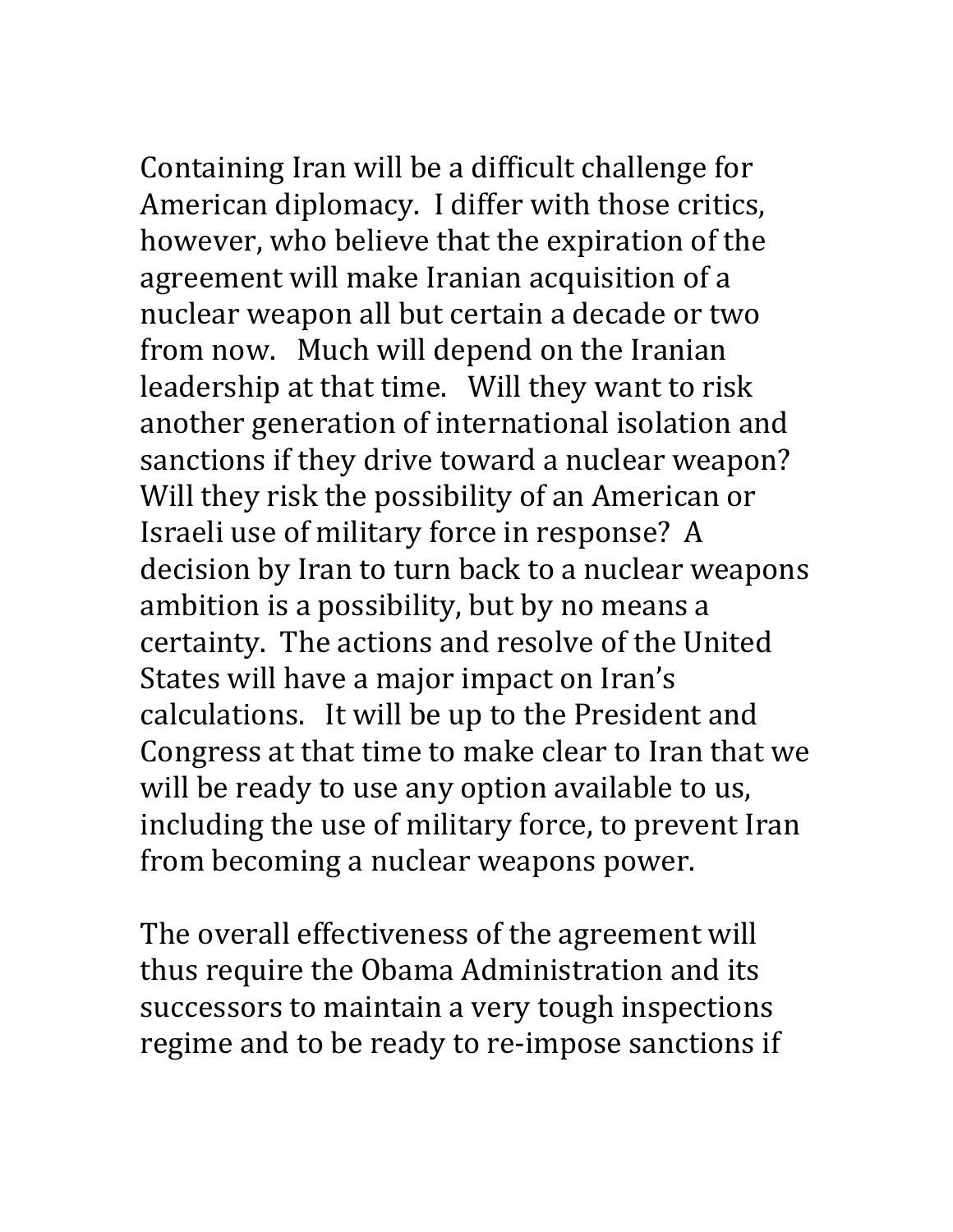Iran seeks an illicit nuclear weapons program in the future.

Congress is right to focus on these concerns and to require concrete assurances from the Administration that they can be overcome. Specifically, the Administration will need to focus hard on the possibility that Iran will cheat, as it has done so often in the past and attempt to construct covert facilities. Should this occur, the U.S. would need to ensure that the "managed inspections" set out in the agreement would work effectively. If Iran were to violate the agreement, American sanctions should be re-imposed. Gaining broader international agreement for sanctions would be a more effective way to intimidate the Iranian authorities. This would be a priority, but also a challenging hurdle, for American diplomacy.

A final risk is the agreement that the prohibitions on Iran's conventional arms sales and purchases and ballistic missiles will end in five and eight years, respectively, after the agreement is in force. I remain opposed to this compromise. In my view, it could embolden Iran and strengthen its conventional capacity in ways detrimental to our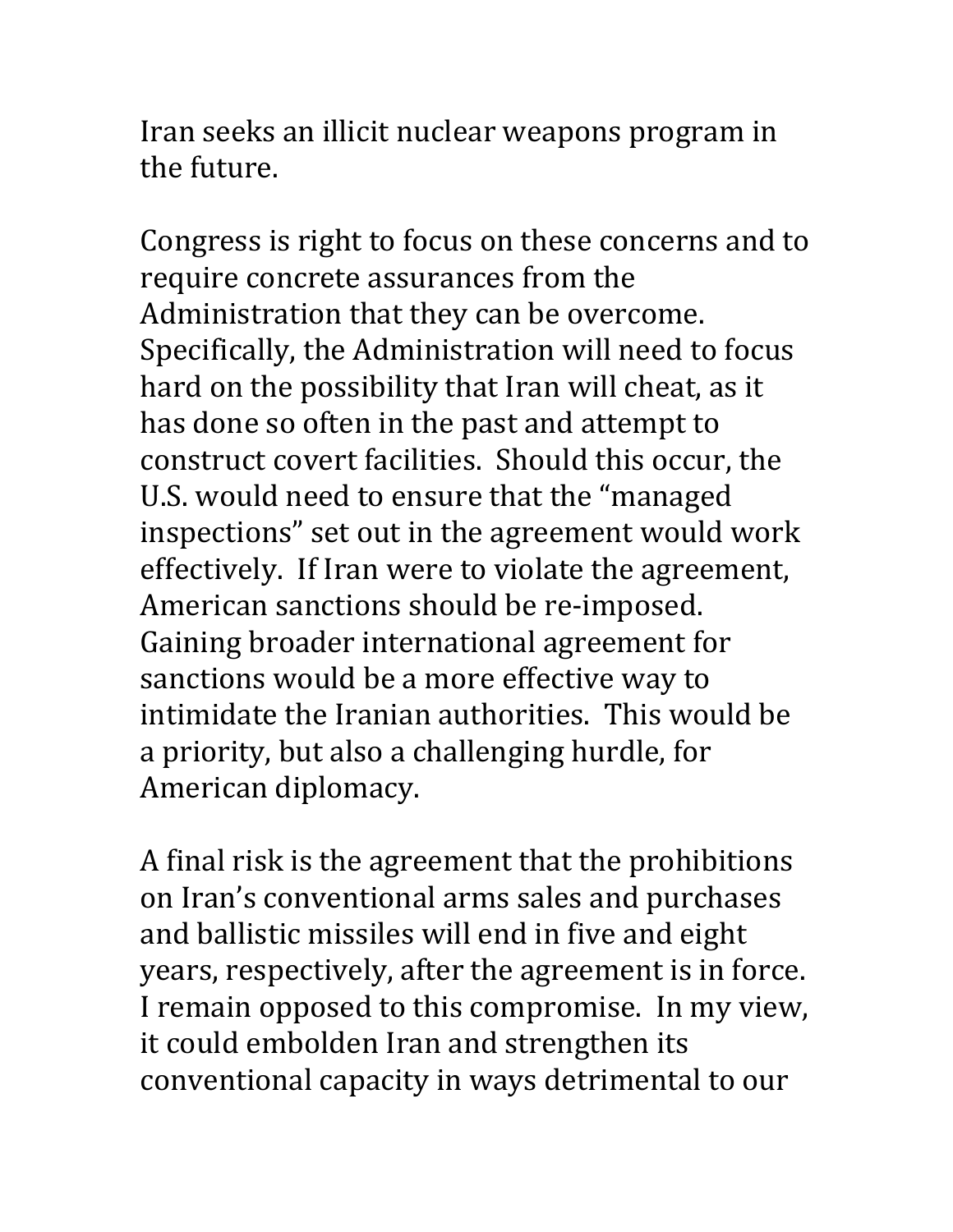own interest. The next U.S. Administration will need to construct a new coalition to attempt to restrict and sanction Iran in these two areas.

On balance, however, I believe the nuclear deal will deliver more advantages than disadvantages to the U.S. There are greater risks, in my judgment, in turning down the agreement and freeing Iran from the considerable set of restrictions it has now accepted for the next decade and beyond.

Most importantly, I do not see a more effective, credible or realistic alternative that would give the U.S. a greater probability at this point of preventing an Iranian nuclear weapon. That is the key question members of Congress should ask before you vote. Is there a more effective way forward than the one negotiated by the Obama Administration?

The most common criticism of the nuclear deal is that the U.S. should have walked away from the talks during the last year, sanctioned Iran further and attempted to negotiate a better and stronger agreement. Some experts have recommended that Congress vote to disapprove the President's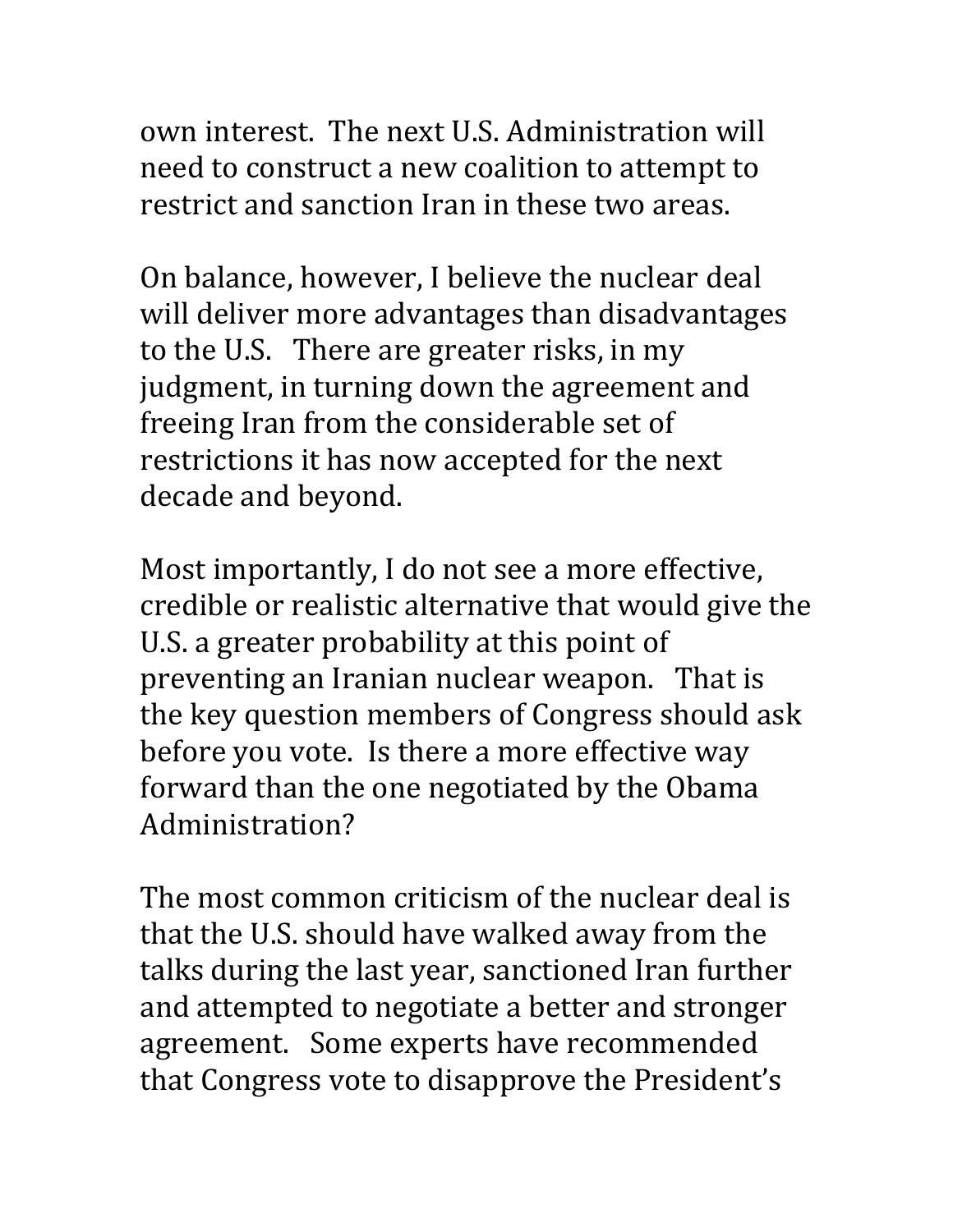policies or to pass a bill that would alter the deal in such a way that a fundamental renegotiation of the agreement would be necessary.

If I thought it was realistic to renegotiate the agreement to make it stronger, I would support that option. But, I don't believe it would be possible to do so and, at the same time, to maintain the integrity of our coalition against Iran.

While this "No Deal" scenario could play out in many, different ways, I think it is probable that it would leave the U.S. weaker, rather than stronger, in confronting Iran's nuclear program. If the U.S. left the negotiations unilaterally, I don't believe it is likely that Russia and China and even possibly the European allies and other key international economic powers would follow us out the door. These countries are all strong supporters of the nuclear deal before the Congress today. The global coalition and the sanctions regime we spent the last ten years building would likely fray and weaken over time. We would lose the strong leverage that brought Iran to the negotiating table. While American sanctions were very important in convincing Iran to negotiate, it was the global nature of the sanctions with buy-in from nearly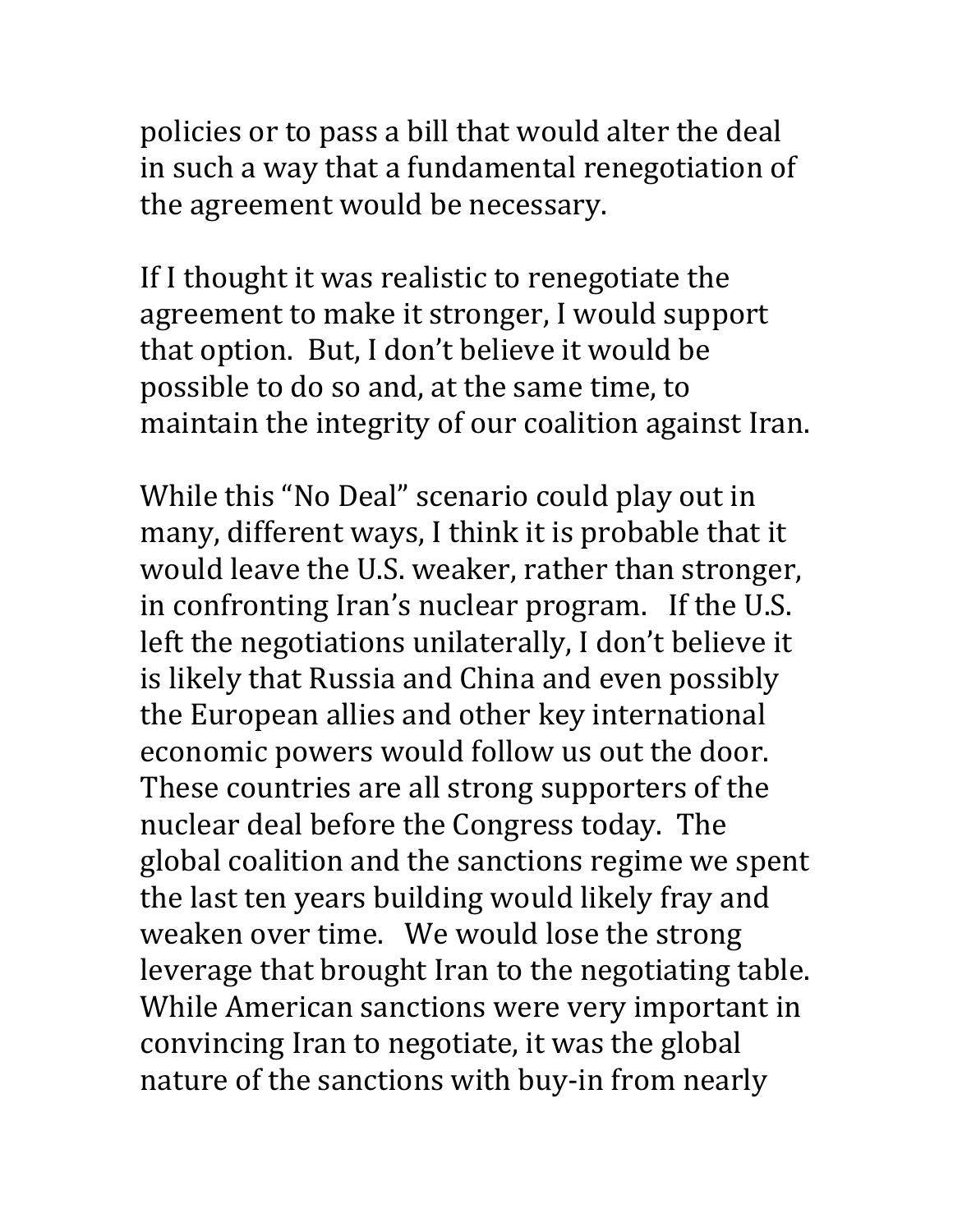every major economy in the world, that also made a critical difference in cutting off Iran from the international banking and financial system during the past few years. All of these benefits would be at risk after a U.S. walkout.

Most importantly, the strong restrictions that have effectively frozen Iran's nuclear program since January 2014 would all be lifted if the negotiations are ended. The negotiated agreement would cease to be in force. Iran would be free to resume its advanced uranium enrichment and plutonium programs. We would lose the IAEA's insights into Iran's program as the inspections regime would weaken. Iran would not be one year away from a bomb under the Obama agreement but on the threshold of a nuclear weapons capability.

While I don't agree that this 'No Deal" scenario would lead inevitably to war, it would leave the U.S. worse off. On balance, this alternative is not preferable to the concrete restrictions on Iran's program ensured by the nuclear deal.

If it seeks to disapprove the President's policy, Congress should offer a realistic and effective alternative. But, I am unaware of any credible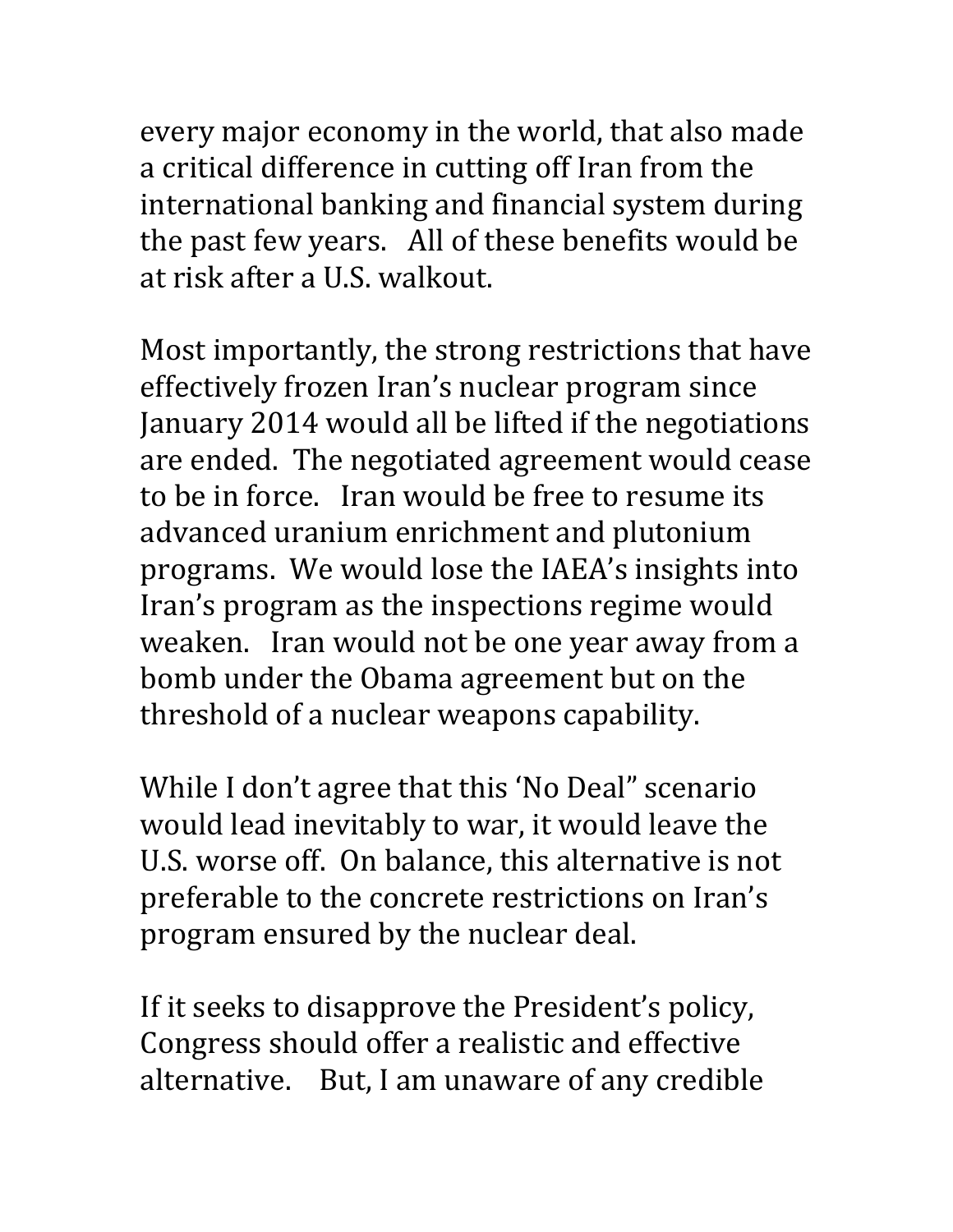alternative that would serve our interests more effectively at this point than the agreement proposed by the Obama Administration and the other major countries of the world.

Rather than vote to disapprove the President's policy, I hope members of both parties will work with the Administration to strengthen the ability of the U.S. to implement the agreement successfully and to contain simultaneously Iranian power in the Middle East.

We should create, in effect, a two-track American policy towards Iran in the future. On the one hand, we should work to ensure Iran implements the nuclear deal. On the other hand, we will need to construct a renewed effort with Israel, Turkey and our friends in the Arab world to contain Iran's growing power in the region.

Now that we are talking to Iran again after thirtyfive years of minimal contact, there may be issues on which contact with Tehran will be in our interest. Protecting the Afghan government from Taliban assaults is one such possibility. Convincing Iran to withdraw its support for President Assad in Syria is another.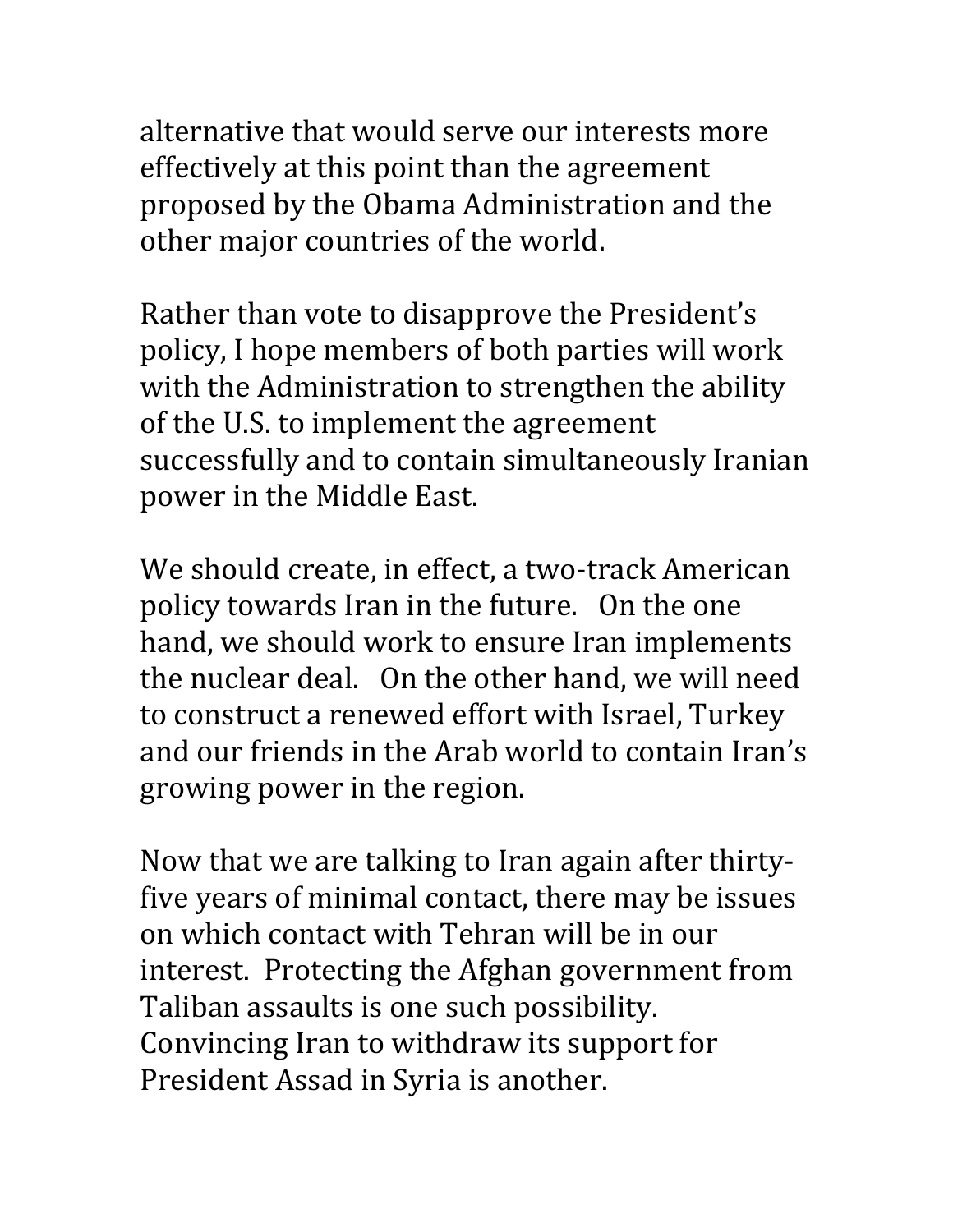But, I do not believe we will experience anything approaching a normal relationship with the Iranian government as some in our own country have suggested. This is not the time to restore full diplomatic relations with its government. There is too much that still separates us to justify such a decision. In fact, our larger interests in the Middle East require the creation of a coalition of countries to oppose Iran as it makes an assertive push for power into the heart of the Sunni world in Iraq, Syria, Lebanon and Yemen. The U.S. will have greater success, however, in confronting a nonnuclear Iran over the next decade rather than an Iran with nuclear weapons. This is another advantage of the nuclear deal.

With this in mind, there is more the Obama Administration can do to ensure effective implementation of the nuclear deal and to push back against a more assertive Iranian policy in the region. Here are some concrete suggestions toward that end.

--A first-order diplomatic priority should be for the U.S. to do everything in its power to maintain the ability to re-impose sanctions on Iran, if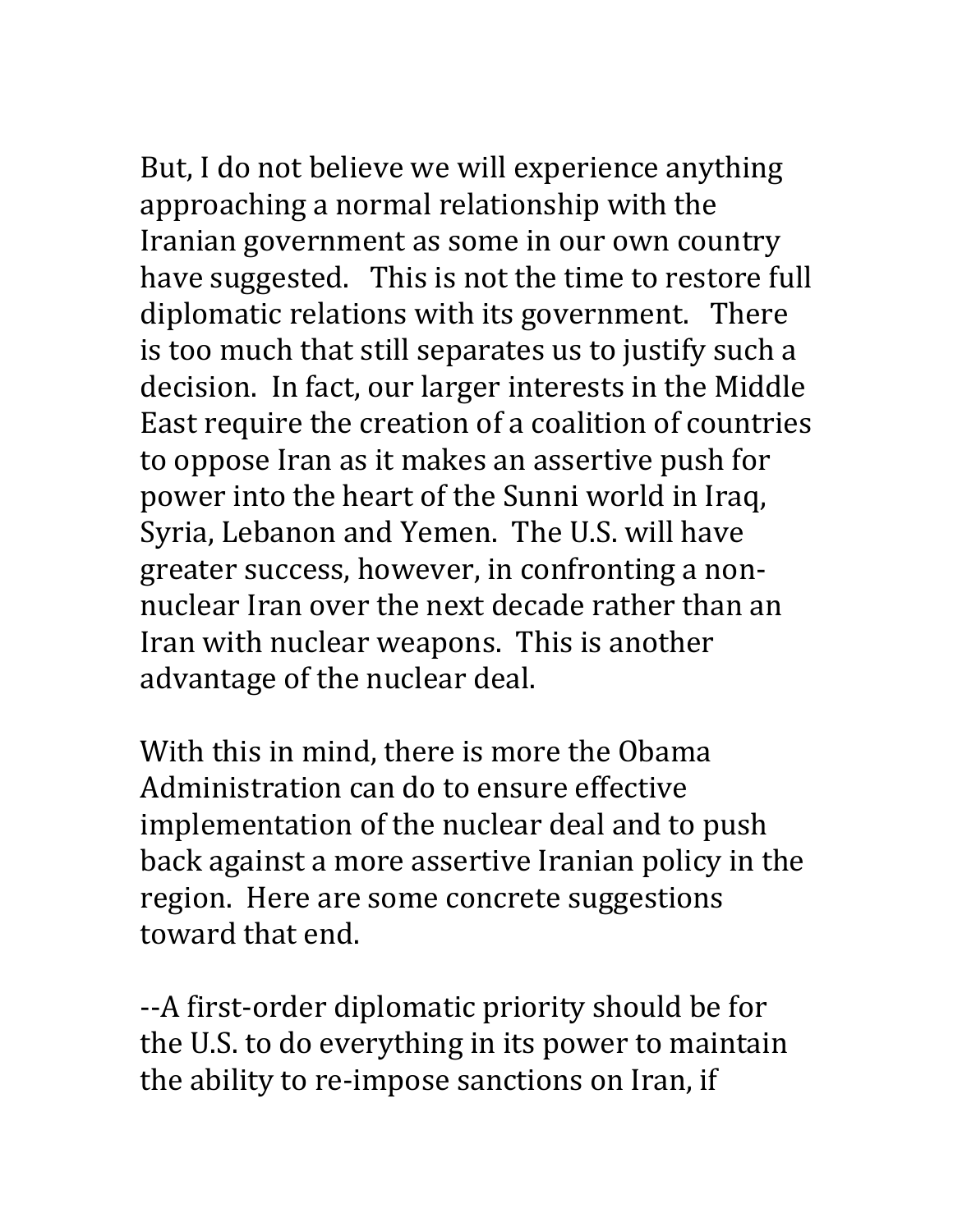necessary. Russia and, especially, China will likely be weak and undependable partners in this regard. The U.S. should thus focus on securing commitments from the European allies that they will work with us to re-impose sanctions in the future, if necessary. The Administration should also convince Japan, South Korea, India and other major economies to be ready to curtail commercial links to Iran should it violate the nuclear agreement;

--The U.S. should set a very high bar for Iran on implementation of the agreement. Specifically, the U.S. should call attention to even the most minor Iranian transgressions from the start of the implementation process. If we don't set an exacting standard, Iran may well diminish the integrity of the inspections regime by cutting corners and testing its limits. Establishing a tough-minded policy now is the right way to convince Iran there will be immediate penalties should it not implement the deal fully and completely;

--The U.S. should reaffirm publicly that we have vital national interests in the Persian Gulf and that we will use military force, if necessary, to defend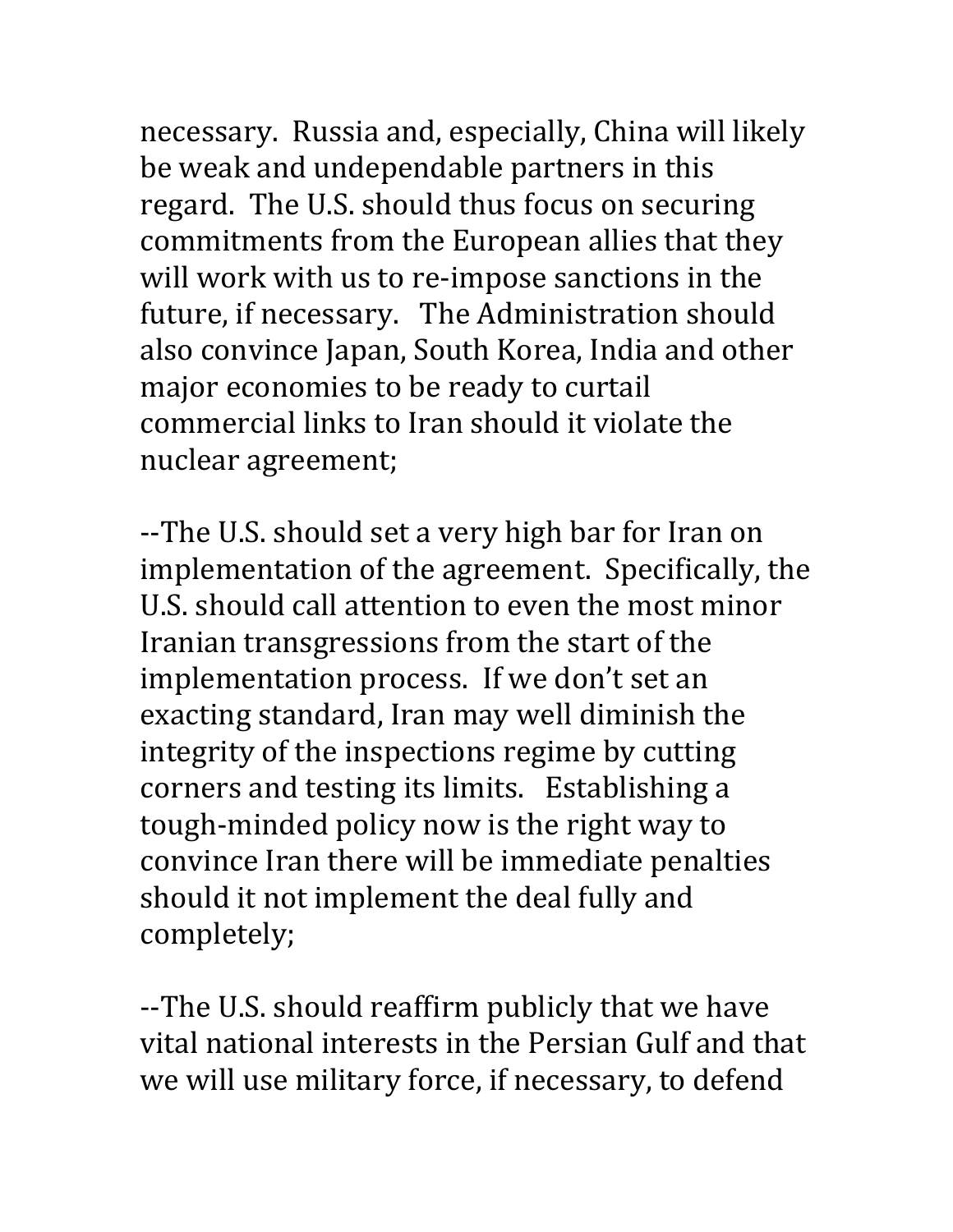them. That was the essence of the Carter Doctrine of the late 1970s and has been the policy of Republican and Democratic Administrations since. President Obama should continue the campaign he has already begun to assemble a strong coalition of Gulf States to contain Iranian power in the region. This will require accelerated military assistance to our Arab partners and a strong, visible and continuous American military presence in the region;

--The U.S. should also try to close ranks with Israel and to strengthen even further our long-standing military partnership. The U.S.-Israel ten-year military assistance agreement that I led in negotiating in 2007 expires in two years. The Obama Administration could reaffirm our ongoing commitment to Israel's Qualitative Military Edge (QME) over any potential aggressor in the Middle East region. The Administration should accelerate military technology transfers to Israel to head off any potential challenge to Israel from Iran or, as is more likely, from its proxies, Hezbollah and Hamas.

The U.S. and Israel should also make a renewed effort to diminish their public divisions.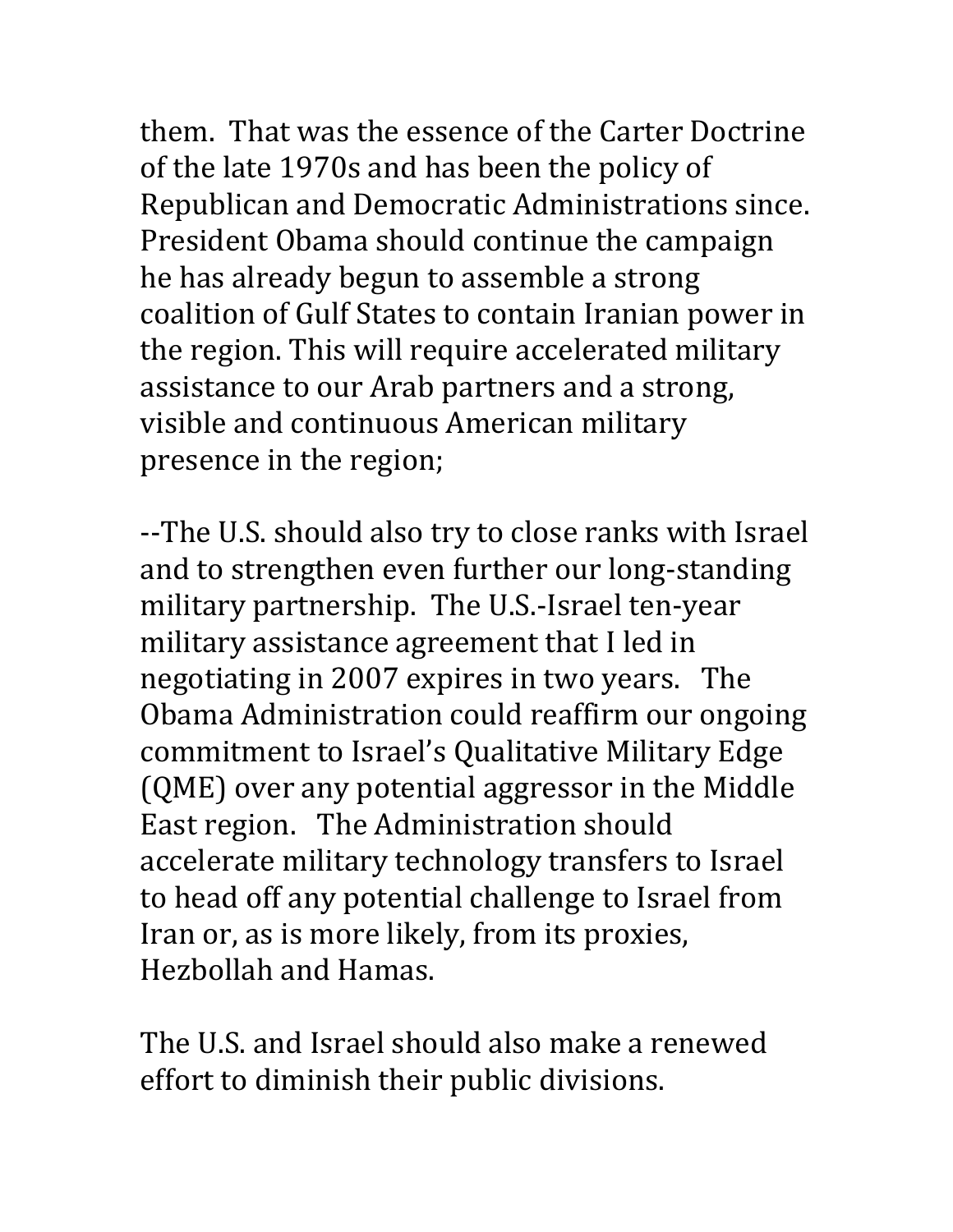President Obama should take steps to work more effectively with Prime Minister Netanyahu. But, repairing such a wide public dispute requires both leaders to make it work. Prime Minister Netanyahu would be well advised to diminish his excessive public criticism of the U.S. government. I found in my diplomatic career that allies work best when they work out their differences privately rather than publicly.

--President Obama should reaffirm publicly and in the most unmistakable terms, his readiness to deploy military force to strike Iran should it violate the agreement and seek to race toward a nuclear weapon. This would help to create a more durable American strategic deterrence to convince Iran that abiding by the nuclear agreement is in its best interest.

--Finally, the U.S. should also press Iran to meet the grievances of American families who lost their loved ones in Iranian- inspired attacks on American citizens in past decades. This includes, of course, the bombings of the U.S. Embassy in Beirut and the U.S. Marine Barracks in 1983. It also includes the assassination of Dr. Malcolm Kerr, President of the American University of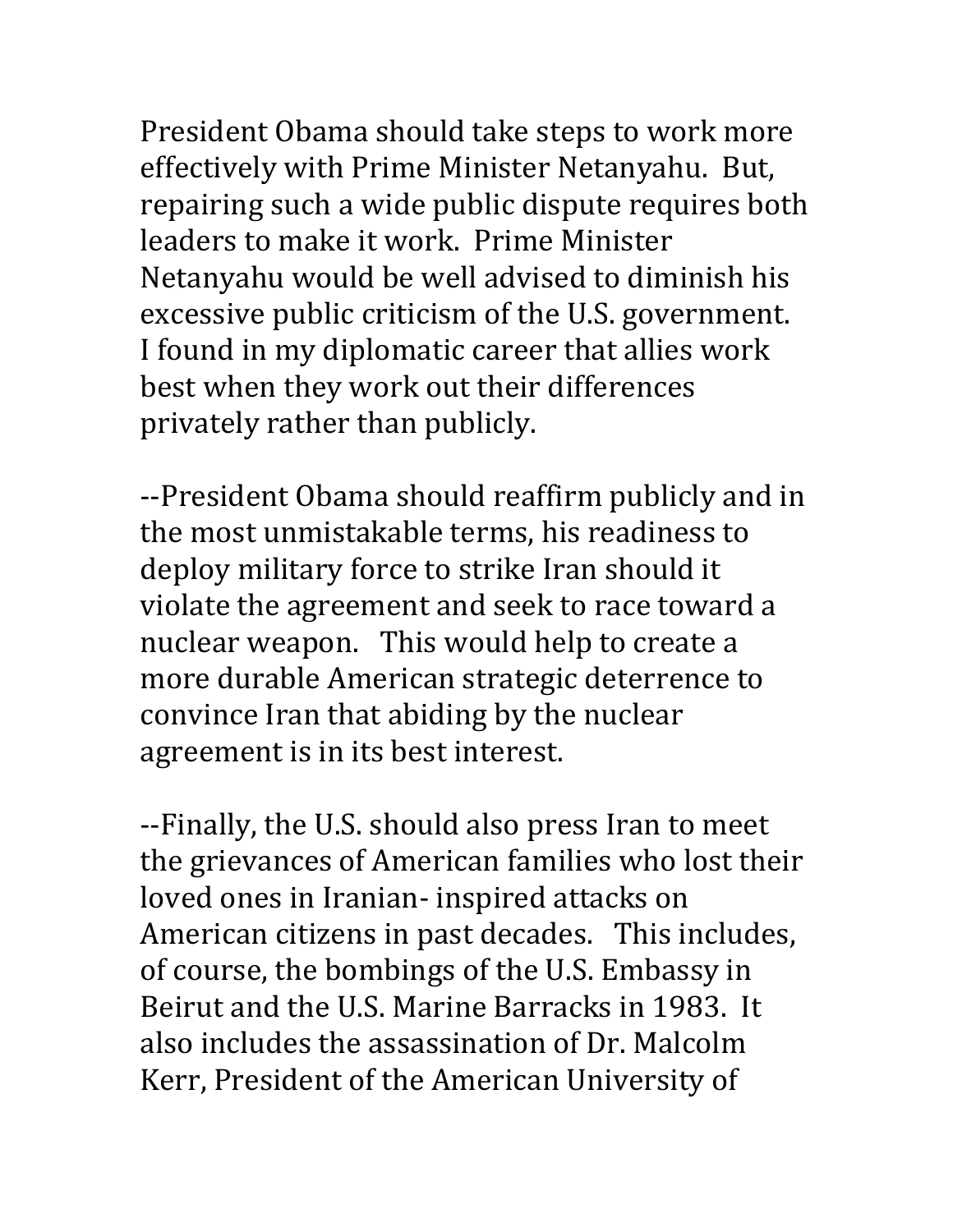Beirut, in January 1984. His family has brought suit against Iran in U.S. Federal Court as they believe Iran authorized his murder through its proxies in Lebanon. There are many other such civilian cases against Iran. Implementation of the nuclear deal should not be made conditional on resolution of these cases, in my judgment. But, we should not agree to resume full diplomatic relations until Iran has agreed to settle them. By raising them now, we would send Iran an unmistakable signal that we expect these cases to be adjudicated fairly and with justice for the American families in the future.

--At the same time, the Administration must continue to press as an urgent priority for the release of those Americans imprisoned or missing in Iran.

These steps would help to strengthen our ability to implement the Iran nuclear agreement and to put Iran on notice that it has a long way to go before it can resume a normal relationship with the United States.

Successful implementation of the nuclear deal will require strong, self confident and determined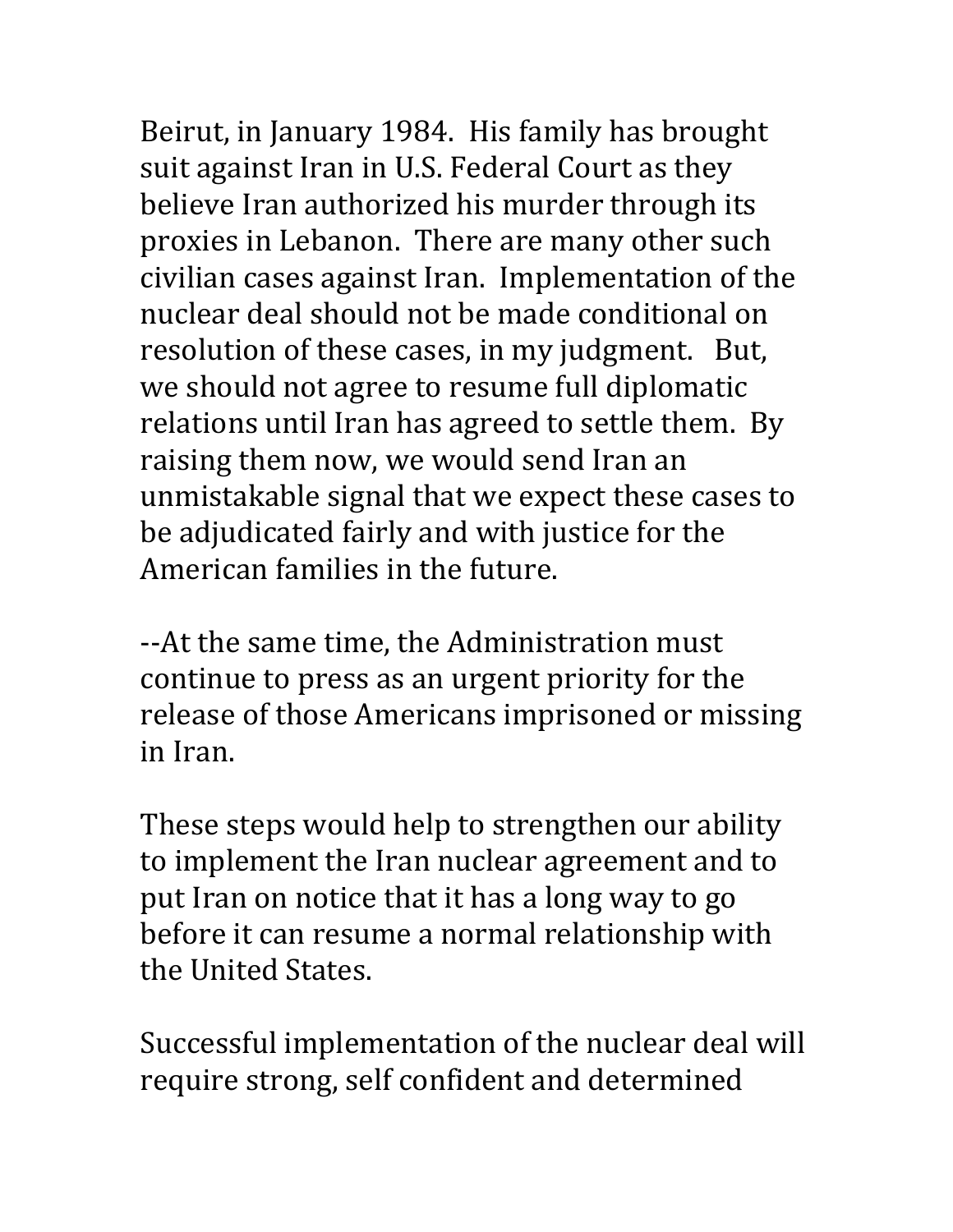American leadership. We are the indispensable center of the P-5 plus One group that negotiated the agreement. We have to insist on full Iranian implementation of the agreement. We must assemble an Arab coalition to contain Iran in the region. And we have to remain Israel's strong and faithful partner in a violent, turbulent, revolutionary era in Middle East history.

Mr. Chairman, I urge members of Congress to support this agreement. A vote of disapproval in the absence of a credible alternative, would, after ten years of effort, be self-defeating for our country.

If Congress votes to disapprove and manages to override the President's veto, it would very likely dismantle the agreement, lead to the gradual disintegration of the global sanctions regime and remove all current restrictions on Iran's nuclear efforts. Such a result would leave Iran closer to a nuclear weapon. That is not a sensible course for our country.

I also fear a vote of disapproval would weaken the effectiveness and credibility of the United States in the Middle East and around the world.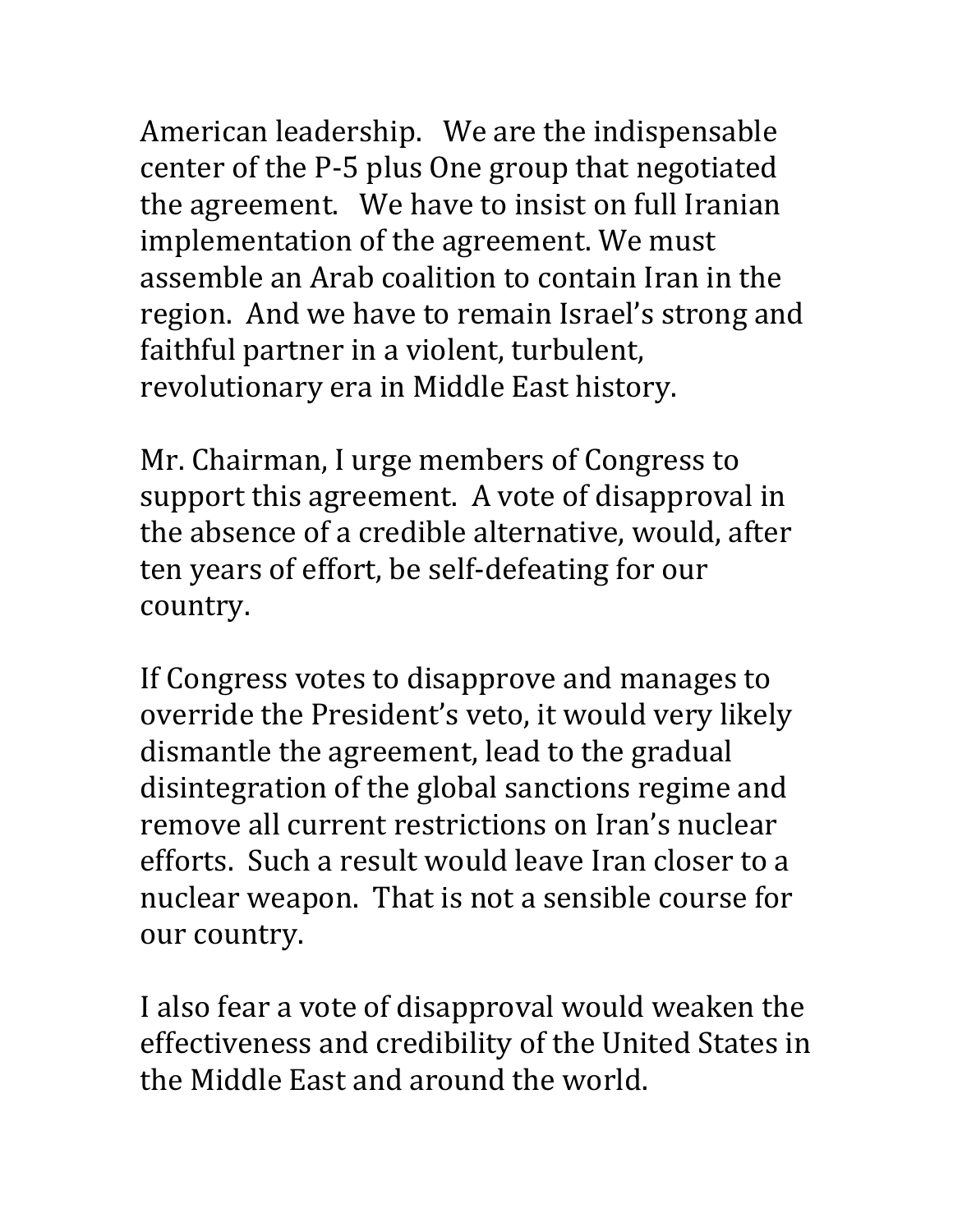There is another path open to Congress. Work with the President to strengthen America's position in the Middle East. Move forward with the nuclear deal. Push back against Iranian power in the region. A Congress that sought greater unity with President Obama would help to strengthen our country for the struggles that are inevitably ahead with Iran in the years to come.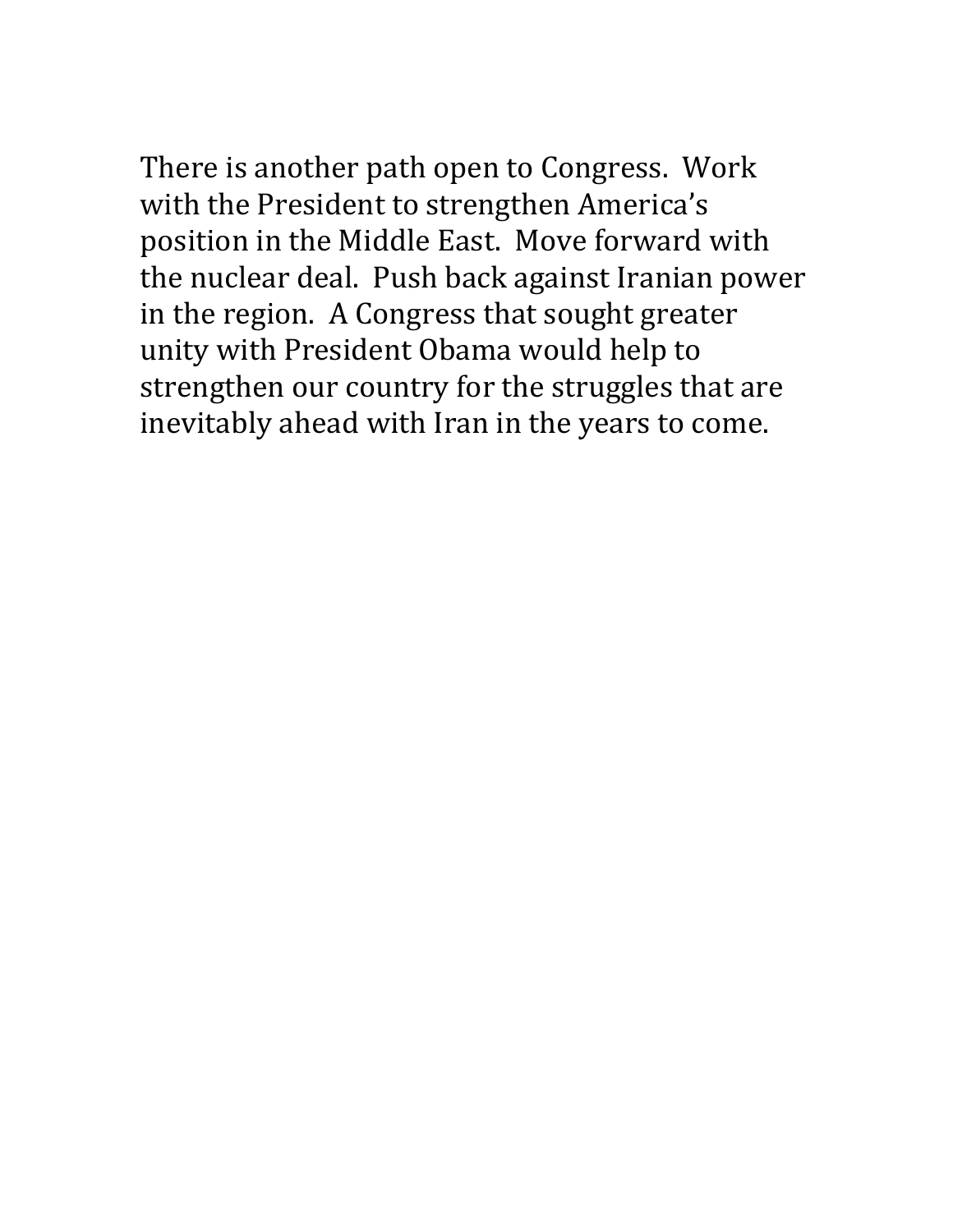<span id="page-29-0"></span>

# **TESTIMONY**

#### **HEARING BEFORE THE UNITED STATES SENATE COMMITTEE ON ARMED SERVICES TO EXAMINE THE JOINT COMPREHENSIVE PLAN OF ACTION (JCPOA) AND THE MILITARY BALANCE IN THE MIDDLE EAST**

**August 4, 2015**

**Room SD-G50, Dirksen Senate Office Building**

**Statement of the Hon. Eric Edelman Distinguished Fellow, Center for Strategic and Budgetary Assessments Co-Chair, Iran Task Force at JINSA Gemunder Center**

### **INTRODUCTION**

Mr. Chairman, Ranking Member Reed, Members of the Committee, thank you for giving me the opportunity to appear before you today to discuss the full range of issues connected with the Joint Comprehensive Plan of Action (JCPOA) to resolve the Iranian nuclear issue, including regional security and U.S. defense policy in the Middle East. I have followed this issue for more than a decade as the U.S. Ambassador to Turkey and then as Under Secretary of Defense for Policy. Since retiring from government service in 2009, I have continued to track the progress of Iran's nuclear program and the negotiating effort to prevent Iran from developing a nuclear weapons capability. I have worked with several of my colleagues at the Center for Strategic and Budgetary Assessments on the broader threat that the program presents to the nuclear non-proliferation regime and regional security in the Middle East. I am also the co-chair with Ambassador Dennis Ross of a bipartisan Iran Task Force sponsored by the Gemunder Center for Defense and Strategy that has produced a series of detailed appraisals of the negotiations and now the JCPOA, but I want to stress that my comments today reflect only my personal views.

First, let me say that I appreciate the care and deliberation that you and your colleagues are taking in examining this agreement. Major arms control agreements that bind the nation in matters vital to the national interest should rest on a broad public consensus and not purely on the preferences and actions of one individual. That is why the Founders required treaties to be ratified by a twothirds majority of the Senate. As Constitutional scholar George Anastaplo observed many years ago,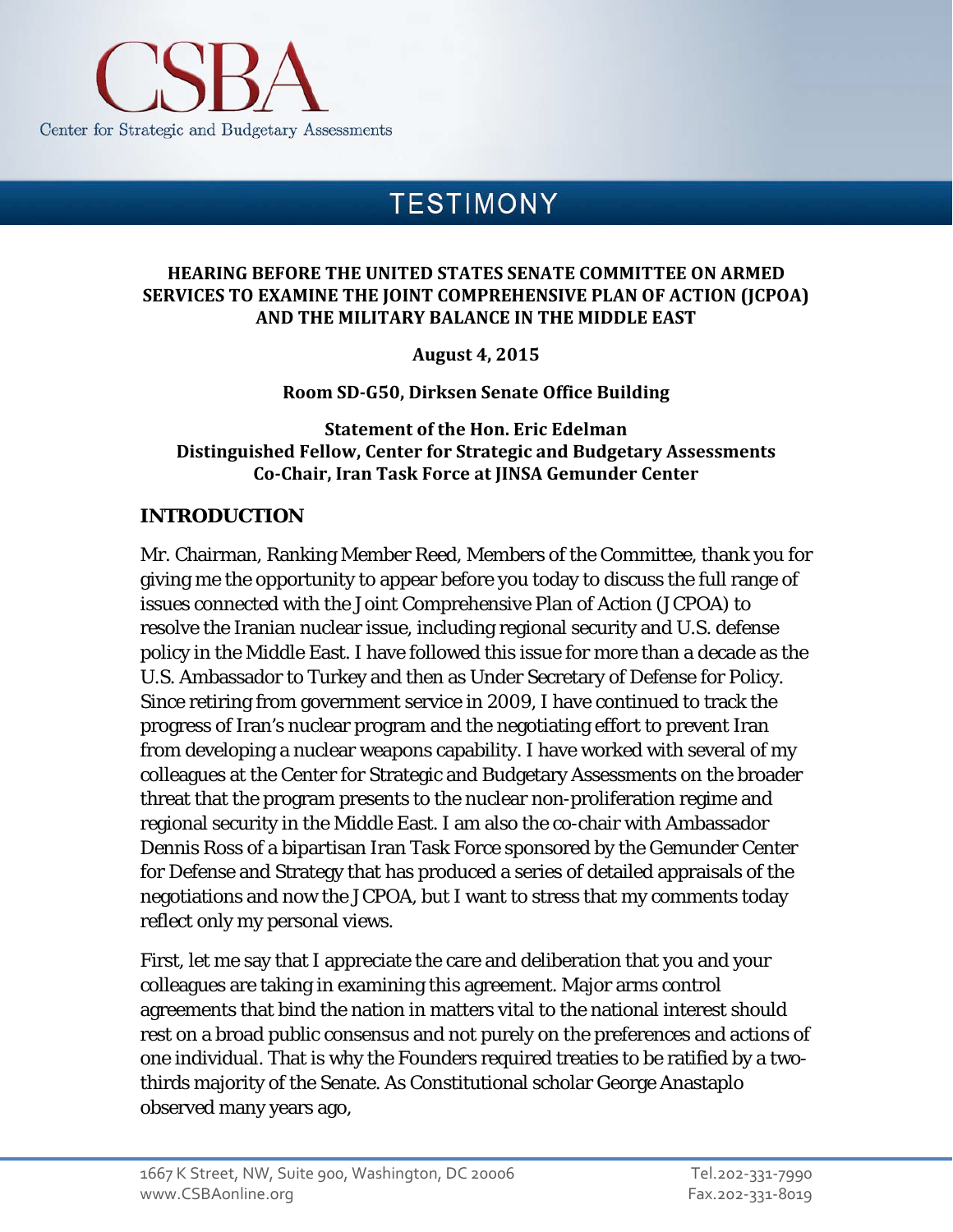The arrangements in Section 2 with respect to treaties and appointments take it for granted that the Senate can be depended upon to be as well equipped as the President to know, or at least to be told, what is needed by the Country from time to time. The Senate shares the Executive power here, however convenient it may be to vest in a single man the negotiation of treaties. . . . The President is not assumed to know things the Senate does not know or that the Senate cannot be told in appropriate circumstances.

Although this agreement is not a treaty, I believe the general proposition remains sound.<sup>[1](#page-30-0)</sup>

As I wrote with my colleague and Iran Task Force member Ray Takeyh in *The Washington Post* last month, a careful examination of the JCPOA reveals that it is deeply flawed because "It concedes an enrichment capacity that is too large; sunset clauses that are too short; a verification regime that is too leaky; and enforcement mechanisms that are too suspect."[2](#page-30-1) The Institute for Science and International Security, one of the most respected non-partisan authorities on non-proliferation in general and Iran's nuclear program in particular, was straightforward in its assessment:

After year 10, and particularly after year 15, as limits on its nuclear program end, Iran could reemerge as a major nuclear threat. Even if the deal succeeds during the first ten years, it is unknowable whether the agreement will continue to accomplish its fundamental goal of preventing Iran from getting nuclear weapons in the long term.[3](#page-30-2)

Given these serious concerns, among many others, I believe the most judicious course is for Congress to disapprove the agreement, which would then allow for a more stringent deal to be renegotiated. As a career Foreign Service Officer for nearly 30 years, with a strong belief in the role of executive authority in foreign affairs, I have come to this recommendation extremely reluctantly. A multilateral agreement, negotiated over many years, should not be rejected for light or transient causes. The only legitimate grounds for doing so is when one believes that an agreement is so manifestly deleterious to the national security that it warrants rejection and renegotiation. In this case, I believe this agreement will

<span id="page-30-0"></span><sup>1</sup> George Anastaplo, *The Constitution of 1787: A Commentary* (Baltimore, MD: Johns Hopkins University Press, 1989), p. 112.

<span id="page-30-1"></span><sup>2</sup> Eric Edelman and Ray Takeyh, "On Iran, Congress Should Just Say No," *Washington Post*, July 17, 2015.

<span id="page-30-2"></span><sup>3</sup> Institute for Science and International Security (ISIS), *The Joint Comprehensive Plan of Action "Kicks the Can Down the Road": How to Prepare for the Day When the Can Finally Lands* (Washington, DC: ISIS, July, 22, 2015).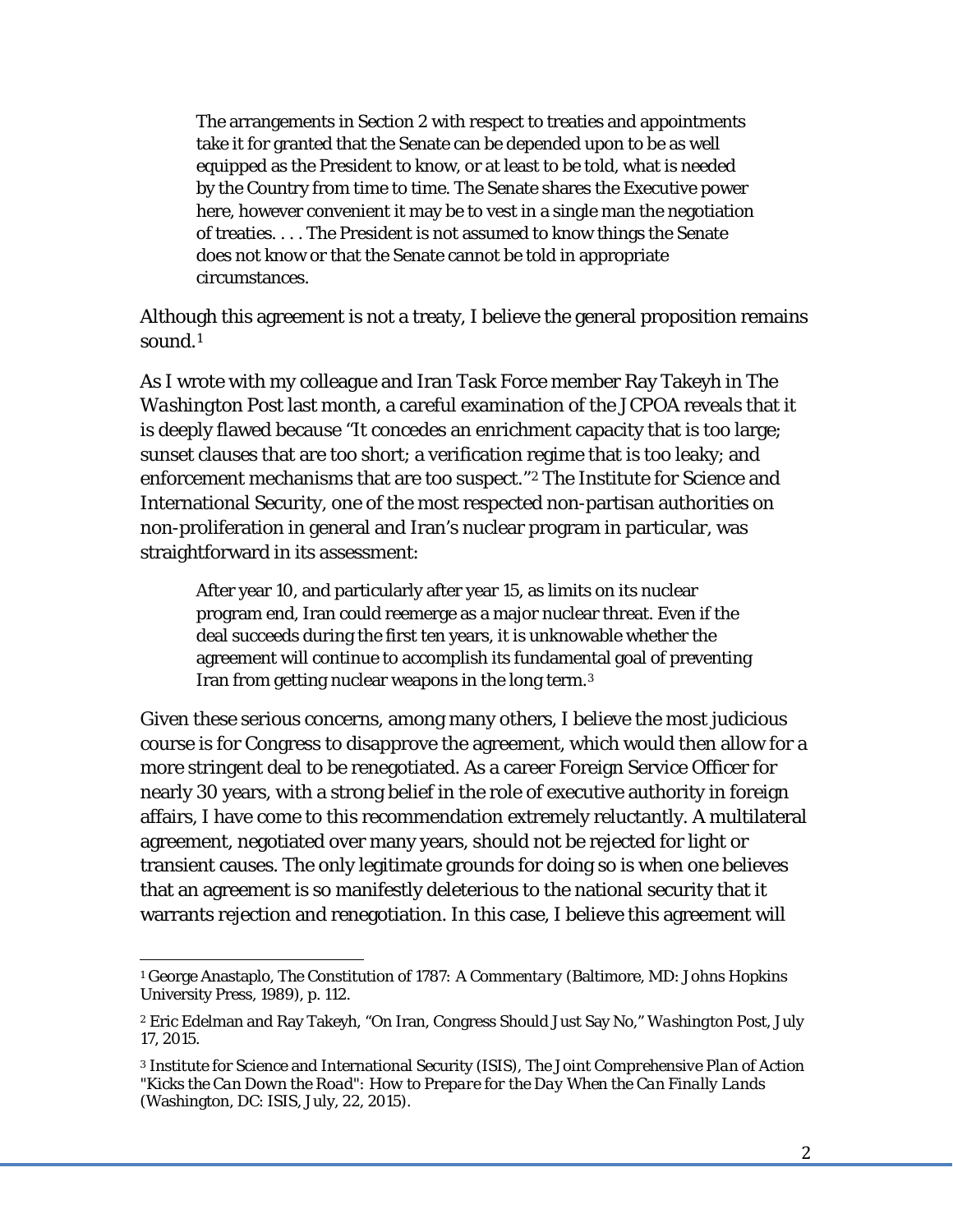put the imprimatur of the international community and the United States of America on an industrial-scale enrichment program that will leave Iran—even if the negotiated limits on enrichment are adhered to scrupulously—as a threshold nuclear state when the various provisions expire. President Obama conceded as much in an interview with NPR in April, when he observed, "In year 13, 14, 15, they have advanced centrifuges that enrich uranium fairly rapidly, and at that point the breakout times would have shrunk almost down to zero." The Institute for Science and International Security analysis cited above confirms the President's judgment, noting that after 15 years, "Iran's breakout timelines could shrink to just days."[4](#page-31-0)

This agreement reverses almost 50 years of U.S. non-proliferation policy. As my colleague at Johns Hopkins SAIS, Michael Mandelbaum, has noted, the agreement abandons the "policy of prohibiting the spread of enrichment technology even to friendly democratic governments . . . as a result, it will henceforth be extremely difficult to prevent other countries, at first in the Middle East but ultimately elsewhere, particularly in East Asia, from equipping themselves with the capacity for enrichment."[5](#page-31-1)

It is likely, in my view, that the prospect of Iranian nuclear latency will, in turn, put the Middle East on the path to a catastrophic arms race. Five to ten or twelve years down the road, such an arms race is likely to result in a more proliferated region, with multiple adversaries, each armed with small and vulnerable nuclear arsenals struggling to co-exist in an inherently unstable strategic environment. The flight times between the competitors will be mere minutes, and hence the decision-making space will be considerably constrained. This would present an unprecedented challenge for the region, the United States, and the world at large with every possibility that the ultimate weapons will be used by accident or miscalculation for the first time since 1945.

### **JCPOA SHORTCOMINGS**

Last week, the Task Force I co-chair issued a detailed assessment of the problems and questions posed by the JCPOA. This is a deal that would essentially legitimize Iran's nuclear program, require the international community to provide it with assistance, and leave it as a threshold nuclear state, with no clear

<span id="page-31-0"></span><sup>4</sup> "Transcript: President Obama's Full NPR Interview on Iran Nuclear Deal," *NPR*, April 7, 2015; and ISIS, *The Joint Comprehensive Plan of Action "Kicks the Can Down the Road*."

<span id="page-31-1"></span><sup>5</sup> Michael Mandelbaum, "The Iran Deal: It's The Deterrence, Stupid," *The American Interest*, July 30, 2015.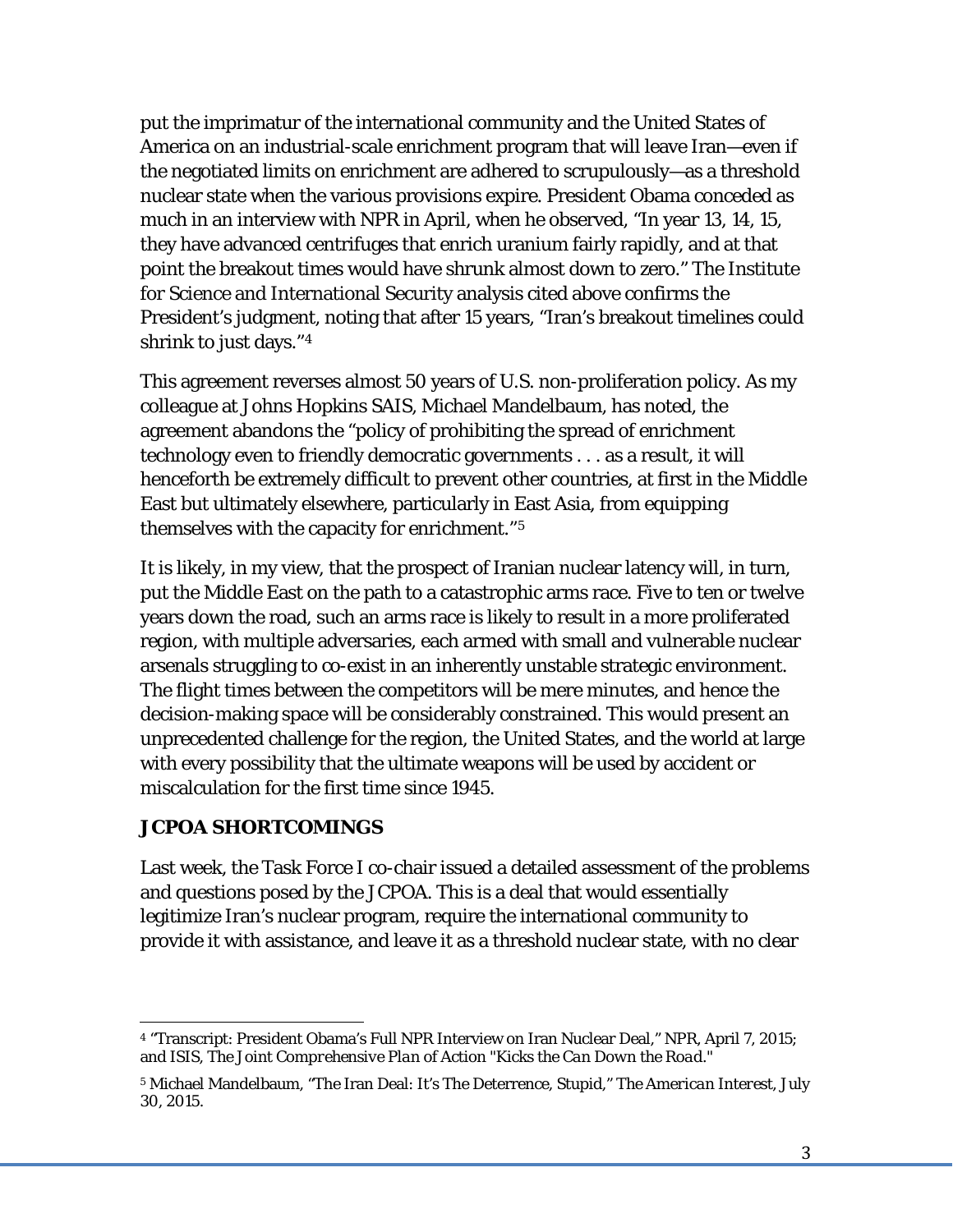mechanisms that would remain after the provisions sunset to ensure that Iran will adhere to its Non-Proliferation Treaty (NPT) obligations.<sup>[6](#page-32-0)</sup>

Indeed, though Iran's breakout time would be rolled back over the next decade and beyond, all major restrictions on its nuclear and conventional military programs would be removed over 5–15 years, including the prohibition on new nuclear-related facilities. Furthermore, the sanctions regime that originally weakened Iran and brought it to the negotiating table to begin with would be rolled back quickly with Iran getting an early windfall when its frozen assets are released. The sanctions regime, despite the efforts to create a "snap-back" mechanism, could not be easily reconstituted. Tellingly, Foreign Minister Zarif has noted that sanctions could be "re-imposed on Iran only in case of serious violation of its obligations and not in case of small-scale violations." In other words, Iran doesn't need to worry about being held to account for incremental violation of the agreement.[7](#page-32-1)

While Iran's nuclear activities would be made more transparent by some of the requirements of the JCPOA, these measures would still be insufficient to detect or deter every possible attempt at a breakout or sneak out. The failure to secure the much bruited "anytime/anywhere" inspections standard is a case in point. As a recent Institute for Science and International Security study notes, under the cumbersome procedures for requesting access to undeclared sites:

Iran could likely move and disguise many small scale nuclear and nuclearweapon-related activities. These include:

- High explosive testing related to nuclear weapons;
- Small centrifuge manufacturing plant;
- Small centrifuge plant that uses advanced centrifuges (in this case, we assume a facility of tens of, or at most a few hundred, centrifuges organized in specially designed facilities suitable for rapid removal and with a containment system).[8](#page-32-2)

<span id="page-32-0"></span><sup>6</sup> JINSA Gemunder Center Iran Task Force, *Scorecard for the Final Deal with Iran* (Washington, DC: JINSA, July 29, 2015); Jonathan Ruhe, the associate director at the Gemunder Center has provided me with invaluable assistance in preparing this statement. The report is available at [www.jinsa.org/publications/scorecard-final-deal-iran.](http://www.jinsa.org/publications/scorecard-final-deal-iran)

<span id="page-32-1"></span><sup>7</sup> "Foreign Investments in Iran to Serve as Barrier for Sanctions Snapback—FM," *Voice of the Islamic Republic of Iran, Radio Farhang*, July 21, 2015, available via BBC Monitoring Trans Caucasus Unit. I am indebted to my colleague Ray Takeyh for drawing my attention to these statements by Foreign Minister Zarif.

<span id="page-32-2"></span><sup>8</sup> ISIS, *Verification of the Joint Comprehensive Plan of Action* (Washington DC: ISIS, July 28, 2015), p. 7.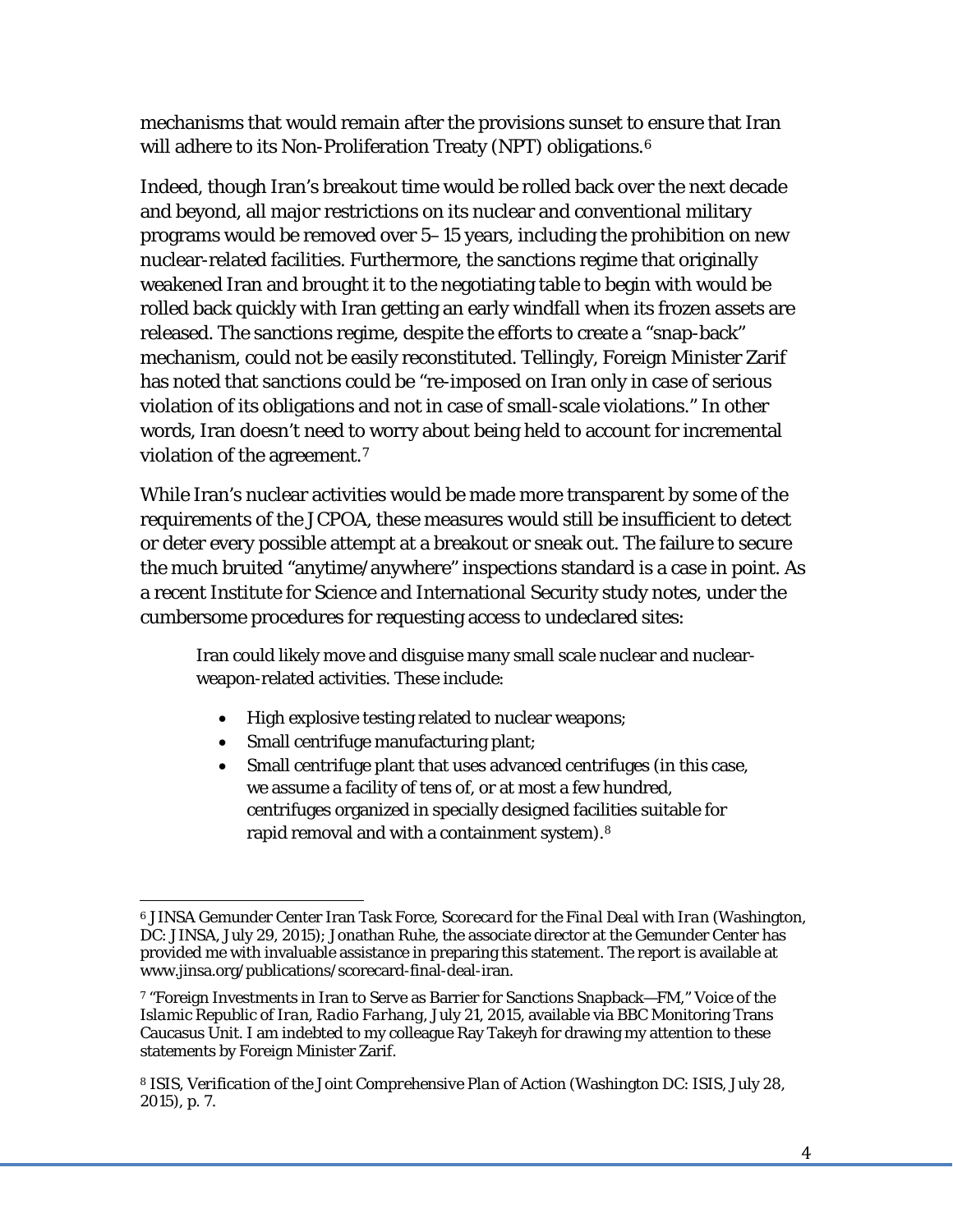I have focused here on the question of verification, as opposed to other deficiencies, because the history of arms control arrangements is replete with instances of cheating—Versailles, the Strategic Arms Limitation Treaties, and INF Treaties offer just a few examples—and because Iran's record of serial violation of earlier NPT obligations creates a particular burden on defenders of this arrangement.

Whether or not Iran complies fully—and there are diverse reasons to believe it would not—the net result would be a regime in a much stronger position than it is today. The termination of U.S.-led sanctions against Iran's energy, financial, and industrial sectors would repatriate as much as \$150 billion in frozen funds while allowing Iran to rebuild its straitened economy through rejuvenated oil exports and foreign investment. Moreover, the Iranian leadership is counting on a surge of business activity, unleashed by the ending of sanctions, to immunize them against future efforts to re-impose sanctions in the event that Iran violates the agreement. As Foreign Minister Zarif recently noted, "Once the structure of the sanctions collapses, it will be impossible to reconstruct it."<sup>[9](#page-33-0)</sup>

Combined with lifting the U.N. arms embargo and sanctions against Iran's ballistic missile program within eight years and possibly less, these increased revenues would enable the country to modernize and expand its military capabilities across the board and to boost its support for terrorist and other proxy forces across the Middle East. At the same time, the JCPOA's sunset provisions would transform Iran from a near-pariah to being treated "in the same manner as that of any other non-nuclear weapon state party to the NPT." The "deal" itself will legitimize years of illegitimate conduct and will enhance its drive for hegemony, and through sanctions relief, it will provide the means and mechanisms to accomplish this end. Therefore, rather than being isolated and restrained, Iran would be unleashed by the sunset of the agreement to continue its struggle for mastery in the Middle East. Iran's Supreme Leader has said as much in the days and weeks since the JCPOA was signed in Vienna (amidst a number of large public rallies marked by the continuing mantra of "Death to America," which seems to be a core ideological principle of the current regime).<sup>[10](#page-33-1)</sup>

<span id="page-33-0"></span><sup>9</sup> "Foreign Investments in Iran to Serve as Barrier for Sanctions Snapback—FM," *Voice of the Islamic Republic of Iran, Radio Farhang*.

<span id="page-33-1"></span><sup>10</sup>Aresu Eqbali and Asa Fitch, "Iran's Ayatollah Ali Khamenei Says Nuclear Deal Won't Change U.S. Ties," *Wall Street Journal*, July 18, 2015.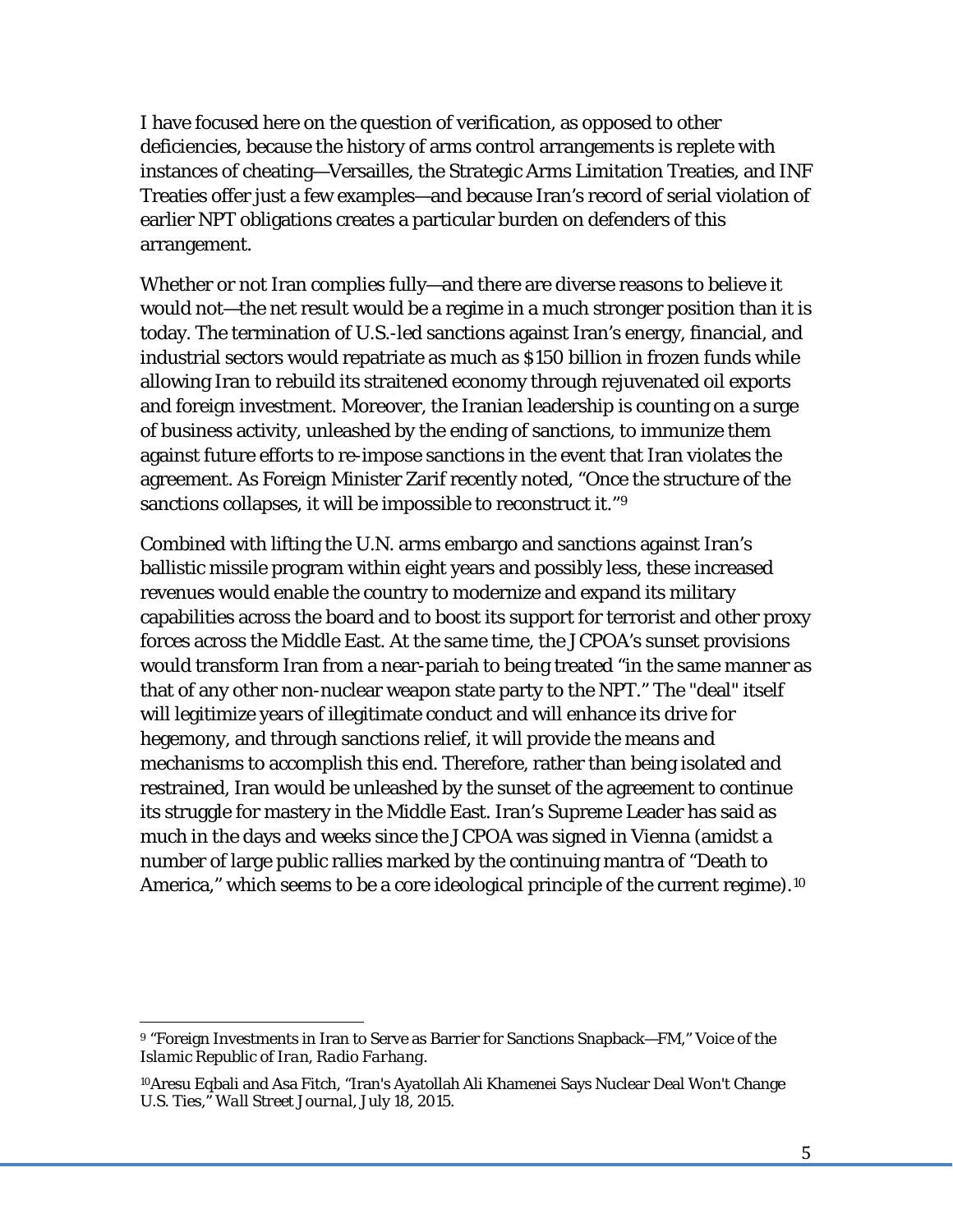#### **REGIONAL IMPACT**

With a latent nuclear deterrent, enhanced military capabilities, and bolstered revenues, Iran would attempt to push its influence further around the Middle East through proxies and subversion. Even under the weight of crippling sanctions, Tehran has backed Bashar al-Assad to the hilt in the Syrian Civil War, spending billions of dollars and inserting the forces of the Islamic Revolutionary Guard Corps (IRGC) and its proxies in Hezbollah ever more deeply in major combat operations to keep the regime on life support. An influx of cash from sanctions relief could encourage Iran to try to shift the strategic balance back in the regime's favor once and for all. Subsequently Hezbollah, which has been forced to direct much of its energy to defending the Syrian regime, could reprioritize the "resistance" struggle and increase the already significant threat to Israel on both the Lebanese and Syrian fronts. Undoubtedly it would enjoy even greater support from Iran after the agreement. This is no small consideration, since Hezbollah already possesses roughly 100,000 rockets and missiles, including many long-range surface-to-surface and sophisticated anti-tank and anti-ship missiles.

Tehran's military assistance and political control in Baghdad (and possibly Erbil) would increase as well, allowing it to further consolidate its grip over Shiamajority swathes of the country while doing nothing to soften the sharp sectarian divisions that foster instability within and beyond Iraq. This would play a role in driving the radicalization of Iraqi Sunnis, in effect, recruiting new foot soldiers for ISIL. Similarly in Yemen, Iran's support for the Shia-affiliated Houthi insurrection has already helped unravel that country's tenuous efforts at constitutional reform, while simultaneously hindering U.S. counterterrorism cooperation and creating a potential quagmire for Saudi Arabia and other U.S. regional allies. The larger strategic problem is that Iranian hegemony in Yemen could be matched by additional Iranian moves in Saudi's Eastern Province as well as in Bahrain (both majority Shia), and thus put Riyadh in an east-west strategic vice. An increase in Iran's influence there could create myriad challenges, including: the growth of a proxy force on Riyadh's doorstep and greater instability astride a global energy chokepoint in Bab el-Mandeb. Even an Iranian policy that did not achieve its maximal aims would result in deepening the security vacuum within Yemen, which has proven to be a boon to the growth of Al Qaeda in the Arabian Peninsula.

Many of these problems potentially could be mitigated or addressed by the United States in cooperation with its allies. U.S. policy, however, has been selfdefeating in this regard. Our closest regional partners, namely Israel and the Gulf Arab states, have been disconcerted by the Iran nuclear deal. The serial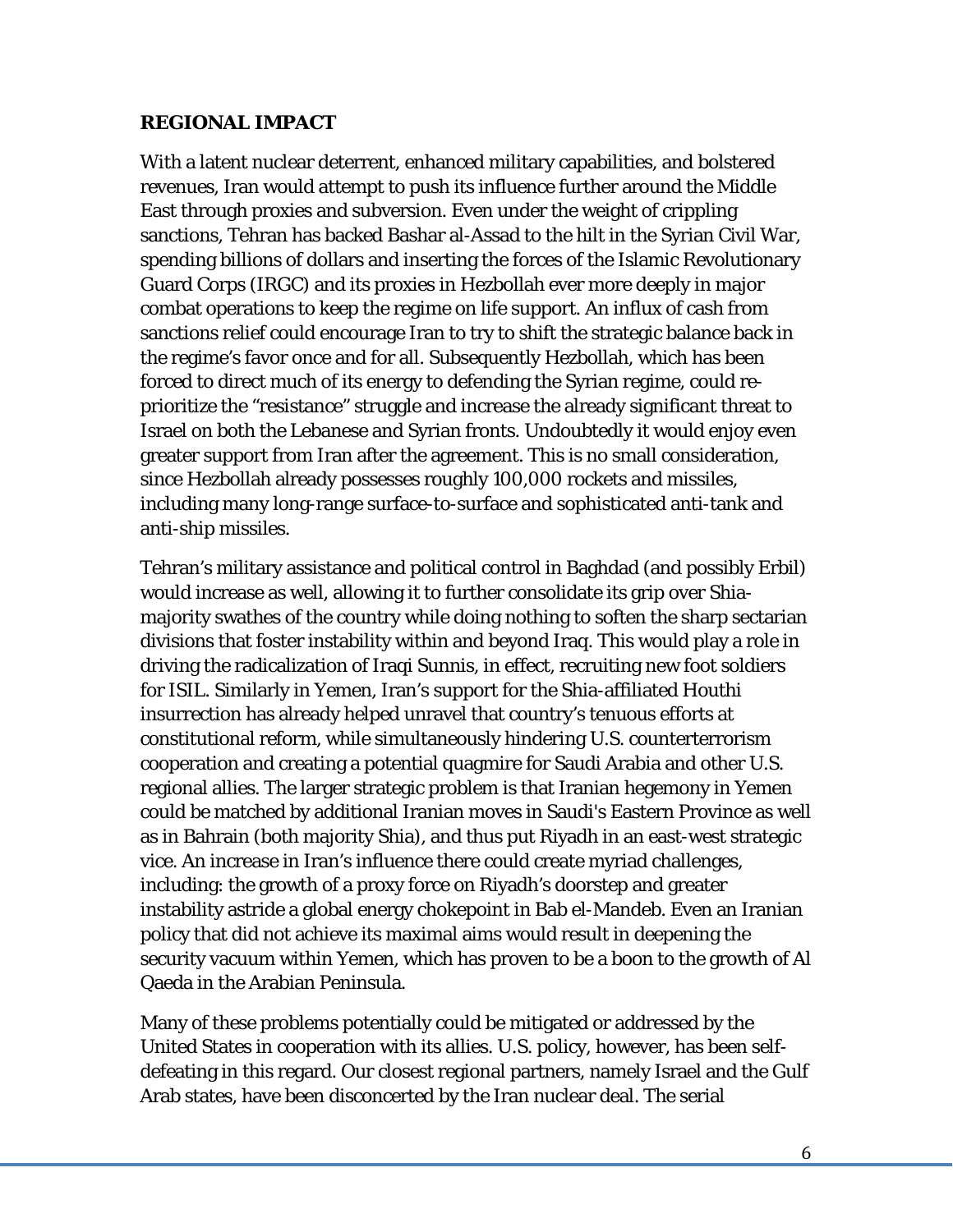concessions that moved U.S. redlines in the nuclear negotiations from prevention of an Iranian nuclear capability to limiting the time for breakout to one year, as well as the failure to enforce the red line on Syrian CW use two years ago, have called into question the credibility of U.S. promises to defend our allies against a reinvigorated and resurgent Iran. Finally, and most importantly, the actual terms of the JCPOA confront our allies with the prospect of a nuclear-capable Iran that is better situated to realize its hegemonic aspirations in the Middle East.

With our allies dismayed and increasingly concerned about the value of U.S. guarantees, they will become more inclined to pursue policies of self-help. For Israel, this means trying to manage an intrinsically unstable virtual nuclear balance with Iran. Given the geographic, demographic, and military asymmetries between Iran and Israel (and the high potential penalty for not shooting first in a crisis), both countries will assume extremely high alert postures and be certain to pursue pre-emptive strategies that will lead to chronic crisis instability.

For Saudi Arabia and our other Sunni Arab allies, the result will be further efforts to seek new security partners, perhaps bringing China into the Gulf arena as a major security player, and increased pursuit of conventional arms as well as seeking a latent nuclear capability of their own to offset Iran's relatively short breakout timeline. Unfortunately, it seems likely that the interaction among three or more nuclear-armed powers in the region would be more prone to miscalculation and escalation than a bipolar competition.<sup>[11](#page-35-0)</sup>

In the Cold War the spread of nuclear weapons among U.S. allies was a collective good, since Britain, France, and the United States were members of the same formal security alliance, with a nuclear planning group to coordinate deterrence efforts and official policy declaring nuclear weapons integral to Western Europe's collective defense. A similar process in the Middle East would be a zero-sum phenomenon, since an unstable Iran-Israel nuclear dyad would be replicated between both countries and Saudi Arabia, were Riyadh to pursue an arsenal, and so on with Turkey, Egypt, or others. As Henry Kissinger and George Shultz commented recently, "Traditional theories of deterrence assumed a series of bilateral equations. Do we now envision an interlocking series of rivalries, with each new nuclear program counterbalancing others in the region?"[12](#page-35-1)

<span id="page-35-0"></span><sup>11</sup> Eric Edelman, Andrew Krepinevich, and Evan Braden Montgomery, "The Dangers of a Nuclear Iran," *Foreign Affairs*, January/February 2011.

<span id="page-35-1"></span><sup>12</sup> Henry Kissinger and George P. Shultz, "The Iran Deal and Its Consequences," *Wall Street Journal*, April 7, 2015.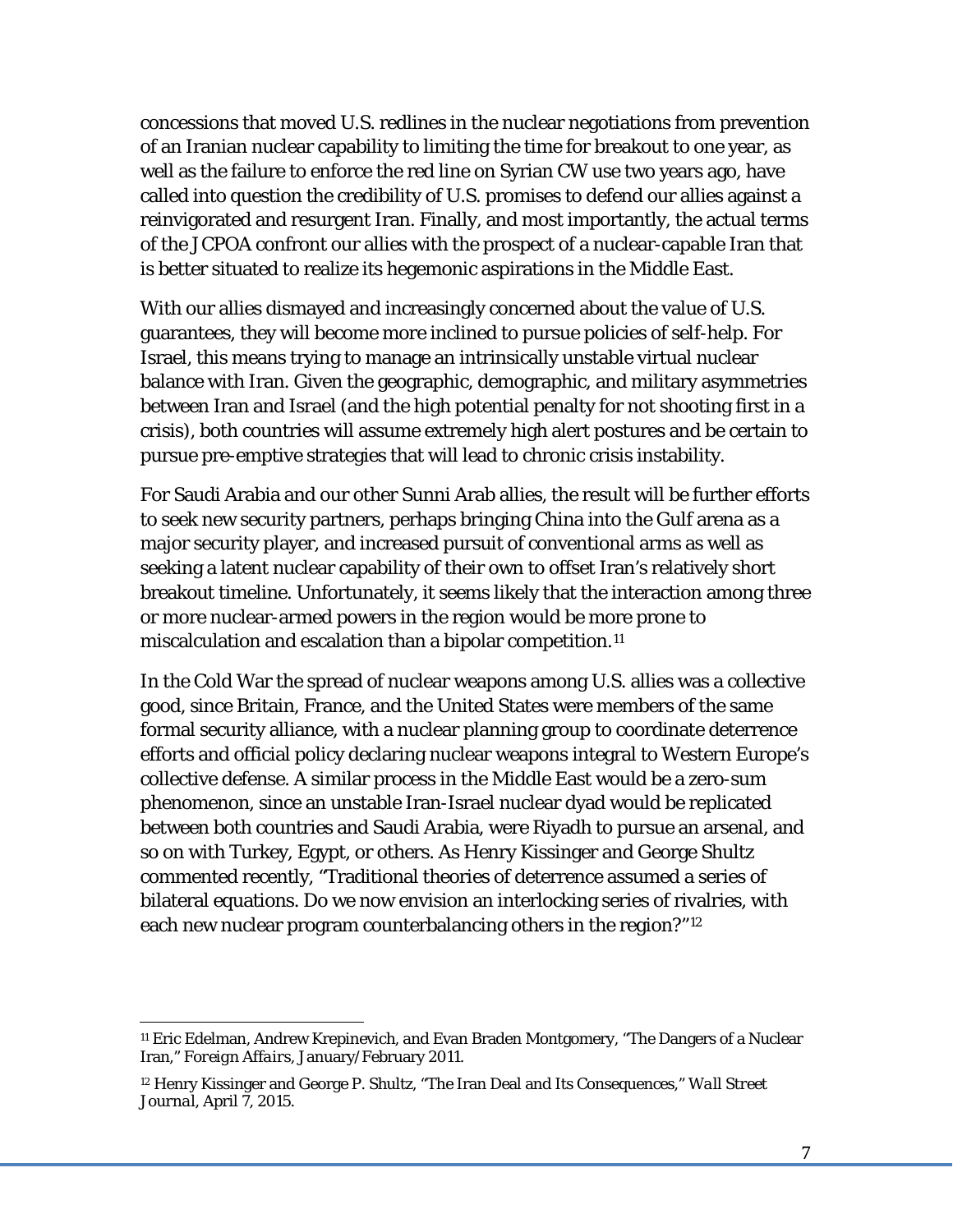#### **MILITARY EFFECTS**

These regional impacts would be daunting enough for U.S. defense planners who already face serious difficulties maintaining credible conventional deterrence in the region, given the prevailing trends and budgetary constraints. The aforementioned shortcomings of the JCPOA, however, will have knock-on military effects across the Middle East.

U.S. conventional deterrence, in the forms of carrier strike groups, expeditionary strike capability, long-range strategic airpower, and (when needed) boots on the ground, will become increasingly difficult to maintain as Iran's own military power grows and improves. In fact, they are already under stress due to budgetary and other constraints, as Admiral Richardson admitted last week during his confirmation hearing.[13](#page-36-0)

Because Tehran knows it cannot compete head-to-head with the United States in conventional capabilities, it has long pursued its own asymmetric antiaccess/area-denial (A2/AD) capabilities in the Gulf, including: mobile missile launchers, anti-ship cruise missiles, advanced air-defense systems, new deeplyburied and hardened nuclear facilities, increasingly effective torpedoes, smart mines, and possibly anti-ship ballistic missiles akin to those deployed by China in the Pacific Ocean to hold U.S. carriers at greater risk, albeit on a smaller scale.

As the JCPOA sunsets, Iran will be able to access the materiel and technology to bolster these forces. Russia and China, not to mention Iran, pushed for the lifting of the arms embargo and ballistic missile restrictions not because they believed the windfall in unfrozen assets would ameliorate the condition of the longsuffering Iranian people, but because Iran wished to secure, and Russia and China hoped to sell, precisely these capabilities.[14](#page-36-1) Foreign Minister Zarif recently underscored to the Majlis that Iran's pursuit of ballistic missile and other enhancements of its defense capabilities, while violating existing UNSCRs, is not a violation of the JCPOA.[15](#page-36-2)

<span id="page-36-0"></span><sup>&</sup>lt;sup>13</sup> Travis J. Tritten and Chris Church, "Admiral: Carrier Gap in Persian Gulf hinders War effort," *Stars and Stripes*, July 30, 2015.

<span id="page-36-1"></span><sup>14</sup> David Lerman and Anthony Capaccio, "How Iran Arms Embargo Became Key Sticking Point in Vienna Talks," *Bloomberg*, July 10, 2015.

<span id="page-36-2"></span><sup>15</sup> For a more detailed background on Iran's pursuit of anti-access/area-denial capabilities in past years, see Andrew Krepinevich*, Why AirSea Battle?* (Washington, DC: Center for Strategic and Budgetary Assessments, 2010), pp. 27–36; for Zarif's comment see "Iran Can Deny Access to Nuclear, Military Sites Under Deal—FM," *Voice of the Islamic Republic of Iran, Radio Farhang*, July 21, 2015, available via BBC Monitoring Trans Caucasus Unit. I am grateful to Ray Takeyh for providing this reference.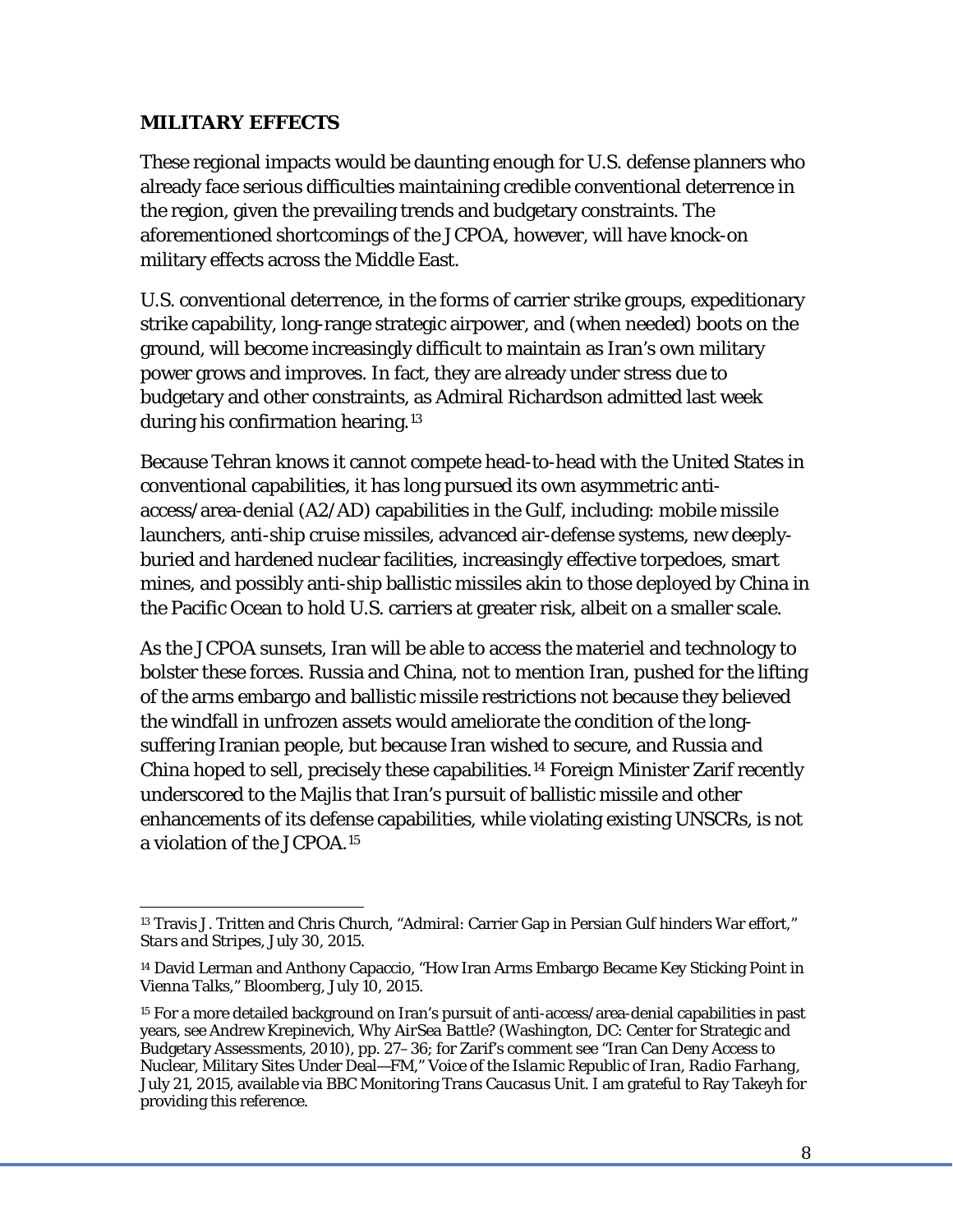As a result, the United States will not be able to rely, as it has for the past 30 years, on an assumption that it will have unimpeded access and control in all the domains of warfare in the Persian Gulf. In the wake of this deal, the United States will likely have to expand its regional military presence to reassure Israel and the Gulf States and to deter Iran. The Iranians, however, would now have an additional \$150 billion dollars to beef up its A2/AD capabilities, the IRGC Quds Force, and the ability to project power regionally through subversion and proxies. The United States will need to upgrade both its own and allied capabilities to counter this growing threat from Iran and will likely have to "reassess the validity of its legacy planning assumptions, operational concepts, and forward military posture for the Persian Gulf." In particular this means developing concepts that enable the United States to fight both within range of Iranian missile forces as well as from extended range.<sup>[16](#page-37-0)</sup>

The potential acquisition by Iran of an upgraded S-300 air defense systems from Russia—which appears already to be in the works—as well as upgrades for its outdated air fleet and potential expansion of its nuclear infrastructure, would pose a severe challenge to the air supremacy currently enjoyed by U.S. forces in and around the Persian Gulf.[17](#page-37-1) Thus far, Tehran's attempts to challenge the status quo in the Strait have been met with firm demonstrations from the U.S. Navy that underscore Iran's inability to mount any realistic opposition—most notably sending additional U.S. carrier battle groups into the Gulf. As time goes on these steps may carry greater risk for U.S. forces than we assume today.

As Iran's A2/AD capabilities mature, the United States must make concerted efforts to maintain or achieve superiority in a range of areas, including: longrange U.S. strike and stealth capabilities; advanced bunker buster munitions like the Massive Ordnance Penetrator (MOP); sustainable unmanned intelligence, surveillance and reconnaissance strike platforms; and advanced, integrated, and layered air and missile defense systems for its in-theater forces and for its allies. We will need to develop greater capability for undersea precision strike and the ability, perhaps relying on close-in weapon systems and directed energy weapons, to defend our fielded forces in the theatre against cruise missile and swarming fast boat attacks. All of this will be extremely difficult, especially in an

<span id="page-37-0"></span><sup>&</sup>lt;sup>16</sup> An excellent preliminary examination of future requirements to counter Iran's emerging A2/AD complex is Mark Gunzinger with Chris Dougherty, *Outside-In: Operating from Range to Defeat Iran's Anti-Access and Area-Denial Threat*s (Washington, DC: Center for Strategic and Budgetary Assessments, 2011), quotation on p. 19.

<span id="page-37-1"></span><sup>17</sup> "Russia modernizing S-300 missile system for Iran: RIA, citing Putin aide," *Reuters*, July 30, 2015.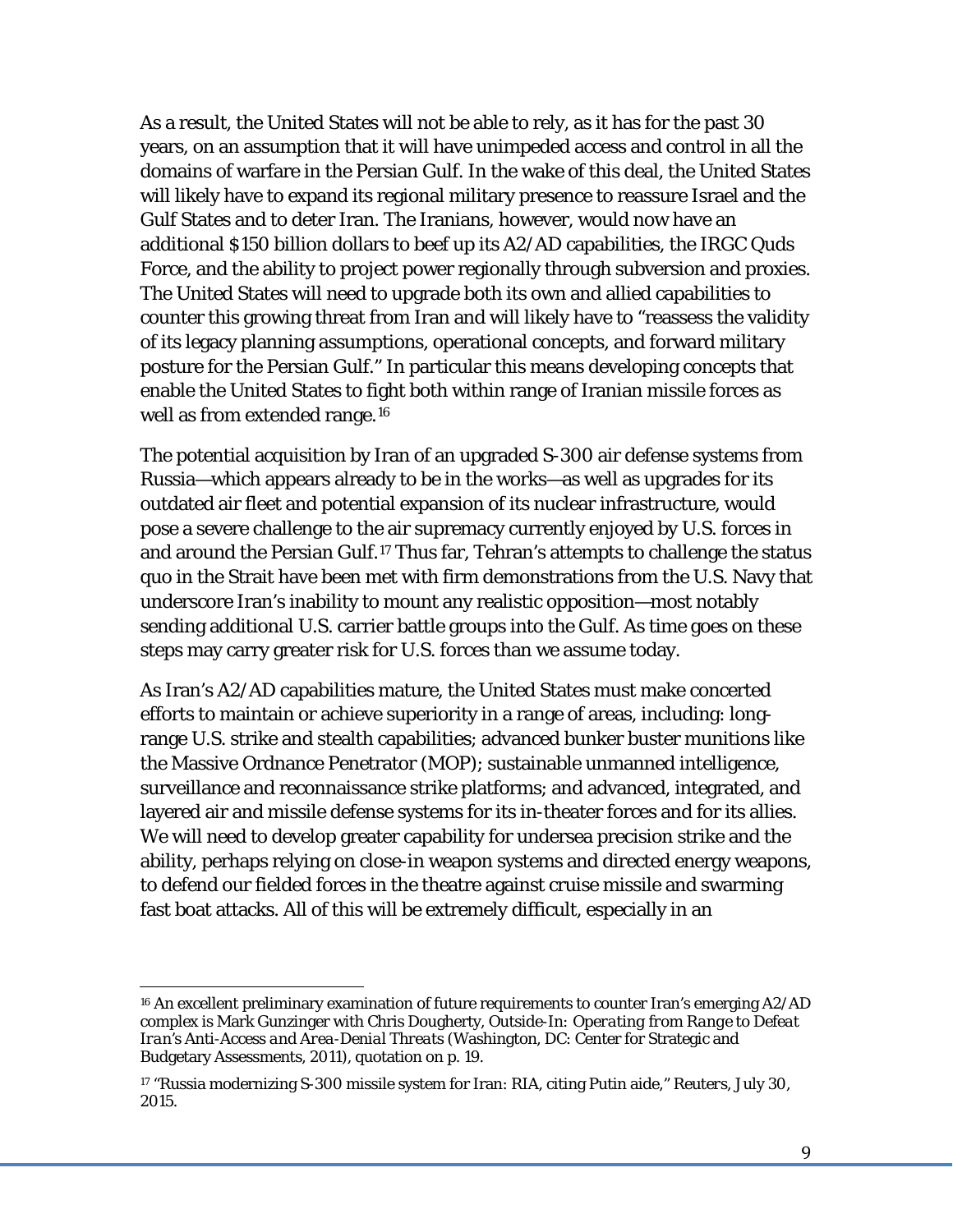environment where defense spending is constrained under caps imposed by the Budget Control Act of 2011 and the continuing threat of sequestration.[18](#page-38-0)

## **JCPOA ALTERNATIVES**

The Administration's constant refrain has been that no other agreement would have been possible; that this is the best deal that could have been achieved, and that the only alternative is war. I reject these propositions. As the historian E. H. Carr once suggested, "In politics, the belief that certain facts are unalterable or certain trends irresistible commonly reflects a lack of desire or lack of interest to change or resist them."[19](#page-38-1)

A better deal—an acceptable deal that ensures basic U.S. national security interests—is possible and absolutely necessary. The many deficiencies of the agreement need to be addressed now, as they will not be susceptible to remediation after Iran has received the upfront benefits of sanctions relief. Our Iran Task Force has maintained throughout the negotiations that Iranian concessions will come only if Tehran believes it has more to lose than its counterparts. Fortunately, the United States still has options short of war that it could exercise to secure an acceptable agreement. Iran is in violation of multiple legally binding U.N. Security Council resolutions. Its regime relies heavily on energy export revenues and remains vulnerable both to sanctions and to oil prices that will likely remain low for the next year or more. It is footing the bill, and providing manpower, to keep its proxies on the frontlines in Syria and Iraq, even as those proxies face rising pressures at home to keep morale high and continue the fight.

For all these and other reasons, Iran needs an agreement more than the United States. Rejecting the current deal will create discomfort for the Administration, and will require it or its successor to embark on a new round of diplomacy. This will undoubtedly be a messy, vexing task for whoever takes it on, but the United States retains powerful tools in the form of sanctions to discourage others from undertaking a headlong embrace of Iran—a fact which some of our P5+1 partners have recently acknowledged, much to their discomfort.<sup>[20](#page-38-2)</sup>

<span id="page-38-0"></span><sup>18</sup> See Mark Gunzinger with Chris Dougherty, *Outside-In: Operating from Range to Defeat Iran's Anti-Access and Area-Denial Threat*s.

<span id="page-38-1"></span><sup>19</sup> Edward Hallett Carr, *The Twenty Years' Crisis, 1919–1939* (London: Macmillan and Company, 1939), p. 89.

<span id="page-38-2"></span><sup>20</sup> Josh Rogin, "Top French Official Contradicts Kerry on Iran Deal," *Bloomberg View*, July 30, 2015; French officials have denied that Monsieur Audibert made these comments, but other members of the congressional delegation who heard him say these things have corroborated the initial account. Furthermore, Audibert in his denial to *Le Monde* has reinforced the potential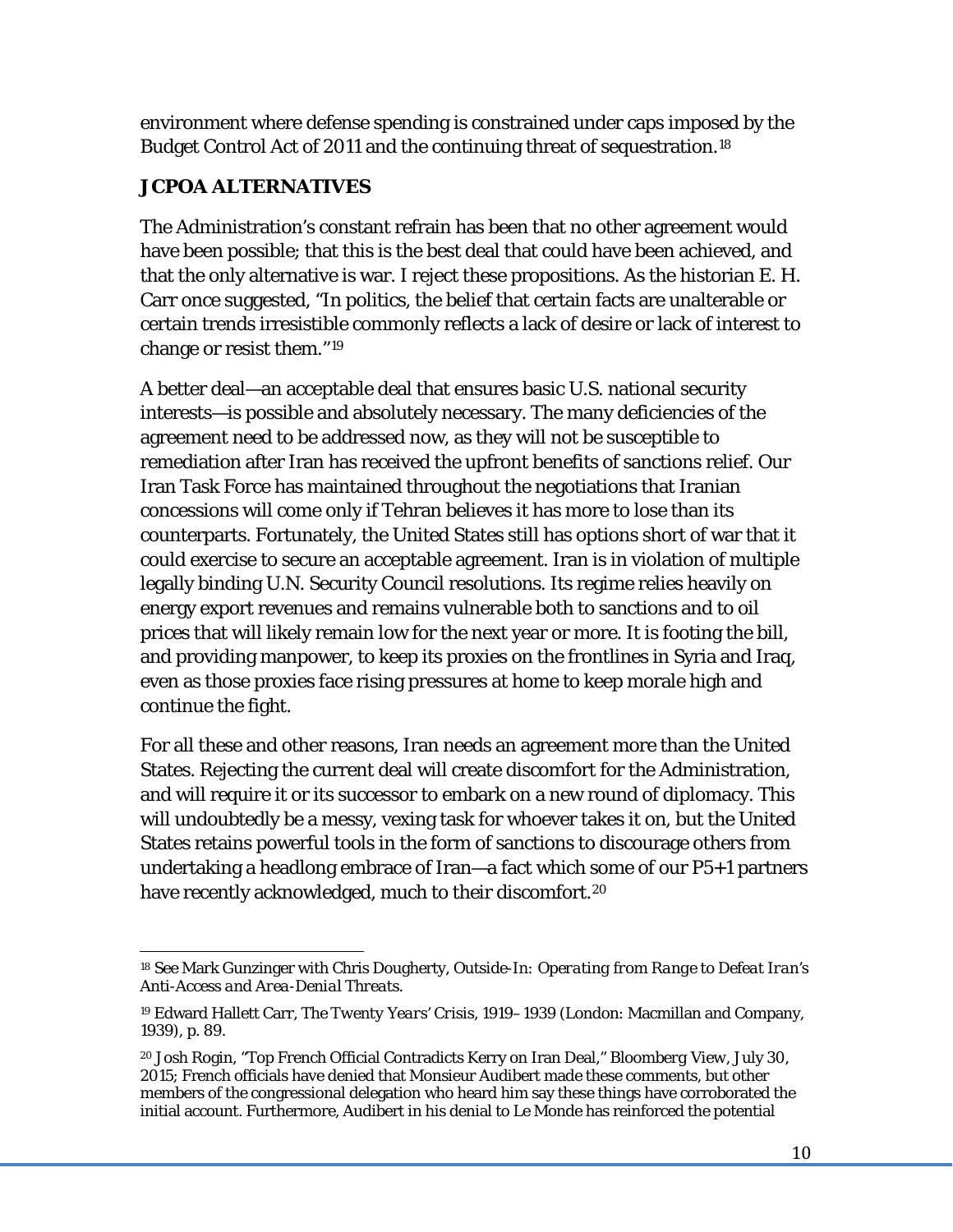The Administration has suggested that, in the event the agreement is blocked by Congress, Iran might sprint to a bomb (although this contradicts both the Administration position that the Supreme Leader has issued a fatwa against pursuit of nuclear weapons, and the intelligence community's consistent assessment that Iran is pursuing the means to build weapons, but has not made a decision to proceed with weaponization). The reality is that Iran could undertake such an effort, but only at great potential peril to itself. Congress might consider raising the potential costs by coupling its disapproval of the deal with authorization for the use of force to prevent Iran from acquiring a nuclear weapons capability.

To succeed, a new round of negotiations must use increasing pressure, including additional authorities beyond the tools that Congress has already provided. This is crucial if we hope to redress the manifest inadequacies of the existing agreement. Otherwise, we will put ourselves on a path that leads to a catastrophic war in the Middle East.

I thank you, Mr. Chairman, for my time, and I look forward to the Committee's questions.

#### **About the Center for Strategic and Budgetary Assessments**

The Center for Strategic and Budgetary Assessments (CSBA) is an independent, nonpartisan policy research institute established to promote innovative thinking and debate about national security strategy and investment options. CSBA's analysis focuses on key questions related to existing and emerging threats to U.S. national security, and its goal is to enable policymakers to make informed decisions on matters of strategy, security policy, and resource allocation.

 power of the U.S. sanctions. The original story is found at [http://www.bloombergview.com/articles/2015-07-30/top-french-official-contradicts-kerry-on](http://www.bloombergview.com/articles/2015-07-30/top-french-official-contradicts-kerry-on-iran-deal)[iran-deal.](http://www.bloombergview.com/articles/2015-07-30/top-french-official-contradicts-kerry-on-iran-deal) For the denial and follow-up see [http://freebeacon.com/national-security/lawmakers](http://freebeacon.com/national-security/lawmakers-confirm-french-diplomat-supports-congress-rejecting-iran-deal/)[confirm-french-diplomat-supports-congress-rejecting-iran-deal/;](http://freebeacon.com/national-security/lawmakers-confirm-french-diplomat-supports-congress-rejecting-iran-deal/) and http://tempsreel.nouvelobs.com/monde/20150731.OBS3527/info-obs-le-conseillerdiplomatique-de-hollande-au-centre-d-une-polemique-a-washington.html#.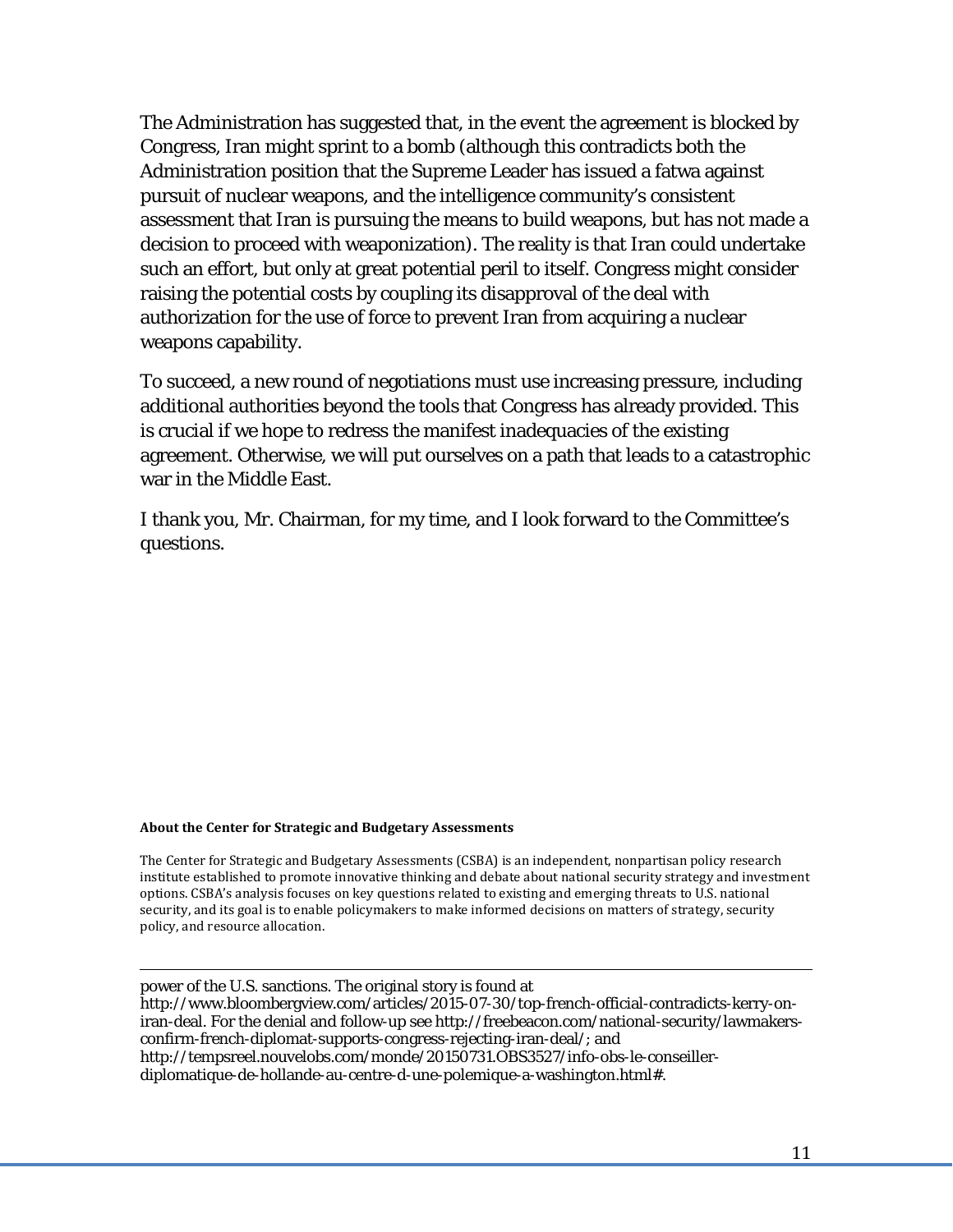# <span id="page-40-0"></span>**COUNCIL**<sub>on</sub> **FOREIGN RELATIONS**

# **On the Iran Nuclear Agreement and Its Consequences**

Prepared statement by **Richard N. Haass** 

*President Council on Foreign Relations* 

Before the Committee on Armed Services *United States Senate 1st* Session, 114th Congress

Mr. Chairman: Thank you for this opportunity to speak about the "Joint Comprehensive Plan of Action" (JCPOA) signed on July 14 by representatives of the five permanent members of the UN Security Council, Germany, and Iran. I want to make it clear that what you are about to hear are my personal views and should not be interpreted as representing the Council on Foreign Relations, which takes no institutional positions.

The agreement with Iran, like any agreement, is a compromise, filled with elements that are attractive from the vantage point of US national security as well as elements that are anything but. A simple way of summarizing the pact and its consequences is that at its core the accord represents a strategic tradeoff. On one hand, the agreement places significant limits on what Iran is permitted to do in the nuclear realm for the next ten to fifteen years. But these limits, even if respected in full, come at a steep price. The agreement almost certainly facilitates Iran's efforts to promote its national security objectives throughout the region (many of which are inconsistent with our own) over that same period. And second, the agreement does not resolve the problems posed by Iran's actual and potential nuclear capabilities. Many of these problems will become greater as we approach the ten year point (when restrictions on the quantity and quality of centrifuges come to an end) and its fifteen year point (when restrictions pertaining to the quality and quantity of enriched uranium also end).

*The Council on Foreign Relations takes no institutional positions on policy issues and has no affiliation with the U.S. government. All statements of fact and expressions of opinion contained herein are the sole responsibility of the author.*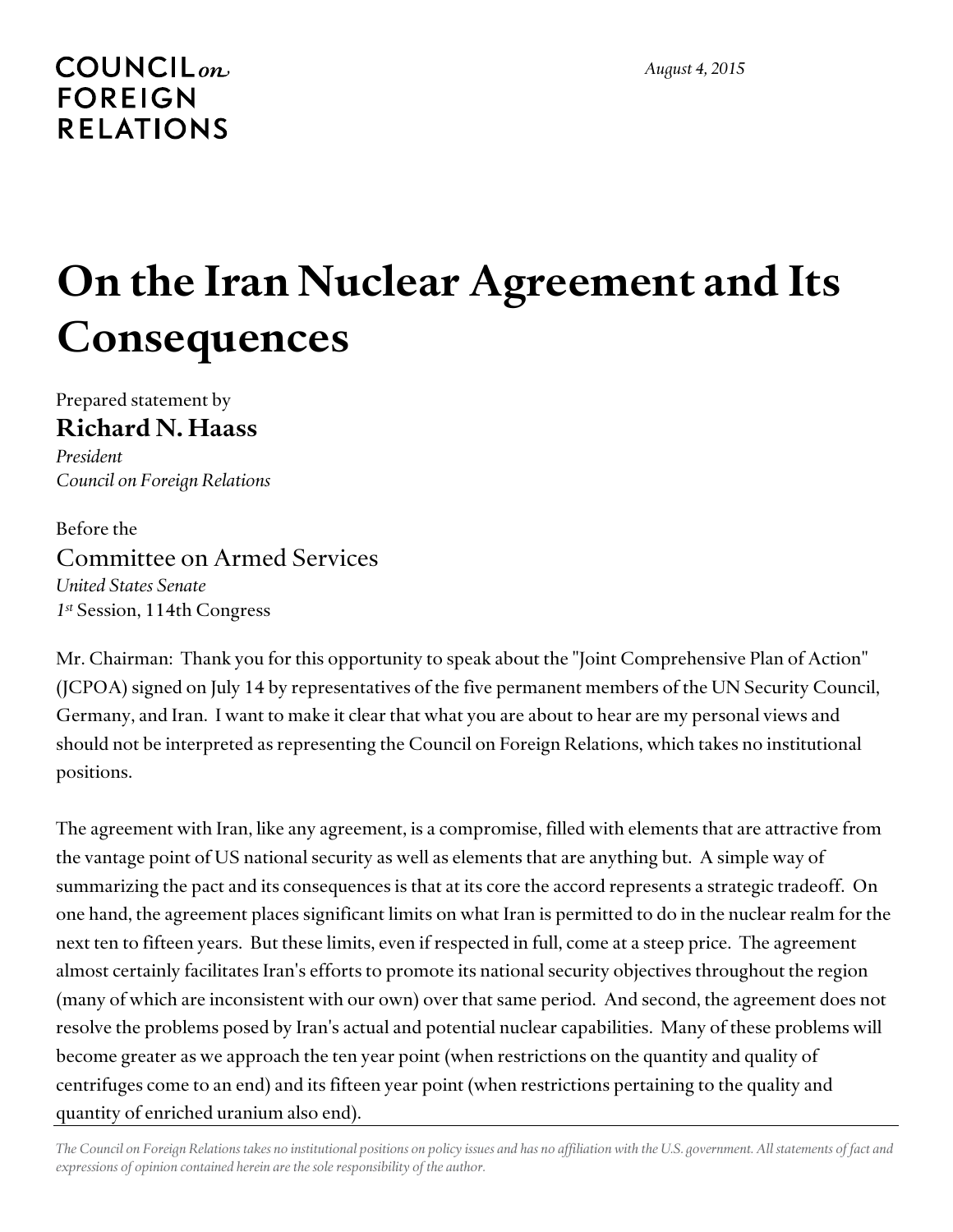I was not a participant in the negotiations; nor was I privy to its secrets. My view is that a better agreement could and should have materialized. But this debate is better left to historians. I will as a result address the agreement that exists. I would say at the outset it should be judged on its merits rather than on hopes it might lead (to borrow a term used by George Kennan in another context) to a mellowing of Iran. This is of course possible, but the agreement also could have just the opposite effect. We cannot know whether Iran will be transformed, much less how or how much. So the only things that makes sense to do now is to assess the agreement as a transaction and to predict as carefully as possible what effects it will likely have on Iran's capabilities as opposed to its intentions.

I want to focus on three areas: on the nuclear dimension as detailed in the agreement; on the regional; and on nuclear issues over the longer term.

There is understandable concern as to whether Iran will comply with the letter and spirit of the agreement. Compliance cannot be assumed given Iran's history of misleading the IAEA, the lack of sufficient data provided as to Iran's nuclear past, the time permitted Iran to delay access to inspectors after site-specific concerns are raised, and the difficulty likely to be experienced in reintroducing sanctions. My own prediction is that Iran may be tempted to cut corners and engage in retail but not wholesale non-compliance lest it risk the reintroduction of sanctions and/or military attack. I should add that I come to this prediction in part because I believe that Iran benefits significantly from the accord and will likely see it in its own interest to mostly comply. But this cannot be assumed and may be wrong, meaning the United States, with as many other governments as it can persuade to go along, should both make Iran aware of the penalties for non-compliance and position itself to implement them if need be. I am assuming that the response to sustained non-compliance would be renewed sanctions and that any military action on our part would be reserved to an Iranian attempt at breaking out and fielding one or more nuclear weapons.

The regional dimension is more complex and more certain to be problem. Iran is an imperial power that seeks a major and possibly dominant role in the region. Sanctions relief will give it much greater means to pursue its goals, including helping minority and majority Shi'ite populations in neighboring countries, arming and funding proxies such as Hezbollah and Hamas, propping up the government in Damascus, and adding to sectarianism in Iraq by its unconditional support of the government and Shia militias. The agreement could well extend the Syrian civil war, as Iran will have new resources with which to back the Assad government. I hope that Iran will see that Assad's continuation in power only fuels a conflict that provides recruiting opportunities for the Islamic State, which Iranian officials rightly see as a threat to themselves and the region. Unfortunately, such a change in thinking and policy is a long shot at best.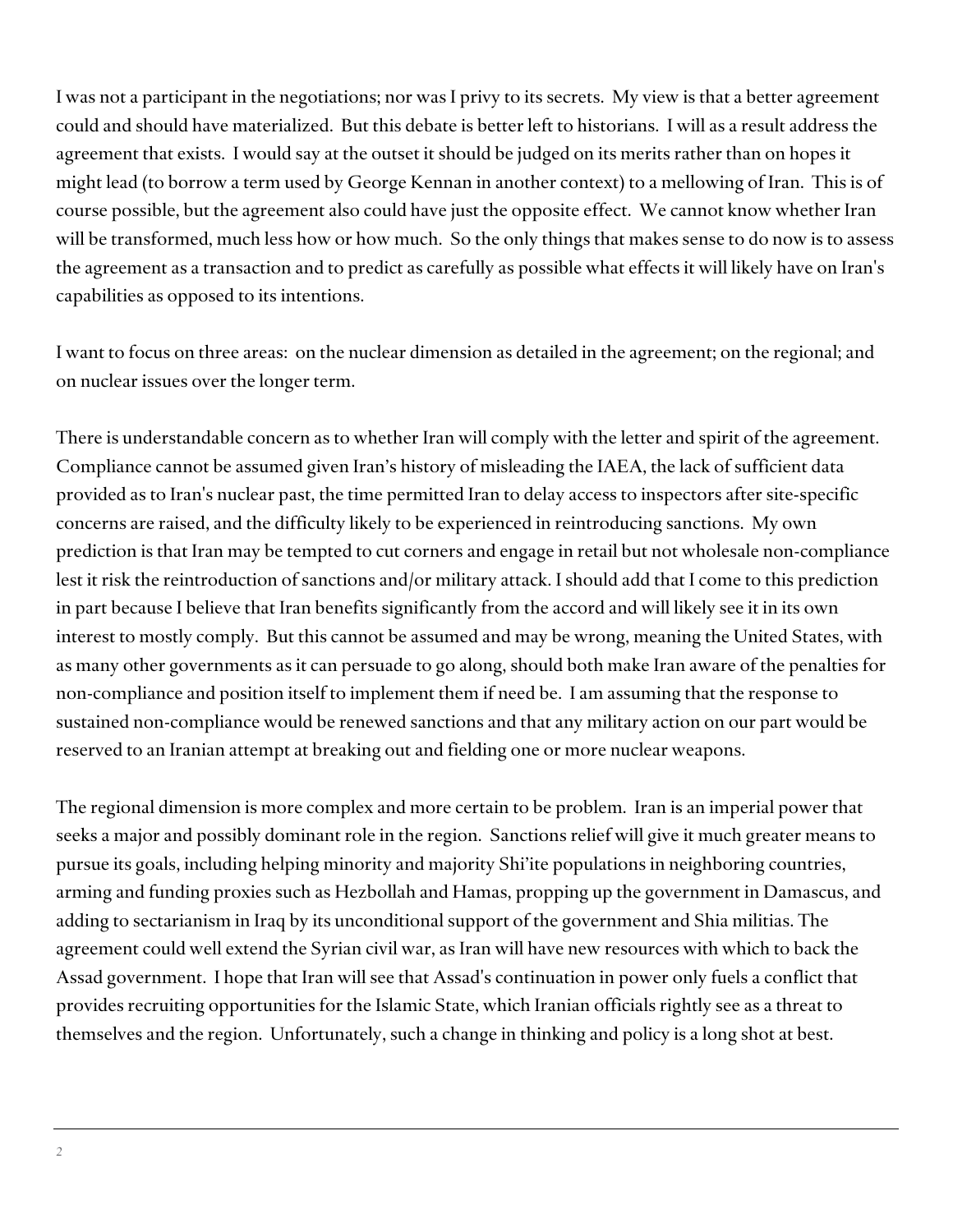The United States needs to develop a policy for the region that can deal with a more capable, aggressive Iran. To be more precise, though, it is unrealistic to envision a single or comprehensive US policy for a part of the world that is and will continue to be afflicted by multiple challenges. As I have written elsewhere, the Middle East is in the early throes of what appears to be a modern day 30 Years War in which politics and religion will fuel conflict within and across boundaries for decades, resulting in a Middle East that looks very different from the one the world has grown familiar with over the past century.

I will put forward approaches for a few of these challenges. In Iraq, I would suggest the United States expand its intelligence, military, economic, and political ties with both the Kurds and Sunni tribes in the West. Over time, this has the potential to result in gradual progress in the struggle against the Islamic State.

Prospects for progress in Syria are poorer. The effort to build a viable opposition to both the government and various groups including but not limited to the Islamic State promises to be slow, difficult, anything but assured of success. A diplomatic push designed to produce a viable successor government to the Assad regime is worth exploring and, if possible, implementing. European governments likely would be supportive; the first test will be to determine Russian receptivity. If this is forthcoming, then a joint approach to Iran would be called for.

I want to make two points here. First, as important as it would be to see the Assad regime ousted, there must be high confidence in the viability of its successor. Not only would Russia and Iran insist on it, but the United States should as well. Only with a viable successor can there be confidence the situation would not be exploited by the Islamic State and result in the establishment of a caliphate headquartered in Damascus and a massacre of Alawites and Christians. Some sort of a multinational force may well be essential.

Second, such a scenario assumes a diplomatic approach to Iran. This should cause no problems here or elsewhere. Differences with Iran in the nuclear and other realms should not preclude diplomatic explorations and cooperation where it can materialize because interests are aligned. Syria is one such possibility, as is Afghanistan. But such diplomatic overtures should not stop the United States acting, be it to interdict arms shipments from Iran to governments or non-state actors; nor should diplomatic outreach in any way constrain the United States from speaking out in reaction to internal political developments within Iran. New sanctions should also be considered when Iran takes steps outside the nuclear realms but still judged to be detrimental to other US interests.

Close consultations will be required with Saudi Arabia over any number of policies, including Syria. But three subjects in particular should figure in US-Saudi talks. First, the United States needs to work to discourage Saudi Arabia and others developing a nuclear option to hedge against what Iran might do down the road. A Middle East with nuclear materials in the hands of warring, potentially unstable regimes would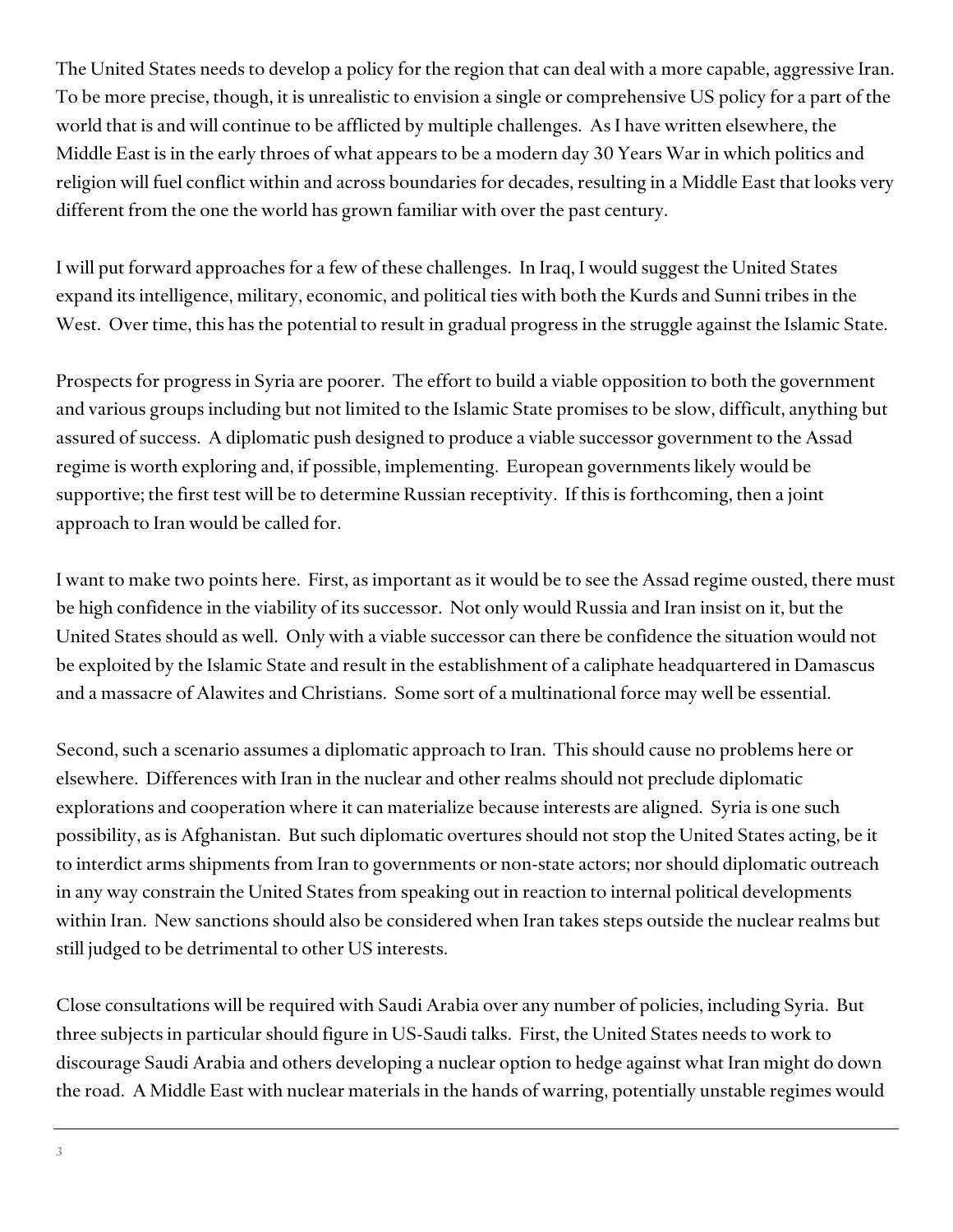be a nightmare. This could involve assurances as to what will not be tolerated (say, enrichment above a specified level) when it comes to Iran as well as calibrated security guarantees to Saudi Arabia and others. Second, the Saudis should be encouraged to reconsider their current ambitious policy in Yemen, which seems destined to be a costly and unsuccessful distraction. The Saudi government would be wiser to concentrate on contending with internal threats to its security. And thirdly, Washington and Riyadh should maintain a close dialogue on energy issues as lower oil prices offer one way of limiting Iran's capacity to pursue programs and policies detrimental to US and Saudi interests.

The agreement with Iran does not alter the reality that Egypt is pursuing a political trajectory unlikely to result in sustained stability or that Jordan will need help in coping with a massive refugee burden. Reestablishing strategic trust with Israel is a must, as is making sure it as well as other friends in the region have what they need to deal with threats to their security. (It matters not whether the threats come from Iran, the Islamic State, or elsewhere.) The United States should also step up its criticism of Turkey for both attacking the Kurds and for allowing its territory to be used as a pipeline for recruits to reach Syria and join the Islamic State.

The third area of concern linked to the nuclear pact with Iran stems from its medium and long-term capabilities in the nuclear realm. It is necessary but not sufficient that Iran not be permitted to assemble one or more nuclear bombs. It is also necessary that it not be allowed to develop the ability to field a large arsenal of weapons with little or no warning. This calls for consultations with European and regional governments to begin sooner rather than later on a follow-on agreement to the current JCPOA. The use of sanctions, covert action, and military force should also be addressed in this context.

I am aware that members of Congress have the responsibility to vote on the Iran agreement. As I have said, it is a flawed agreement. But the issue before the Congress is not whether the agreement is good or bad but whether from this point on the United States is better or worse off with it. It needs to be recognized that passage of a resolution of disapproval (presumably overriding a presidential veto) entails several major drawbacks. First, it would allow Iran to resume nuclear activity in an unconstrained manner, increasing the odds the United States would be faced with a decision – possibly as soon as this year or next – as to whether to tolerate the emergence of a threshold or actual nuclear weapons state or use military force against it. Second, by acting unilaterally at this point, the United States would make itself rather than Iran the issue. In this vein, imposing unilateral sanctions would hurt Iran but not enough to make it alter the basics of its nuclear program. Third, voting the agreement down and calling for a reopening of negotiations with the aim of producing a better agreement is not a real option as there would insufficient international support for so doing. Here, again, the United States would likely isolate itself, not Iran. And fourth, voting down the agreement would reinforce questions and doubts around the world as to American political divisions and